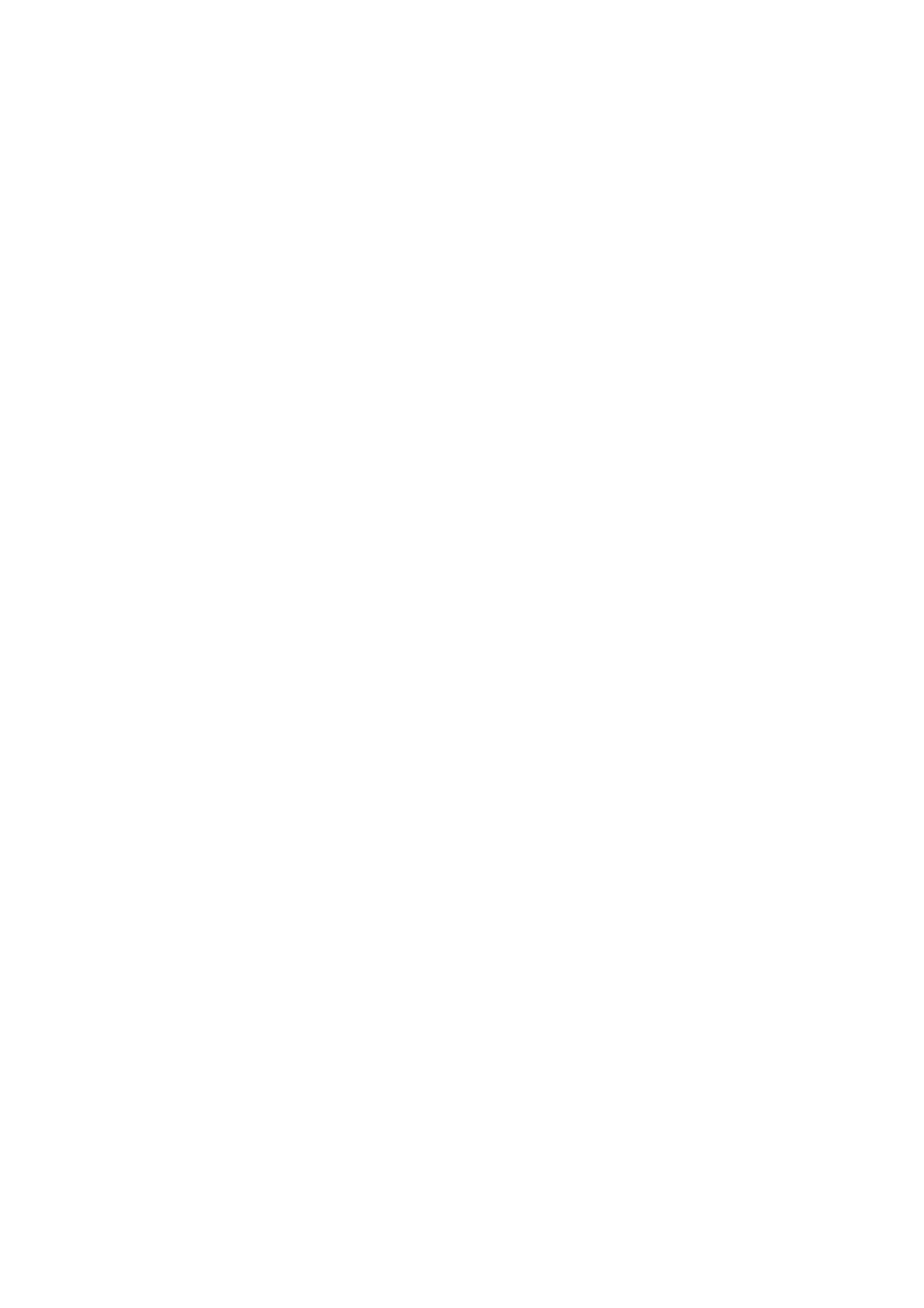### **A NEW PROOF OF THE CHEEGER-GROMOLL SOUL CONJECTURE AND THE TAKEUCHI THEOREM**

#### Jianguo Cao and Mei-Chi Shaw

Abstract. In this paper, we study the geometry for the evolution of (possibly non-smooth) equi-distant hypersurfaces in real and complex manifolds. First we use the matrix-valued Riccati equation to provide a new proof of the Takeuchi Theorem for peudo-convex Kähler domains with positive curvature. We derive a new monotone principle for both smooth and non-smooth portions of equi-distant hypersurfaces in manifolds with nonnegative curvature. Such a new monotone principle leads to a new proof of the Cheeger-Gromoll soul conjecture without using Perelman's flat strip theorem.

In addition, we show that if  $M^n$  is a complete, non-compact  $C^{\infty}$ -smooth Riemannian manifold with nonnegative sectional curvature, then any distance non-increasing retraction from  $M^n$  to its soul S must be a  $C^{\infty}$ -smooth Riemannian submersion, a result obtained independently by B. Wilking.

#### **Introduction**

The classical Oka's Lemma states that if  $\Omega$  is a compact pseudoconvex domain with C<sup>2</sup>-smooth boundary  $\partial\Omega$  in the Euclidean space  $\mathbb{C}^n$  and if  $r(x) = d(x, \partial\Omega)$ is the distance function from boundary, then the complex Hessian of the function  $(-\log r)$  is nonnegative on  $\Omega$ , (i.e.,  $i\partial\bar{\partial}[-\log r]_{\Omega} > 0$  for all  $Q \in \Omega$ ). For the pseudoconvex domains in a Kähler manifolds with positive curvature, Takeuchi [Ta] (see also Suzuki [Su]) obtained the following result.

**Proposition A.** *(Takeuchi [Ta], [Su])* Let  $\Omega$  be a pseudoconvex domain with  $C^2$ *smooth boundary*  $\partial\Omega$  *in*  $(M^{2n}, g)$  *and let*  $r = d(x, \partial\Omega)$  *be the distance function from*  $x \in \Omega$  *to*  $\Sigma$ *. Suppose that the Kähler manifold*  $(M^{2n}, g)$  *has holomorphic bisectional curvature*  $\geq 2$ *. Then the equi-distant subdomain*  $\Omega_{(-t)} = \{x \in \Omega | d(x, \partial \Omega) \geq t\}$  *is strictly pseudoconvex for any*  $t > 0$ *. Furthermore, we have* 

$$
i\partial\bar{\partial}(-\log r)(\zeta,\bar{\zeta}) \ge \frac{1}{4} \|\zeta\|^2
$$

Typeset by  $A_{\mathcal{M}}S$ -T<sub>F</sub>X

Both authors are partially supported by NSF Grants. The first author is grateful to MSRI and Max-Planck Institute for Mathematics at Leipzig for the hospitality.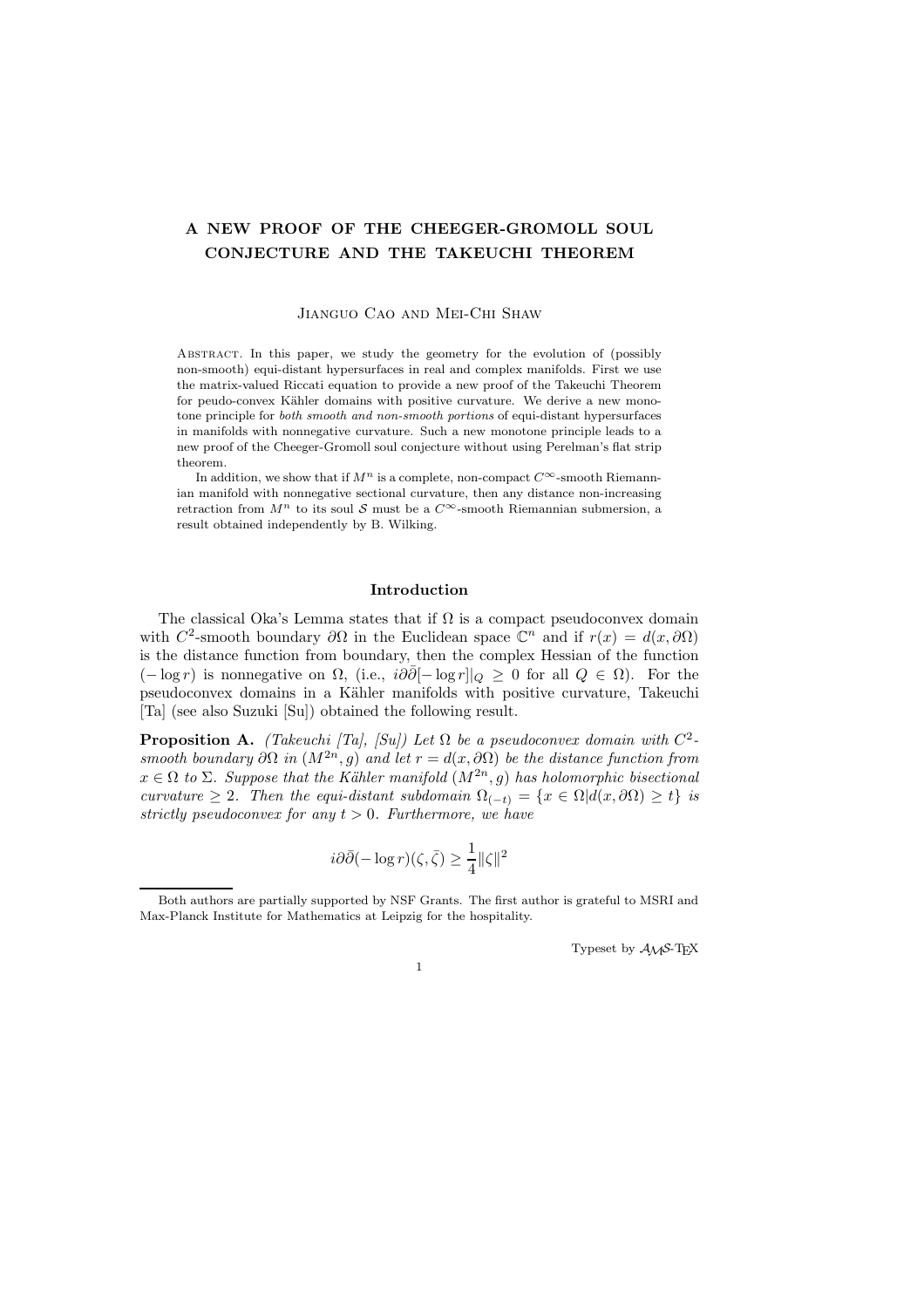*for any*  $\zeta \in T_x^{1,0}(\Omega)$  *and*  $x \in \Omega$ *.* 

In this paper we present a new geometric proof of Proposition A using comparison theorems in Riemannian geometry. Another proof of the result above can also be found in Siu [Siu1] via the variational approach. Recently Proposition  $A$  has been used by Cao-Shaw-Wang [CaSW] to obtain regularity for the  $\bar{\partial}$ -Neumann operator on pseudo-convex domains in the complex projective space.

We will use the Riccati equation to provide a new proof of Proposition A. The idea of using the matrix-valued Riccati equation has been applied in Riemannian geometry by various authors, including L. Green, Hawking-Ellis, Gromov and Eschenburg, see references in [Es]. Gromov [Gro] emphasized that the evolution of principal curvatures of equi-distance hypersurfaces is the source of the comparison theorems. Our approach is to consider the evolution of *all diagonal entries and diagonal* 2 × 2 *sub-matrices* in the matrix-valued Riccati equation (instead of Gromov's method on principal curvatures only).

Let  $\{\Sigma_t\}_{a \leq t \leq b}$  be a family of equi-distant  $C^2$ -smooth hypersurfaces and let  $\sigma$ :  $[a, b] \to M^n$  be a geodesic of unit speed orthogonal to each hypersurface  $\Sigma_t$  at  $\sigma(t)$ . The matrix-valued Riccati equation for equi-distant  $C^2$ -smooth hypersurfaces  $\{\Sigma_t\}_{a\leq t\leq b}$  is given by

$$
\mathcal{B}'(t) + [\mathcal{B}(t)]^2 + \mathcal{R}(t) = 0,\tag{0.1}
$$

where  $\mathcal{R}(t)$  is the curvature matrix and  $\mathcal{B}(t)$  is the matrix-representation of the second fundamental form of  $\Sigma_t$  with respect to the unit normal vector  $\frac{\partial}{\partial t}$  and an orthonormal parallel frame  ${E_i(t)}_{1\leq i \leq n-1}$  along  $\sigma$ .

We say that two real-valued symmetric matrices  $A$  and  $B$  satisfy the inequality  $A \leq B$  if  $\langle Av, v \rangle \leq \langle Bv, v \rangle$  for any vector v.

Under the assumption that the sectional curvatures are nonnegative i.e.,  $\mathcal{R}(t) \geq$ 0, by the Riccati equation (0.1), we derive the following monotone principle for equi-distant hypersurfaces  $\{\Sigma_t\}$  in any non-negativity curved manifold  $(M^n, q)$ .

**Proposition B.** *(Monotone Principle, smooth part) Let*  $(M^n, g)$  *be a Riemannian manifold with nonnegative sectional curvature. Suppose that*  $\{\Sigma_t\}_{a \leq t \leq b}$  *is a family of equidistant*  $C^2$ -smooth hypersurfaces and  $\{\mathcal{B}(t)\}_{a\leq t\leq b}$  *is the matrix-representation of the second fundamental form of*  $\{\Sigma_t\}$  *with respect to an orthonormal parallel frame*  ${E_j(t)}_1 \leq i \leq n-1$  *and unit normal direction*  $\frac{\partial}{\partial t}$ *. Then the following is true.* 

*(B.1)* B(t) *is a monotone matrix-valued function.*

*(B.2) If all sectional curvatures at one point*  $p_0 \in \Sigma_{t_0} \subset M^n$  *are strictly positive, then*  $\mathcal{B}(t_0)$  *is strictly decreasing at p<sub>0</sub>. More precisely, if*  $\mathcal{R}(t) \geq \lambda I > 0$ *, then*  $\mathcal{B}(t_2) - \mathcal{B}(t_1) \leq -\lambda(t_2 - t_1)I < 0$  for all  $t_2 > t_1$ , where I is the identity matrix.

By a theorem of Siu and Yau, any compact Kähler manifold with positive holomorphic bisectional curvature must be bi-holomorphic to the complex projective space  $\mathbb{C}P^n$ . By definition, the complex Hessian of a function f,  $i\partial\bar{\partial}f=$  $i\sum_{j,k=1}^n\frac{\partial^2 f}{\partial z_j\partial \bar{z}_k}dz_j\wedge d\partial \bar{z}_k$ , is independent of choice of the metrics on a complex

 $\overline{2}$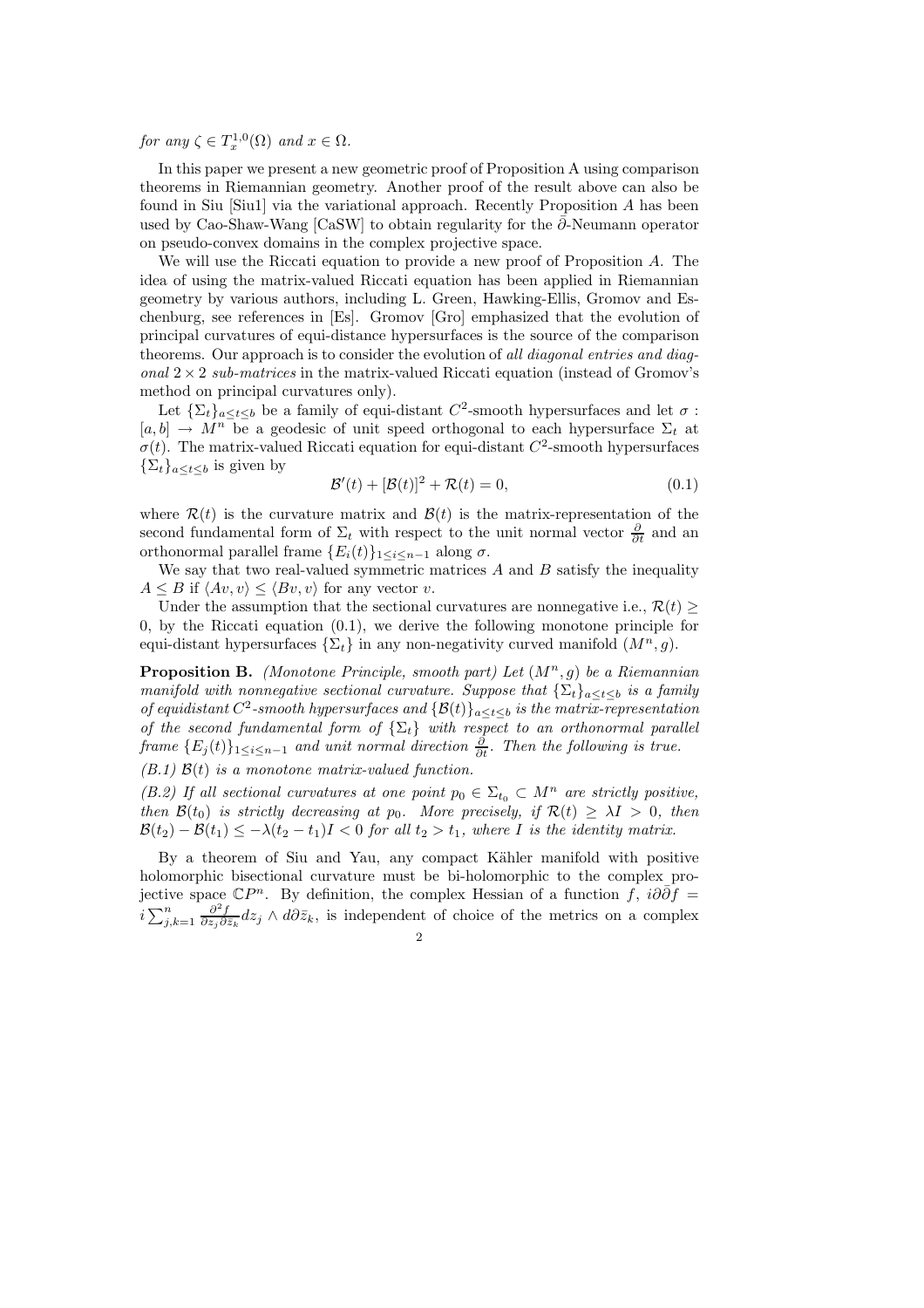manifold  $M^{2n}$ . On the other hand, it is well-known (cf. [GW1-2]) that, for any Kähler metric, the complex Hessian is related to the real Hessian as follows:

$$
\sqrt{-1}\partial\bar{\partial}f(\tilde{\xi},\bar{\tilde{\xi}}) = \text{Hess}(f)(\xi,\xi) + \text{Hess}(f)(J\xi,J\xi)
$$
(0.2)

where J is the complex structure of the complex manifold  $M^{2n}, \xi \in [T(M^{2n})]_{\mathbb{R}}$  and where *J* is the complex structure of the complex manifold  $M$ ,  $\zeta \in [I(M)]$  and  $\tilde{\zeta} = \frac{1}{\sqrt{2}} \xi - \sqrt{-1} J \xi$ , (see [GW2]). Therefore, it is sufficient to verify Proposition A for domains in  $\mathbb{C}P^n$  with respect to the Fubini-Study metric. We will choose  $\mathcal{B} = \text{Hess}(-r)|_{\Sigma(-r)}$ , where  $\Sigma(-r) = \partial \Omega(-r) = \{x \in \Omega | d(x, \partial \Omega) = r\}$ . Applying the Riccati equation (0.1) and Proposition B to the matrix-valued function  $\mathcal{B}$  +  $J^{-1}\mathcal{B}J$ , we will get a desired estimate for  $i\partial\bar{\partial}(-r)$  in complex tangential directions of  $\{\partial\Omega_{(-r)}\}.$ 

In order to derive estimate of  $i\partial \bar{\partial}$ [− log r] in the other directions, we use a new technique of "upper barrier holomorphic hypersurface" inspired by the work of Calabi [Ca]. In addition, although the function  $r(x) = d(x, \partial\Omega)$  may not be differentiable at the cut-loci of  $\partial\Omega$  in  $\Omega$ , we can use the barrier function again to estimate the Hessian of  $[-\log r]$  at the cut-locus. Thus, Proposition A will become a consequence of Proposition B. Details are given in Section 1 below.

In the second part of this paper, we are mainly interested in evolutions of equi-distant hypersurfaces (possibly non-smooth) in real Riemannian manifolds. The equi-distant non-smooth convex hypersurfaces played important roles in the Cheeger-Gromoll seminal paper [ChG], which we now briefly describe.

Let  $\Omega$  be a compact convex domain in M with possible non-smooth boundary. We consider the equidistant hypersurface  $\Sigma_{(-r)} = \{x \in \Omega | d(x, \partial \Omega) = r\}$ , which may have singularities as well. When  $\Omega$  is convex and has nonnegative sectional curvature, Cheeger and Gromoll [ChG] showed that  $\Sigma_{(-r)}$  remains to be a convex real hypersurface, which bounds a convex sub-level set  $\Omega_{(-r)} = \{x \in \Omega | d(x, \partial \Omega) \geq$  $r$ .

Because  $\Omega_{(-r)}$  is convex, its outward normal cone is well defined along its boundary  $\Sigma_{(-r)}$  as follows:

$$
\mathcal{N}_Q^+(\Omega, \partial \Omega) = \{ v \in T_Q(M^n) | d(\text{Exp}_Q(sv), \Omega) = s \text{ for sufficiently small } s > 0 \},
$$

where  $Exp_p$  is the exponential map of the Riemannian manifold  $(M^n, g)$  at p.

When  $\Omega$  is convex and  $(M^n, g)$  has nonnegative sectional curvature, the distance function  $r(x) = d(x, \partial \Omega)$  is concave down on the domain  $\Omega$ , i.e., Hess $(r) \leq 0$ . Sharafutdinov [Sh] further observed that the one-sided gradient of r,  $\nabla^+ r|_Q$ , exists uniquely and never vanishes for  $Q \in \Omega$  with  $r(Q) < r_{max} = \sup_{P \in \Omega} \{r(P)\}.$ Therefore, there is a corresponding one-sided flow given by

$$
\frac{d\sigma}{d^+t} = \frac{\nabla^+ r}{\|\nabla^+ r\|^2} (\sigma(t))\tag{0.3}
$$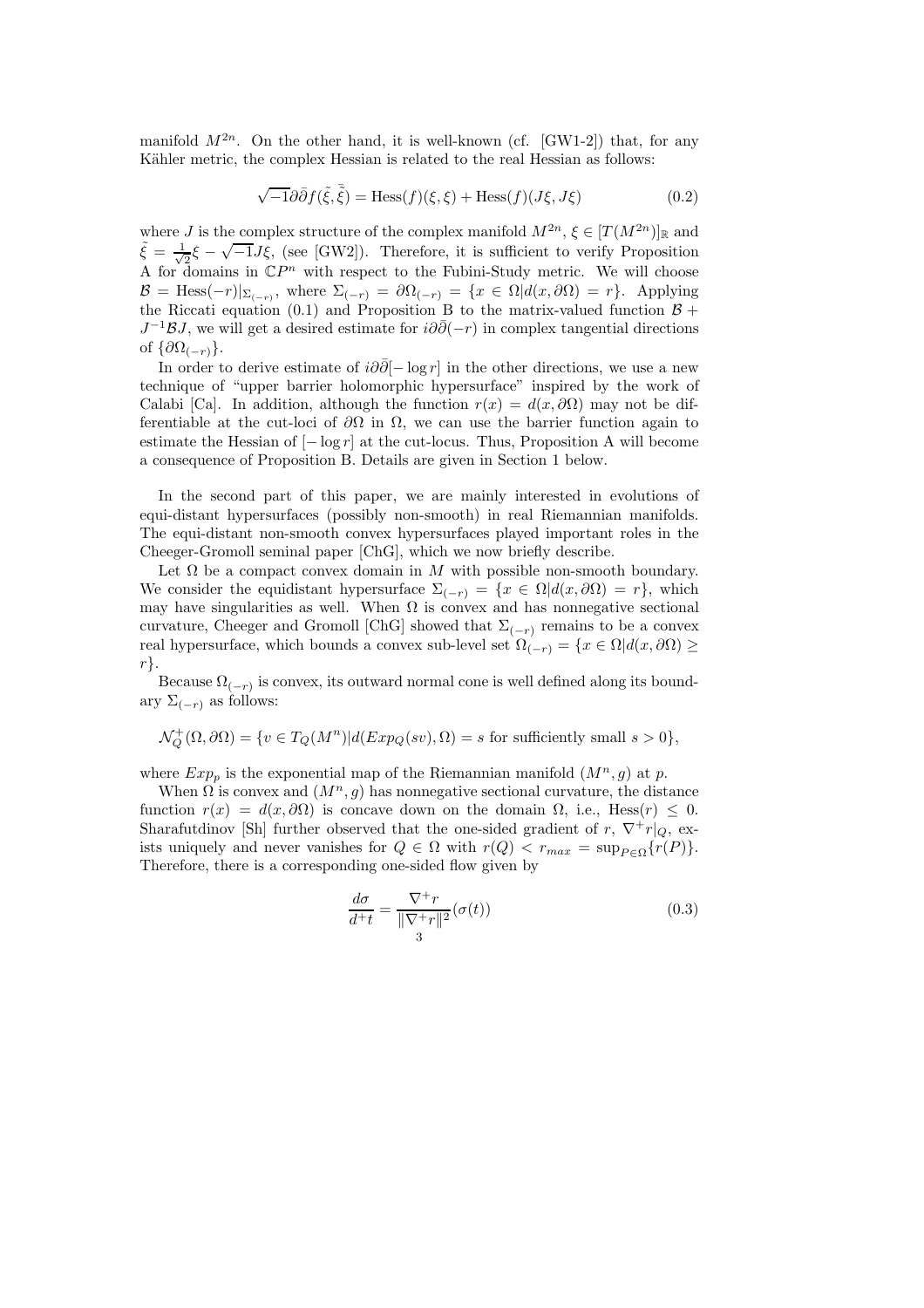for  $Q \in \Omega$  with  $r(Q) < r_{max} = \sup_{P \in \Omega} \{r(P)\}\$ , where  $\frac{d\sigma(t)}{d^+t}$  denotes the right-side derivative of the curve  $\sigma$ .

Let  $\mathbb{P}|_{\sigma}$  be the parallel transportation along the curve  $\sigma$ . We say that the normal cones  $\{\mathcal{N}^+_{\sigma(t)}(\Omega_{(-t)}, \partial \Omega_{(-t)})\}$  is non-decreasing, if

$$
\mathbb{P}|_{\sigma}[\mathcal{N}_{\sigma(t_1)}^+(\Omega_{(-t_1)},\partial \Omega_{(-t_1)})] \subset \mathcal{N}_{\sigma(t_2)}^+(\Omega_{(-t_2)},\partial \Omega_{(-t_2)}),
$$

for  $t_1 \leq t_2$ . The following is the non-smooth version of Proposition B.

**Theorem C.** *(Monotone Principle, non-smooth part) Let*  $(M^n, q)$  *be a complete Riemannian manifold with nonnegative sectional curvature. Suppose that*  $\Omega$  *is a convex subdomain with possible non-smooth boundary in*  $(M^n, g)$ *. Let*  $\sigma(t)$  *be a trajectory of the one-sided flow (0.3) as above. Then the outward normal cones*  $\{\mathcal{N}^+_{\sigma(t)}(\Omega_{(-t)}, \partial \Omega_{(-t)})\}$  *is non-decreasing along the trajectory*  $\sigma$ *.* 

*Consequently, the inward tangent cones of*  $\{T^{-}(\Omega_{(-t)})\}$  *becomes smaller and smaller along any trajectory of the flow (0.3).*

A subset Ω is said to be *totally convex* in a complete Riemannian manifold  $(M^n, g)$ , if for any pair of points  $\{p, q\} \subset \Omega$  any geodesic  $\sigma_{p,q}$  from p to q in  $M^n$ , we have  $\sigma_{p,q} \subset \Omega$ .

According to the Cheeger-Gromoll theory [ChG], for a complete nonnegatively curved manifold  $(M^n, g)$ , there exist a partition  $0 = a_0 < a_1 < ... < a_m < a_{m+1}$  $\infty$  of  $[0, \infty)$  and an exhaustion  $M^n = \bigcup_{t>0} \Omega_t$  such that the following holds:

 $(0.4.1) \{\Omega_t\}_{t>a_m}$  is an equi-distant, compact and *totally convex* n-dimensional domains with (possibly non-smooth) boundaries. If  $t_2 \geq t_1 \geq a_m$ , then  $\Omega_{t_1} = \{x \in$  $\Omega_{t_2} |d(x, \partial \Omega_{t_2}) \geq t_2 - t_1\};$ 

(0.4.2) For each  $m \ge j \ge 1$ , the set  $\Omega_t = \{x \in \Omega_{a_i} | d(x, \partial \Omega_{a_i}) \ge a_j - t\}$  is totally convex for  $t \in [a_{i-1}, a_i]$ , where  $a_{i-1} = a_i - \max\{d(x, \partial \Omega_{a_i}) | x \in \Omega_{a_i}\}\;;$ 

 $(0.4.3)$   $\Omega_0 = S$  is the soul of  $(M^n, g)$  of dimension  $n_0 < n$ ; In particular,  $\Omega_0$  is a totally convex, compact and smooth submanifold without boundary.

Using the flag of the totally convex exhaustion above, Cheeger and Gromoll established the fundamental theory for complete Riemannian manifolds of nonnegative sectional curvature. Among other things, Cheeger and Gromoll [ChG] derived the following important result: If  $(M^n, g)$  is a complete non-compact manifold with *nonnegative sectional curvature, then*  $M^n$  *contains a compact totally geodesic submanifold* S without boundary (called a soul of  $M^n$ ) such that  $M^n$  is diffeomorphic *to the normal vector bundle of*  $S$  *in*  $M<sup>n</sup>$ *. In particular, if the soul*  $S$  *is a point, then*  $M^n$  *is diffeomorphic to the Euclidean space*  $\mathbb{R}^n$ .

The Cheeger-Gromoll soul conjecture asserts that "if a complete and non-compact Riemannian manifold  $(M^n, q)$  has nonnegative sectional curvature and if  $M^n$  contains a point  $p_0$  where all sectional curvatures are positive, then  $M^n$  must be diffeomorphic to the Euclidean space  $\mathbb{R}^{n}$ . This is true if  $(M^{n}, g)$  has *positive* sectional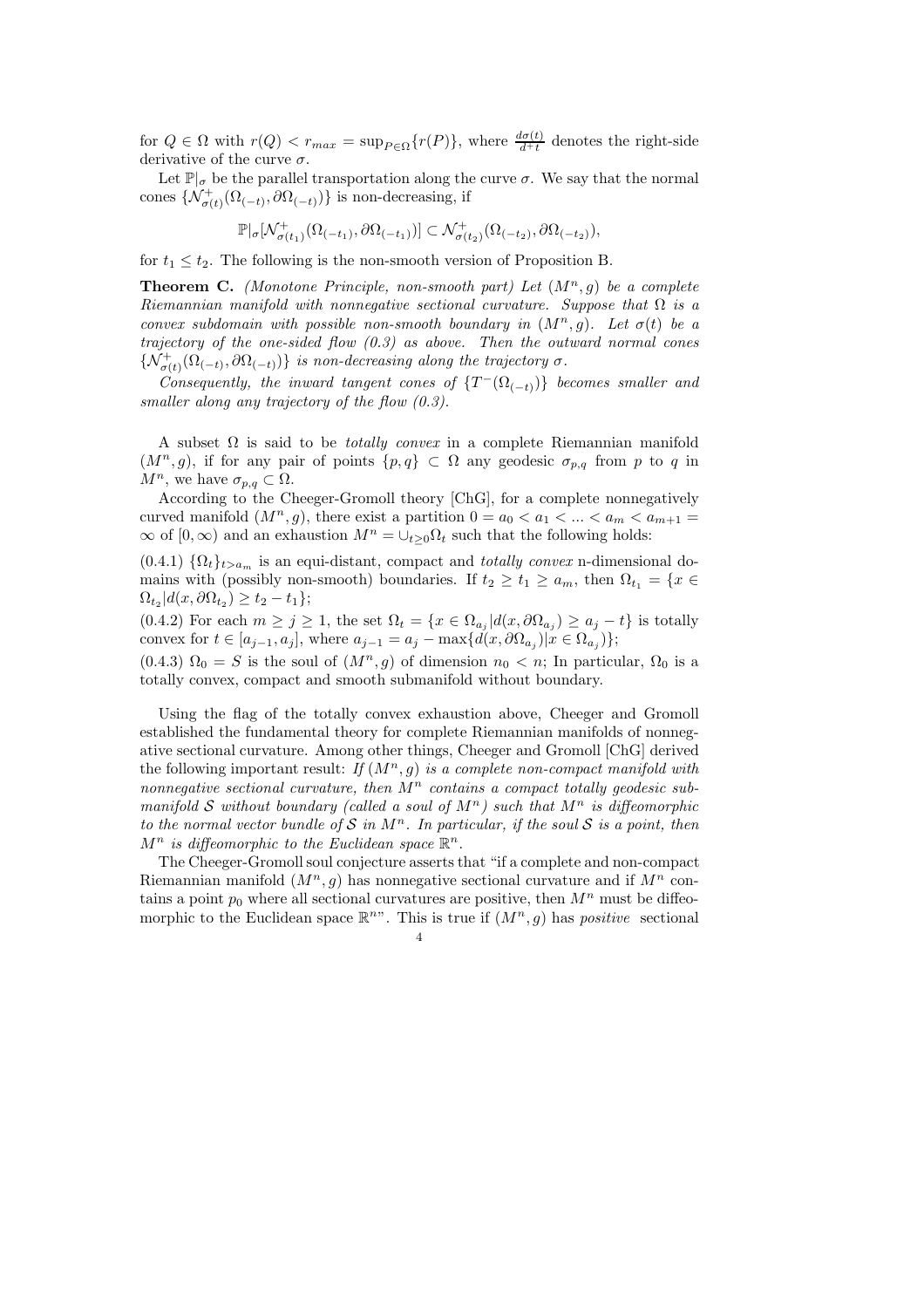curvature *everywhere* by the earlier work of Gromoll and Meyer [GrM]. This conjecture was solved by G. Perelman [Per] by his flat strip theorem. Earlier partial results on the Cheeger-Gromoll soul conjecture were obtained by Marenich, Walschap and Strake, see references in [Per].

Applying Proposition B and Theorem C to Cheeger-Gromoll's totally convex family  $\{\Omega_t\}_{0 \leq t \leq \infty}$  described in (0.4.1)-(0.4.3) above, we will prove the following:

**Corollary D.** *(Perelman [Per]) If a complete and non-compact Riemannian manifold*  $(M^n, q)$  *has nonnegative sectional curvature and if*  $M^n$  *contains a point*  $p_0$ *where all sectional curvatures are positive, then the soul*  $S = \Omega_0$  *of*  $(M^n, g)$  *must be a point. Consequently,*  $M^n$  *is diffeomorphic to the Euclidean space*  $\mathbb{R}^n$ .

When each leaf of the Cheeger-Gromoll exhaustion  $\{\partial\Omega_t\}$  is smooth, the above Corollary D is a direct consequence of Proposition B. To see this, let  $\sigma : [0, T] \to M^n$ be a broken geodesic from the soul  $S$  to  $p_0$  such that  $\sigma'(t)$  is orthogonal to the leaves of the Cheeger-Gromoll exhaustion. Suppose contrary, the soul  $\mathcal S$  has positive dimension. We consider a piece-wise Jacobi field  $\{J(t)\}\$ along the broken geodesic  $\sigma$  such that  $\{J(t)\}\$ is continuous with  $0 \neq J(0) \in T_{\sigma(0)}(\mathcal{S})$ . A direct computation shows that

$$
\lambda(t) = \frac{d[\log ||J(t)||]}{dt} = \text{Hess}(-r)\left(\frac{J(t)}{\|J(t)\|}, \frac{J(t)}{\|J(t)\|}\right) = \langle \mathcal{B}\frac{J(t)}{\|J(t)\|}, \frac{J(t)}{\|J(t)\|}\rangle \ge 0
$$

due to convexity. Notice that  $\lambda(0) = 0$  because the soul S is totally geodesic. Using Proposition B, one can show that  $\lambda(t) \equiv 0$  and  $\{J(t)\}\$ is a piece-wise *parallel Jacobi field.* When curvature  $\mathcal{R} > 0$  is positive, by the Jacobi equation, there is *no* parallel Jacobi field  $\{J(t)\}\$ along any broken geodesic  $\sigma$ , where  $\sigma$  passes through  $p_0$  and  $\{J(t)\}\$ is orthogonal to  $\sigma'(t)$ . This is a contradiction and Corollary D follows in this case.

We would like to say a few words about the role of the Riccati equation in our new proof of Corollary D, when the Cheeger-Gromoll exhaustion  $\{\partial\Omega_t\}$  is non-smooth. Suppose the contrary is true, the soul  $S$  has positive dimension. In the presence of possible singularities of {∂Ωt}, we can still construct a piece-wise *parallel Jacobi field*  $\{J(t)\}\$ as above with the following extra observation.

Even if  $Q \in \partial \Omega_t$  is a non-smooth point, the inward tangent cone  $T_Q^-(\Omega_t)$  is still well-defined. Similarly, one can define the tangent cone  $T_Q^-(\partial\Omega_t)$  of  $\partial\Omega$ . Notice that the cone  $T_Q^-(\partial\Omega_t)$  is not necessarily a linear vector space. A unit vector  $\vec{v}\in T_Q^-(\partial\Omega_t)$ is said to be *a regular direction* of  $\partial\Omega_t$  at  $Q$ , if the inverse direction  $-\vec{v}$  is tangent to  $\partial\Omega_t$  as well, i.e.,  $\pm \vec{v} \in T_Q^-(\partial\Omega_t)$ .

When dim(S) > 0, we can choose a unit vector  $\vec{v} \in T_{Q_0}(S)$ . Suppose that  $\sigma : [0, \ell] \to M^n$  is a geodesic orthogonal to the soul S at  $\sigma(0) = Q_0$ . By the discrete version of Theorem C (Theorem 2.1 below), we conclude that  $\pm \mathbb{P}|\sigma \vec{v}$  remains to be tangent to the leaves of the Cheeger-Gromoll convex exhaustion  $\{\partial\Omega_t\}$ . I.e.,  $\pm \mathbb{P}$ |<sub>σ</sub> $\vec{v}$  remains to be *regular* for each level set  $\{\partial \Omega_t\}$ . Let  $\sigma : [0, T] \to M^n$  be a 5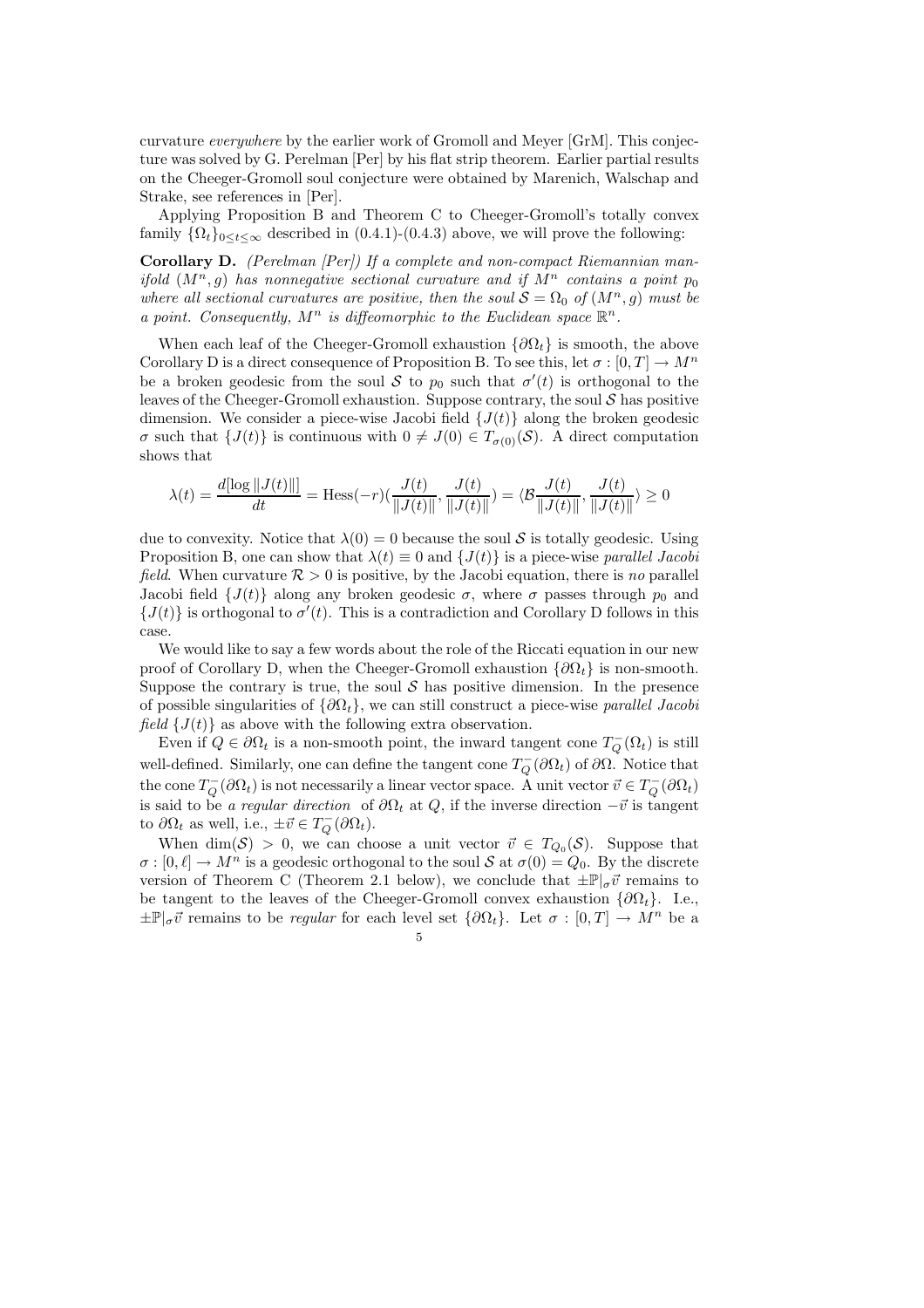broken geodesic from the soul  $S$  to  $p_0$ , which is given by a sequence of the nearest point projections as in [ChG]. Suppose that  $\{\vec{V}(t)\}\$ is the parallel transportation of v along the broken geodesic  $\sigma$ . Applying a version of Theorem C (Theorem 2.1) below) several times if needed, we conclude that  $\{\pm \vec{V}(t)\}\$ is tangent to leaves of  $\{\partial\Omega_t\}$ . Similarly, we have

$$
\lambda(t) = \text{Hess}(-r_j)(\vec{V}(t), \vec{V}(t)) = \langle \mathcal{B}[\vec{V}(t)], \vec{V}(t) \rangle \ge 0
$$

due to the convexity of  $\{\partial\Omega_t\}$ . Clearly, we still have  $\lambda(0) = 0$ . Using an upper barrier function  $\lambda$  and a corresponding Riccati equation

$$
\hat{\lambda}'(t) + [\hat{\lambda}(t)]^2 + K(t) = 0,
$$

we conclude that  $0 \leq \lambda(t) \leq \hat{\lambda}(t) \equiv 0$ . It follows that  $\{\vec{V}(t)\}\)$  is a piece-wise parallel Jacobi field along  $\sigma$ , which passes through  $p_0$ , a contradiction. Hence, Corollary D follows. For details, see section 2 below.

In the Perelman's proof [Per] of Cheeger-Gromoll Soul conjecture, the so-called Sharafutdinov retraction from  $M<sup>n</sup>$  to its soul S plays an important role. The Sharafutdinov retraction  $Sh : M^n \to S$  is produced by the piecewise generalized one-sided gradient flows (0.3) described above, see [Sh] or [Yim]. It is known that the retraction  $Sh : M^n \to S$  is distance non-increasing. However, a-priori, it was not known how smooth the Sharafutdinov retraction would be. L. Guijarro [Gu] has shown that the Sharafutdinov retraction is  $C^2\operatorname{-smooth}.$ 

**Theorem E.** Let  $(M^n, g)$  be a complete, non-compact and  $C^{\infty}$ -smooth Riemannian *manifold with nonnegative sectional curvature. Suppose*  $S$  *is a soul of*  $M<sup>n</sup>$ *. Then any distance non-increasing retraction*  $\Psi : M^n \to S$  *must give rise to a*  $C^{\infty}$ *-smooth Riemannian submersion.*

The  $C^{\infty}$  regularity result in Theorem E is also proved by B. Wilking [Wi] via a different approach independently. If one removes the assumption of *nonnegative curvature*, then the distance non-increasing retraction may not be of  $C^2$ -smooth, (cf. [BG] or Example 3.14 below).

To prove Theorem E, we show that the distance non-increasing retraction  $\Psi$  is compatible with a family of vertical Fermi maps  $\{\mathcal{F}_A\}$ , where  $\mathcal{F}_A$  is related to the exponential map along subset A. Precise definitions are given in Section 3.

The organization of this paper goes as follows. We will derive new proofs of the Takeuchi Theorem in Section 1. The proofs of other results in this paper have to deal with possible singularities on each level set. In section 2, we provide a new proof of Cheeger-Gromoll soul conjecture. Section 3 is devoted to the proof of smoothness of the distance non-increasing retractions, in the presence of *nonnegative curvature*. Our new proof of the Takeuchi Theorem inspired the authors to obtain other results of this paper. Our method of using *"upper barrier surfaces"* along with appropriate Riccati equations in this paper seems to be new.

$$
^{6}
$$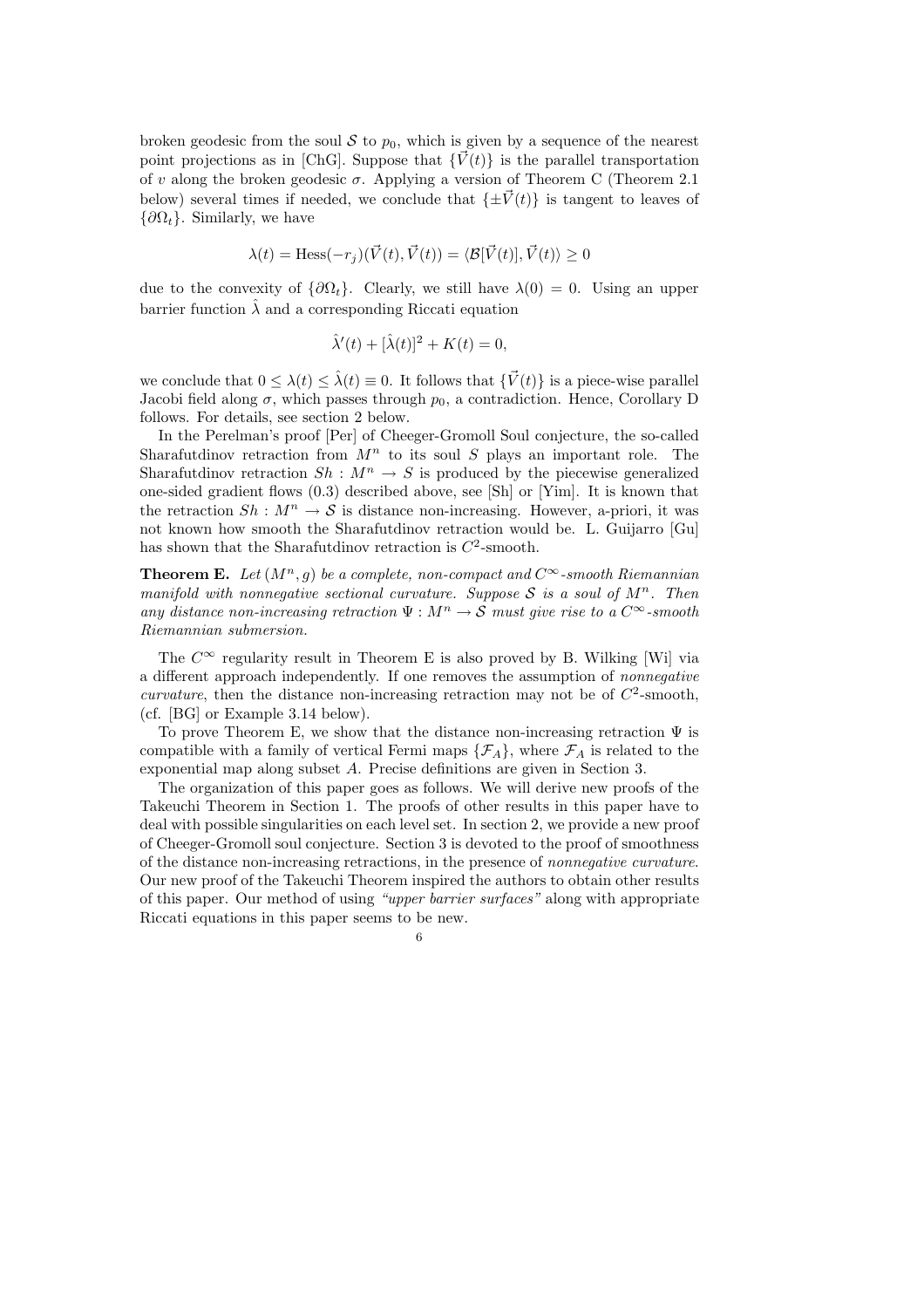#### §**1. The evolution of smooth portions of equi-distant hypersurfaces in K¨ahler manifolds**

In this section, we are mainly interested in the evolution of smooth portions of equi-distant hypersurfaces in Kähler domains with nonnegative sectional curvature. As an application of Proposition B (monotone principle for the smooth portions), we provide a new proof for Takeuchi Theorem and Oka Lemma.

Let  $M^{2n}$  be a complex manifold with the complex structure J and real dimension 2n. For any  $C^2$  smooth function f and a complex vector  $\tau$  of (1, 0)-type, the Levi form and complex Hessian are related as follows:

$$
\mathcal{L}f(\tau,\bar{\tau}) = 4 \sum_{j,k=1}^{n} \frac{\partial^2 f}{\partial z_j \partial \bar{z}_k} \tau_j \bar{\tau}_k = 2\sqrt{-1} (\partial \bar{\partial} f)(\tau,\bar{\tau}), \tag{1.0}
$$

where  $\tau = \sum_{j=1}^n \tau_j \frac{\partial}{\partial z_j} \in T^{(1,0)}(M^{2n})$ . Notice that the complex Hessian  $\sqrt{-1}(\partial \bar{\partial} f)$ is independent of the choice of the metrics on  $M^n$ .

When  $M^{2n}$  admits a Kähler metric  $q = \langle , \rangle$ , both the Levi form  $\mathcal{L}f$  and  $\sqrt{-1}(\partial \bar{\partial}f)$ are related to the real Hessian of f which we now recall.

Since the Kähler metric  $g$  is a Hermitian metric, it preserves the complex structure J, i.e.,  $|JX|^2 = \langle JX, JX \rangle = \langle X, X \rangle = |X|^2$  for any real vector  $X \in [T(M^{2n})]_{\mathbb{R}}$ . There is a natural isometry between  $T(M^{2n})\vert_{\mathbb{R}}$  and  $T^{(1,0)}(M^{2n})$  over the real numbers. The map

$$
u \mapsto \tilde{u} = \frac{1}{\sqrt{2}} (u - \sqrt{-1}Ju)
$$
\n(1.1)

is a linear isomorphism from  $[T(M^{2n})]$ <sub>R</sub> to  $T^{(1,0)}(M^{2n})$ . Recall that, for  $\tilde{u} = \frac{1}{\sqrt{2}}(u - \sqrt{-1}Ju)$ , we have

$$
\sqrt{-1}\partial\bar{\partial}f(\tilde{u}, \bar{\tilde{u}}) = \text{Hess}(f)(u, u) + \text{Hess}(f)(Ju, Ju)
$$

see [GW1]), where  $Hess(f)(X, Y) = XYf - (\nabla_X Y)f = \langle \nabla_X (\nabla f), Y \rangle$  and  $\nabla$  is the covariant derivative (the induced connection) determined by the Kähler metric g.

#### §**1.a. Estimates for the complex Hessian of distance functions**

When f has the property  $|\nabla f| = |df| = 1$ , it is easy to check integral curves of the gradient flow are geodesics of unit speed. Therefore,  $\nabla_{\nabla f}(\nabla f) = 0$  and Hess $(f)(\nabla f, Y) = \langle \nabla_{\nabla f}(\nabla f), Y \rangle = 0$  for any  $Y \in [T(M^{2n})]_{\mathbb{R}}$ . In particular, if  $f(x) = r(x) = d(x, \partial\Omega)$  is a distance function, we have

$$
\text{Hess}(r)(\nabla r, Y) = 0,\tag{1.2}
$$

for any  $Y \in [T(M^{2n})]_{\mathbb{R}}$ .

$$
\overline{7}
$$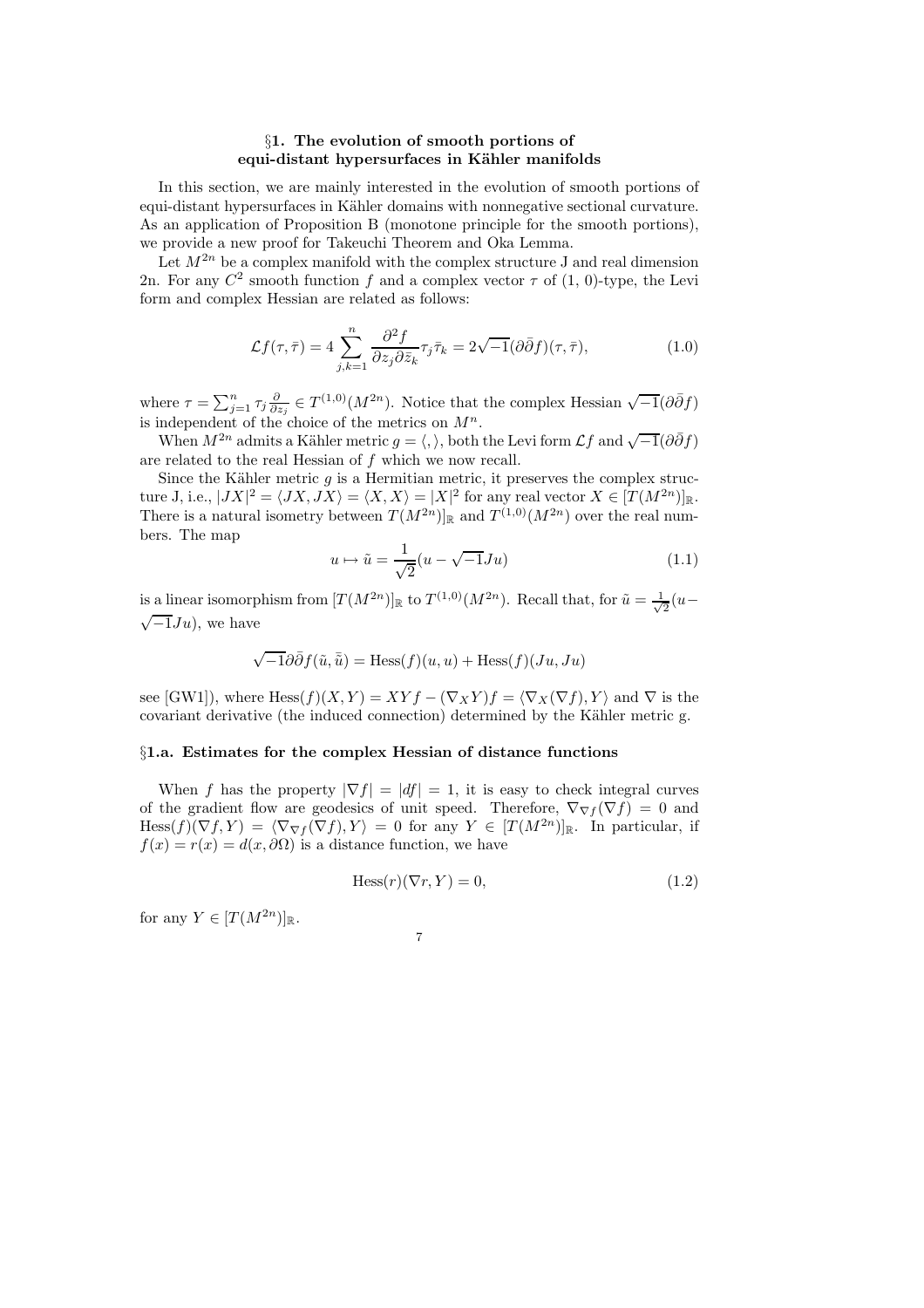It is sufficient to estimate  $Hess(r)$  when it is restricted to the tangential subspace  $[T(\partial\Omega_{(-r)})]_{\mathbb{R}}$ , where  $\Omega_{(-r)} = \{x \in \Omega | d(x, \partial\Omega) \geq r\}$ . The real Hessian Hess $(r)|_{[T(\partial\Omega_{(-r)})]_{{\mathbb R}}}$  is exactly the so-called second fundamental form of  $\partial\Omega_{(-r)}$  in the Kähler manifold  $(M^{2n}, q)$ . It is well-known that the tangential part of Hess(r) satisfies the Riccati equation:

$$
\nabla_{\nabla r} \text{Hess}(r) + [\text{Hess}(r)]^2 + \mathcal{R} = 0,
$$

where  $R$  is a bi-linear form related to sectional curvatures of the Kähler metric g.

The following result was proved by the variational method (e.g., see Takeuchi [Ta] or Siu [Siu1]). We shall use the Riccati equation to give a new simple proof.

**Theorem 1.1.** *Let*  $(M^{2n}, g)$  *be a Kähler manifold with bisectional curvature*  $\geq 1$ *.* Let  $\Omega \subset M^{2n}$  *be a pseudoconvex domain with*  $C^2$  *boundary*  $\partial \Omega = \Sigma$  *and let*  $\Omega_{(-\epsilon)} =$  ${x \in \Omega \mid \rho < -\epsilon}$  for sufficiently small  $\epsilon > 0$ , where  $\rho(x) = -d(x, \Sigma)$ . Then

$$
\mathcal{L}(\rho)(\tau,\bar{\tau}) = 2\sqrt{-1}\partial\bar{\partial}(\rho)(\tau,\bar{\tau}) \ge \epsilon \|\tau\|^2, \tag{1.3}
$$

*for any*  $\tau \in T^{(1,0)}(\partial \Omega_{(-\epsilon)}).$ 

*Proof.* Let  $Q_0 \in \partial\Omega$  and  $Exp_{Q_0}$  denote the exponential map from  $T_{Q_0}(M^{2n})$  to  $M^{2n}$ . Let  $\sigma : [-t_0, t_0] \to M^{2n}$  be the geodesic given by

$$
\sigma(t) = \text{Exp}_{Q_0}(t\nabla \rho),\tag{1.4}
$$

for small  $t_0 > 0$ . We will study how the Levi form  $\mathcal{L}(\rho)$  changes along  $\sigma$ . By (0.2), it suffices to analyze Hess( $\rho$ ) along  $\sigma(t)$ . Recall that  $\sigma'(t) = \nabla \rho|_{\sigma(t)}$  and

$$
\text{Hess}(\rho)(\nabla \rho, \xi) = \langle \tilde{D}_{\nabla \rho}(\nabla \rho), \xi \rangle \equiv 0
$$

since  $\sigma$  is geodesic. It remains to discuss Hess $(\rho)(\xi, \xi)$  for  $\xi \perp \nabla \rho$ , or equivalently,  $\xi \in T(\Sigma_{(-s)})$  where  $\Sigma_{(-s)} = \{x \in X \mid \rho(x) = -s\} = \partial \Omega_{(-s)}$  for some small number s > 0. Notice that the second fundamental form of  $\Sigma_{(-s)}$  is equal to the Hess $(\rho)$ restricted to the tangent space  $T(\Sigma_{(-s)})$ , i.e.,

$$
\mathrm{Hess}(\rho)(\xi,\eta)=\langle\nabla_{\xi}\nabla\rho,\eta\rangle=\Pi_{\Sigma_{(-s)}}(\xi,\eta)
$$

for  $\xi, \eta \in T(\Sigma_{(-s)})$ .

The second fundamental forms of  $\Sigma_{(-s)}$  along  $\sigma(s)$  satisfy the Riccati equation. We choose an orthonormal frame  $e_1(0), \cdots, e_{2n}(0)$  of  $T_{Q_0}(M^{2n})$ , where  $\tilde{e}_k =$  $\frac{1}{\sqrt{2}}[e_{2k}-\sqrt{-1}Je_{2k}], k = 1, \cdots, n.$  We require that  $\tilde{e}_1(0), \cdots, \tilde{e}_{n-1}(0)$  span  $T_{Q_0}^{(1,0)}(\Sigma)$ and that  $e_{2k-1} = -Je_{2k}$ . We also choose

$$
e_{2n}(0) = \sigma'(0) = \nabla \rho|_{Q_0}
$$
\n(1.5)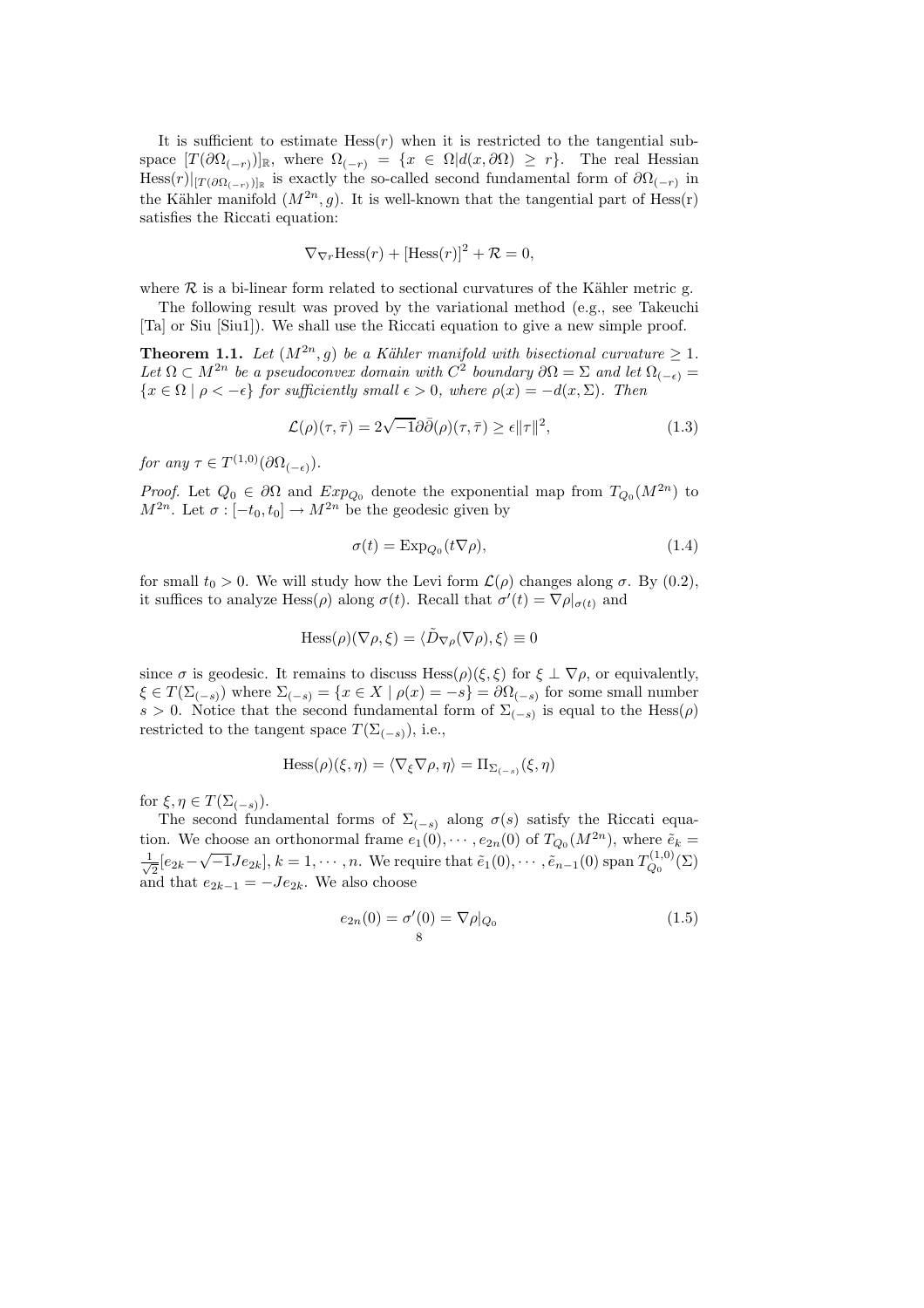Let  ${E_k(t)}$  be a parallel vector field along  $\sigma(t)$  with initial condition  $E_k(0) =$  $e_k(0)$ . Since X is Kähler, we have

$$
E_{2n}(t) = \nabla \rho|_{\sigma(t)}, \quad E_{2n-1} = -J(\nabla \rho),
$$
  
\n
$$
E_{2j-1}(t) = -J(E_{2j}(t)), \quad j = 1, \cdots, n-1
$$
\n(1.6)

for all  $0 \le t \le \epsilon$ .

For each  $k = 1, \dots, 2n - 1$ , we consider the Jacobi field  $\xi_k$  with initial condition

$$
\begin{cases} \xi_k(0) &= E_k(0), \\ \xi'_k(0) &= \nabla_{E_k(0)}(\nabla \rho). \end{cases}
$$

For any Jacobi field  $\xi(s)$ , we have

$$
\begin{aligned} \text{Hess}(\rho)(\xi,\xi) &= \Pi_{\Sigma_{(-s)}}(\xi,\xi) \\ &= \langle \nabla_{\xi} \nabla \rho, \xi \rangle = \langle \nabla_{\nabla \rho} \xi, \xi \rangle \\ &= \langle \xi'(s), \xi(s) \rangle. \end{aligned} \tag{1.7}
$$

Let  $A(s)=(a_{jk}(s))$  be the matrix-valued function defined by

$$
\xi_k(s) = \sum_{j=1}^{2n-1} a_{jk}(s) E_j(s)
$$

and the curvature matrix  $R(s)=(R_{ij}(s))$  defined by

$$
R(\sigma', E_i)\sigma' = \sum_{j=1}^{2n-1} R_{ji} E_j.
$$

With the notation above, we have using the Jacobi equation

$$
0 = \xi_k'' + R(\sigma', \xi_k)\sigma'
$$
  
= 
$$
\sum_{j=1}^{2n-1} a_{jk}'' E_j(s) + \sum_{i,j=1}^{2n-1} R_{ji} a_{ik} E_j.
$$

Thus we have the matrix expression of the Jacobi equation

$$
A''(s) + R(s)A(s) = 0.
$$
\n(1.8)

Let

$$
B(s) = A'(s)A^{-1}(s) = (b_{ij}(s)).
$$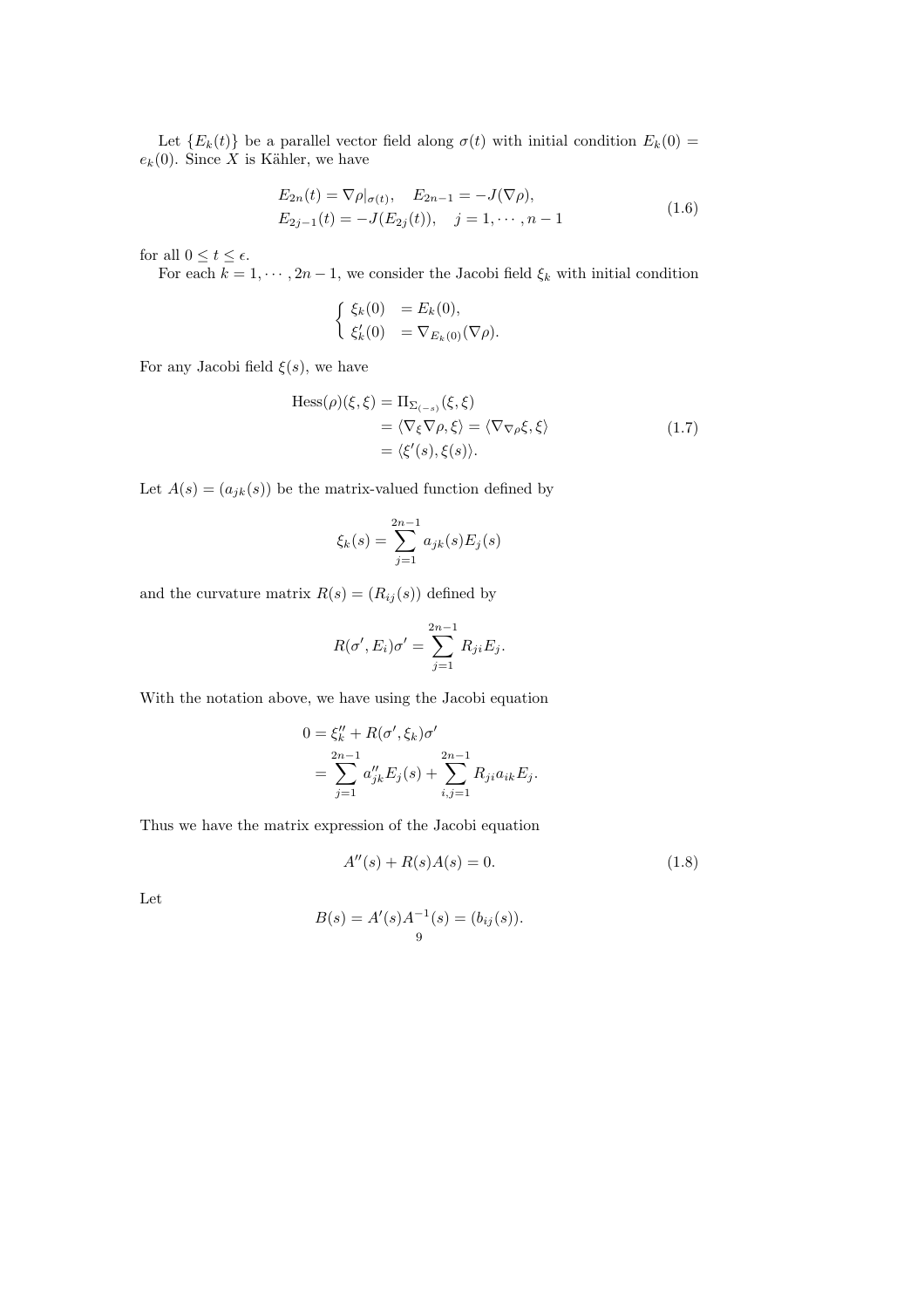Then

$$
\Pi_{\Sigma_{(-s)}}(E_i, E_j) = b_{ij}(s).
$$

Using  $(1.7)$ , we get

$$
\Pi_{\Sigma_{(-s)}}(\xi,\xi) = \langle A'(s)A^{-1}(s)\xi,\xi \rangle = \langle B(s)\xi,\xi \rangle. \tag{1.9}
$$

Thus  $B(s)$  is the matrix representation of the second fundamental form  $\Pi_{\Sigma_{(-s)}}$  with respect to the orthonormal basis  $E_1(s), \cdots, E_{2n-1}(s)$ . It follows from (1.8) and (1.9) that

$$
0 = A''A^{-1} + R = B' + B^2 + R,\tag{1.10}
$$

or equivalently,

$$
\Pi' + \Pi^2 + R = 0.
$$
\n(1.11)

We now apply the above Riccati equation (1.11) to prove Theorem 1.1. If  $\tau(s) \in$  $T^{(1,0)}(\Sigma_{(-s)}),$  then  $\tau(s) = \xi(s) - \sqrt{-1}J(\xi(s)),$ 

where 
$$
\xi = \sum_{k=1}^{2n-2} c_k E_k(s)
$$
 for some  $C = (c_1, \dots, c_{2n-2}) \in \mathbb{R}^{2n}$ .  
Let

$$
\lambda_{\xi}(s) = \Pi(\xi(s), \xi(s))
$$

and let

$$
\mu_{\tau}(s) = \mathcal{L}(\rho)(\tau(s), \bar{\tau}(s)) = 2i\partial\bar{\partial}(\rho)(\tau(s), \bar{\tau}(s))
$$

be the Levi form in the  $\tau$  direction. From the assumption that  $\Omega$  is pseudoconvex, we have

$$
\mu_{\tau}(0)\geq 0.
$$

Using  $(1.11)$ , we get

$$
\lambda_{\xi}'(s) = \langle B'(s)C, C \rangle \n= \langle -B^2C, C \rangle - \langle RC, C \rangle \n= -\|BC\|^2 - \langle RC, C \rangle \n\le -\langle R(\sigma', \xi)\sigma', \xi \rangle,
$$
\n(1.12)

where we have used that the second fundamental form is symmetric and  $B(s)$  is a symmetric matrix. Similarly, we have

$$
\lambda'_{J\xi}(s) \le -\langle R(\sigma', J\xi)\sigma', J\xi \rangle. \tag{1.13}
$$

Substituting  $(1.12)$  and  $(1.13)$  into  $(0.2)$ , we obtain

$$
\mu'_{\tau}(s) \leq -(\langle R(\sigma',\xi)\sigma',\xi) + \langle R(\sigma',J\xi)\sigma',J\xi \rangle).
$$
  
10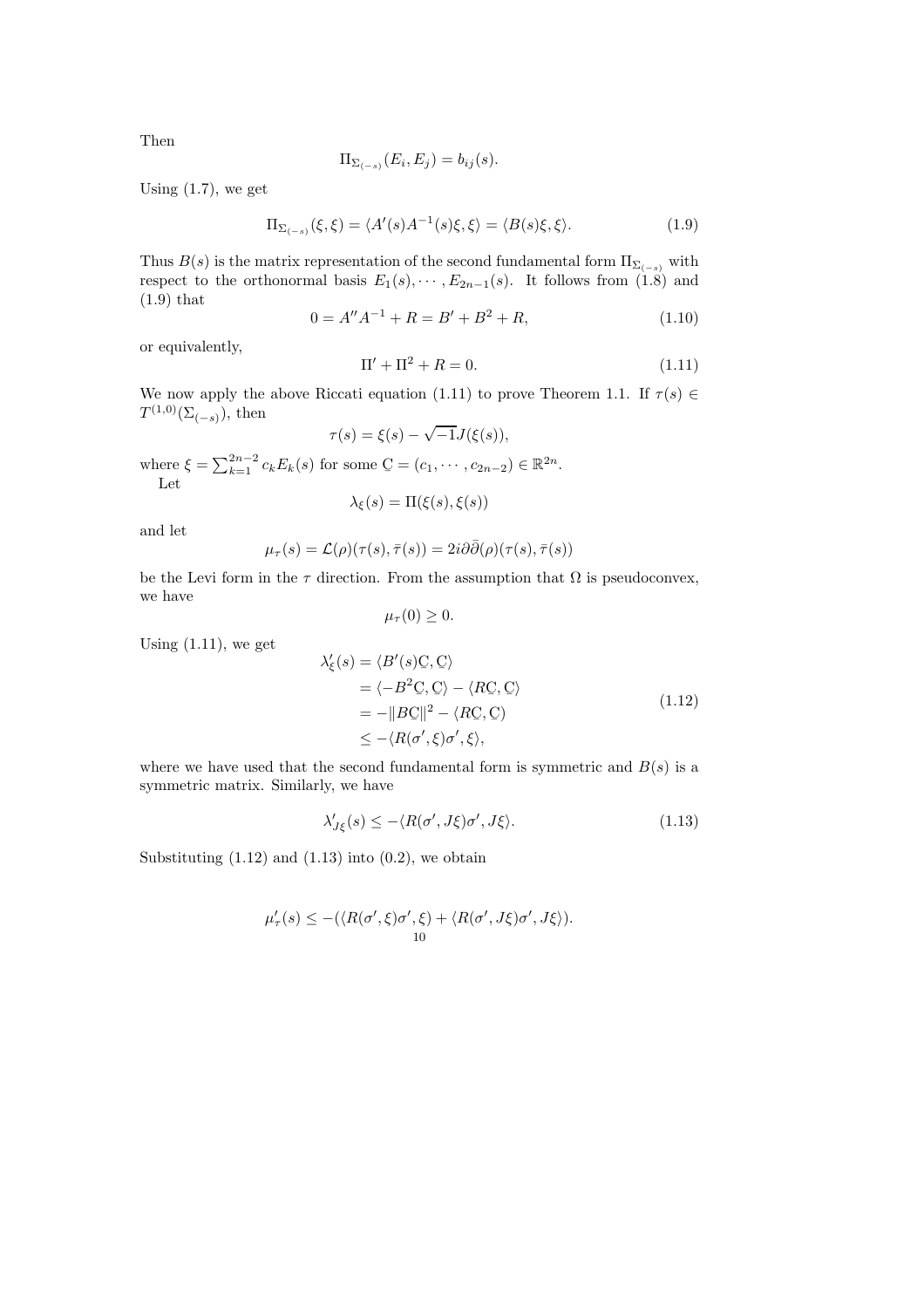The term  $(\langle R(\sigma', \xi)\sigma', \xi\rangle + \langle R(\sigma', J\xi)\sigma', J\xi\rangle)$  is equal to the bisectional curvature (see e.g. Zheng [Zh]) of the complex tangent plane spanned by  $\tilde{e}_n, \tau$ . Thus from our assumption, the bisectional curvature is greater or equal to one. Hence, we have

$$
\mu'_{\tau}(s) \le -1. \tag{1.14}
$$

Using

$$
\mu_{\tau}(0) - \mu_{\tau}(-\epsilon) = \int_{-\epsilon}^{0} \mu'_{\tau}(s)ds
$$

and (1.14), we have that

$$
\mu_{\tau}(-\epsilon) = \mu_{\tau}(0) - \int_{-\epsilon}^{0} \mu_{\tau}'(s)ds \ge 0 - (-1)\epsilon = \epsilon
$$

for any  $0 < \epsilon < t_0$ . Thus

$$
\mathcal{L}(\rho)|_{\sigma(-\epsilon)}(\tau,\bar{\tau}) \ge \epsilon
$$

for any  $0 < \epsilon \leq t_0$  with  $\tau \in T^{(1,0)}(\Sigma_{(-\epsilon)})$ . This proves  $(1.3)$  and Theorem 1.1.  $\Box$ 

We would also like to extend the inequality (1.3) to the subset of full measure in domain  $\Omega$ , not just near the boundary  $\partial\Omega$ . To do this, we need to recall the definition of cut loci and focal loci in Riemannian geometry.

**Definition 1.2.** (Cut loci or focal loci) Let  $\Omega \subset M^m$  be a compact domain in a Riemannian manifold  $(M^m, g)$ . Suppose that  $\sigma : [0, \ell] \to \Omega$  is a geodesic of unit speed such that  $\sigma(0) \in \partial\Omega$  and  $\sigma'(0)$  is orthogonal to  $\partial\Omega$  at  $\sigma(0)$ .

(1) The above geodesic segment  $\sigma$  is said to be length-minimizing from  $\partial\Omega$  if  $d(\sigma(t), \partial \Omega) = t$  for any  $t \in [0, \ell];$ 

(2) Suppose that the above geodesic segment  $\sigma$  is length-minimizing from  $\partial\Omega$ . The endpoint  $Q = \sigma(\ell)$  is said to be a cut point of  $\partial\Omega$  in  $\Omega$  if  $d(\sigma(\ell + \epsilon), \partial\Omega) < \ell + \epsilon$  for any  $\epsilon > 0$ .

(3) The subset of all cut points Q described in (2) is called the cut-loci of  $\partial\Omega$  in  $\Omega$ , denoted by  $Cut_{\Omega}(\partial \Omega)$ .

We need to use the following geometric properties of the cut-loci.

**Proposition 1.3.** *([CE] p99, [Pe])* Let  $\Omega \subset M^{2n}$  be a compact domain with C<sup>2</sup>*smooth boundary in a*  $C^2$ -smooth Riemannian manifold  $(M^m, g)$ . Then

*(1) The cut-loci of* ∂Ω *in* Ω *is a closed subset of zero measure;*

*(2) There is a nearest point projection:*  $\mathcal{P}_{\partial\Omega}$  :  $[Ω - Cut_Ω(∂Ω)] → ∂Ω$ *; i.e., for each*  $Q \notin Cut_{\Omega}(\partial \Omega)$ , there exists the unique nearest point  $P_Q = P_{\partial \Omega}(Q) \in \partial \Omega$  such that  $d(Q, \partial \Omega) = d(Q, P_Q)$ .

The proof of Theorem 1.1 also implies the following:

$$
11\,
$$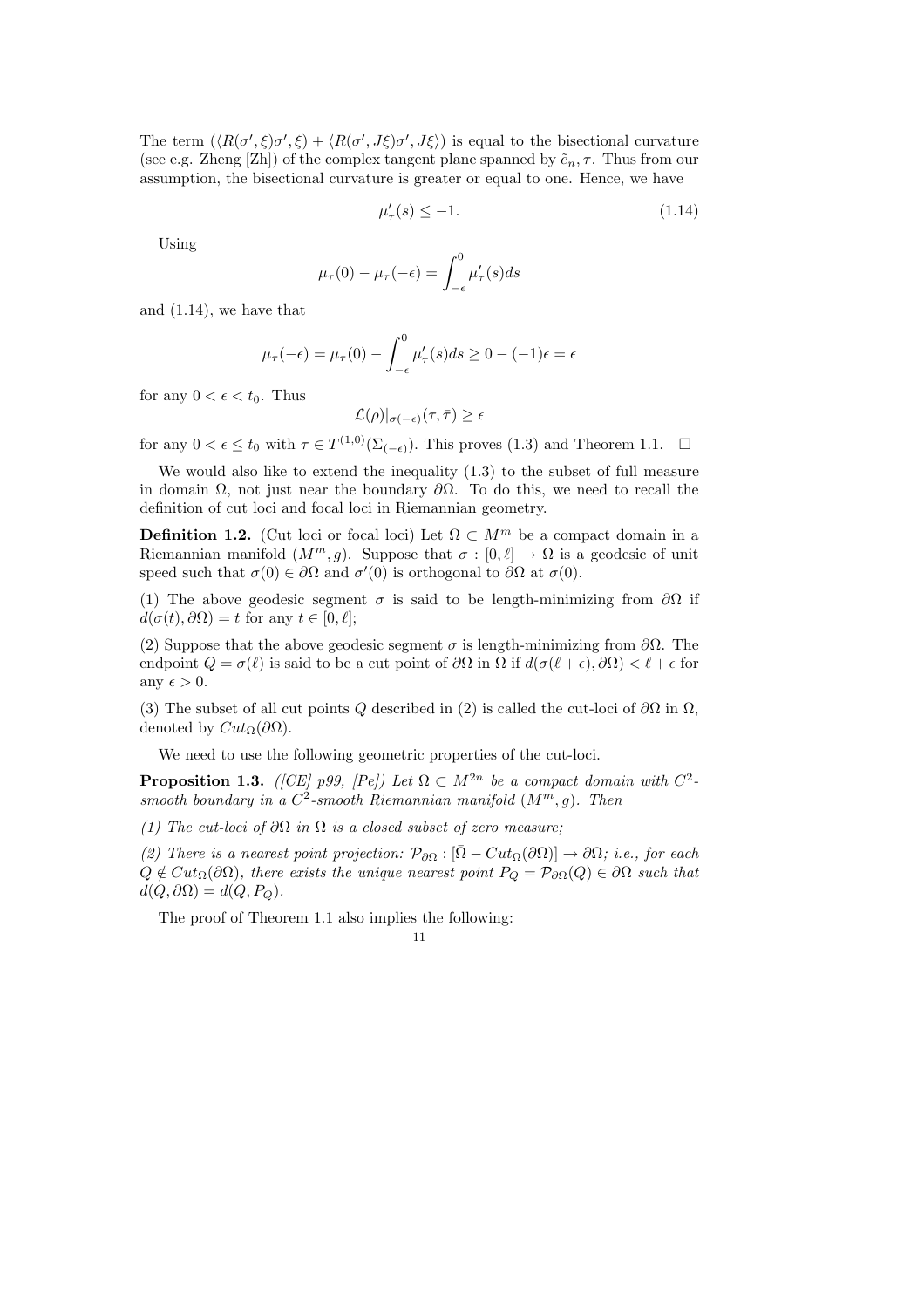**Corollary 1.4.** *Let*  $(M^{2n}, g)$  *be a Kähler manifold with holomorphic bisectional curvature*  $\geq 1$ *. Suppose that*  $\Omega \subset M^{2n}$  *is a pseudoconvex domain with*  $C^2$  *boundary*  $\partial\Omega = \Sigma$ *. Let*  $\Omega_{(-t)} = \{x \in \Omega \mid d(x, \partial\Omega) = d(x, \Sigma) \ge |t|\}$  *and*  $\rho(x) = -r(x) =$ −d(x, Σ)*. Then*

$$
\mathcal{L}(\rho)|_Q(\tau,\bar{\tau}) \ge |\rho| \|\tau\|^2 \tag{1.3'}
$$

*for any*  $\tau \in T_Q^{(1,0)}(\partial \Omega_{(\rho)})$  *and*  $Q \notin Cut_\Omega(\partial \Omega)$ *.* 

Notice that neither Theorem 1.1 nor Corollary 1.4 has estimates of complex Hessian  $\mathcal{L}(-r)$  on complex normal directions. In fact, we already have Hess $(r)(\nabla r, Y) =$ 0 for any Y . Furthermore, one can also construct an example of pseudoconvex domain  $\Omega \subset \mathbb{C}$ , for which the signed distance function  $\rho(x) = \rho_{\partial\Omega}(x)$  has the property Hess $(\rho)(J\nabla \rho, J\nabla \rho)|_Q < 0$  for some  $Q \in \Omega$ . In such an example, we have  $i\partial\bar{\partial}(\rho)(\widetilde{\nabla}\rho,\widetilde{\nabla}\rho)|_Q < 0$  for some  $Q \in \Omega$ .

In order to find a plurisubharmonic function f (i.e.,  $\mathcal{L}f \geq 0$  on  $\Omega$ ), Oka considers  $[-\log r]$  instead of the signed distance function  $\rho$ . Therefore, in next subsection, we estimate  $\mathcal{L}(-\log r)(\tau,\bar{\tau})=2i\partial\bar{\partial}[-\log r](\tau,\bar{\tau})$ . It will be shown that  $\mathcal{L}(-\log r)$ is strictly positive definite in all directions.

#### §**1.b.** The estimates for  $i\partial\bar{\partial}(-\log r)$  in all directions

Compact Kähler manifolds with nonnegative holomorphic bi-sectional curvature have been classified, see [Mok]. In particular, Siu and Yau showed that any compact Kähler manifolds with nonnegative holomorphic bi-sectional curvature must be biholomorphic to  $\mathbb{C}P^n$ . It is sufficient to consider the case of  $\mathbb{C}P^n$ .

Our goal of this subsection is to show the following

**Theorem 1.5.** *Let*  $\Omega$  *be a pseudoconvex domain with*  $C^2$  *boundary*  $\partial \Omega = \Sigma$  *in*  $\mathbb{C}P^n$  with the Fubini-Study metric and let  $r = d(x, \Sigma)$  be the distance function from  $x \in \Omega$  *to*  $\partial \Omega = \Sigma$ *. Then* 

$$
\mathcal{L}(-\log r)(\zeta, \bar{\zeta}) = 2i\partial\bar{\partial}(-\log r)(\zeta, \bar{\zeta}) \ge \frac{1}{4} ||\zeta||^2 \tag{1.15}
$$

*for any*  $\zeta \in T_x^{(1,0)}(\Omega)$  *and*  $x \in \Omega$ *.* 

Before we provide the proof of Theorem 1.5, we need to recall two elementary but useful facts, which will be used in the proof. The first one is related to the definition of Hessian of a continuous function by the barrier functions:

**Fact 1.6** (E. Calabi [Ca]) Let U be an open disk of  $\mathbb{C} = \mathbb{R}^2$ ,  $f: U \to \mathbb{R}$  be a realvalued continuous function and  $Q_0 \in U$ . If there is another  $C^2$ -smooth function  $h: U \to \mathbb{R}$  such that (1)  $h \leq f$  on U, (2)  $f(Q_0) = h(Q_0)$  and  $\Delta h(Q_0) \geq C$ , then we have  $\Delta f(Q_0) \geq C$ .

12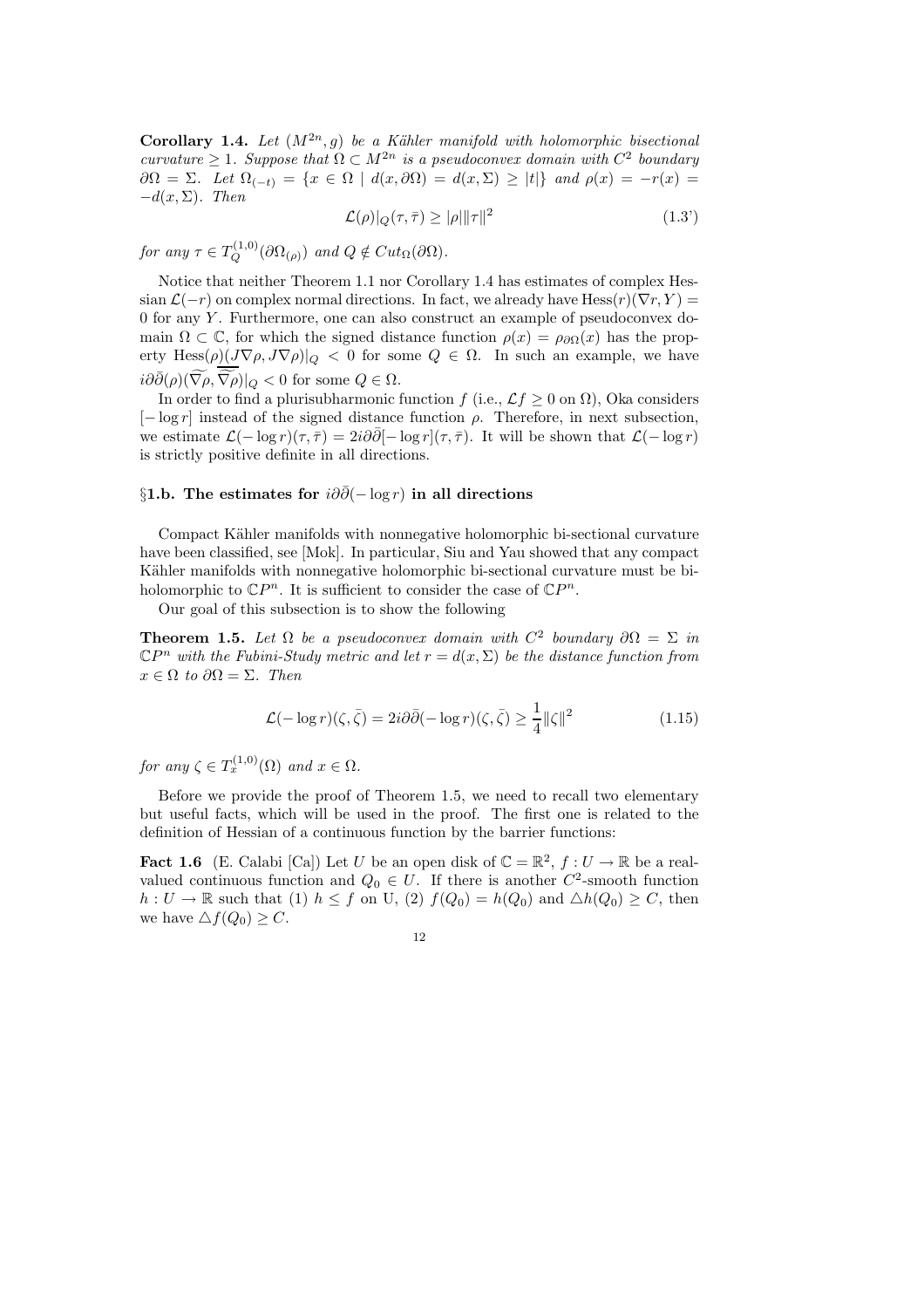**Fact 1.7.** Suppose that  $\Omega_{(-\epsilon)}$  is strongly pseudo-convex at P. Then there exists a small neighborhood  $W_{\epsilon}$  of P and a complex hypersurface  $S_{(-\epsilon)} \subset W_{\epsilon}$  such that

(1.7.1)  $S_{(-\epsilon)}$  intersects with  $\partial\Omega_{(-\epsilon)}$  at P tangentially, i.e.,  $[T_P(S_{(-\epsilon)})]_{\mathbb{R}} \subset T_P(\partial\Omega_{(-\epsilon)})$ ;

(1.7.2)  $S_{(-\epsilon)}$  lies outside of  $\Omega_{(-\epsilon)}$ .

For proof of Fact 1.7, see page 46 of [CS]. It was proved in the previous subsection that  $\overline{\Omega}_{(-\epsilon)}$  is strongly pseudo-convex for any  $\epsilon > 0$ , see Theorem 1.1.

*Proof of Theorem 1.5.* We first assume that  $x \in U \cap \Omega$ , where U is a small neighborhood of  $\partial Ω$ . It is easy to see that for any  $C^2$  function f, we have

$$
\text{Hess}(f(\rho))(\xi,\eta) = f'(\rho)\text{Hess}(\rho)(\xi,\eta) + f''(\rho)d \rho(\xi) \otimes d\rho(\eta).
$$

Let  $\rho = -r$ . Then

$$
\text{Hess}(-\log|\rho|)(\xi,\eta) = \frac{1}{-\rho}\text{Hess}(\rho)(\xi,\eta) + \frac{1}{\rho^2}d\rho(\xi) \otimes d\rho(\eta). \tag{1.16}
$$

Using the same notation as in the proof of Theorem 1.1, by  $(1.3)$  and  $(1.16)$  we already have

$$
\mathcal{L}(-\log|\rho|)(\tau,\bar{\tau}) \ge ||\tau||^2, \quad \tau \in T^{(1,0)}(\partial\Omega_{(-\epsilon)}),\tag{1.17}
$$

for  $0 < \epsilon < t_0$ .

For any  $V_{n-1} \in T^{(1,0)}(\partial \Omega_{(-\epsilon)})$  with  $|V_{n-1}| = 1$ , it remains to estimate (1.15) with  $\zeta = aV_{n-1} + b\tilde{e}_n$  for  $b \neq 0$ .

*Special Case:*  $\zeta = \tilde{e}_n$ 

This part of the proof will be superseded by the proof for the general case below. We include it here, in order to indicate the strategy of our proof for the general case.

From  $(1.2)$  and  $(1.16)$ , we have

$$
\mathcal{L}(-\log|\rho|)(\tilde{e}_n, \bar{\tilde{e}}_n) = \frac{1}{|\rho|} \text{Hess}(\rho)(J(\nabla \rho), J(\nabla \rho)) + \frac{1}{\rho^2}.
$$
 (1.18)

Choose  $c_0 \in (0, \frac{\pi}{2}]$  such that  $\mathcal{B}(0) \geq -2 \cot(2c_0)I$ . Under the assumption that  $\rho = -r$  is  $C^2$  and that the sectional curvatures of the metric g are between 1 and 4, by Riccati equation (0.1) it was shown in [Pe] and [Es] that

$$
\text{Hess}(-r)(J(\nabla r), J(\nabla(r)) \ge 2\cot[2(r - c_0)],\tag{1.19}
$$

for sufficiently small  $0 < r < c_0$ .

$$
\overline{13}
$$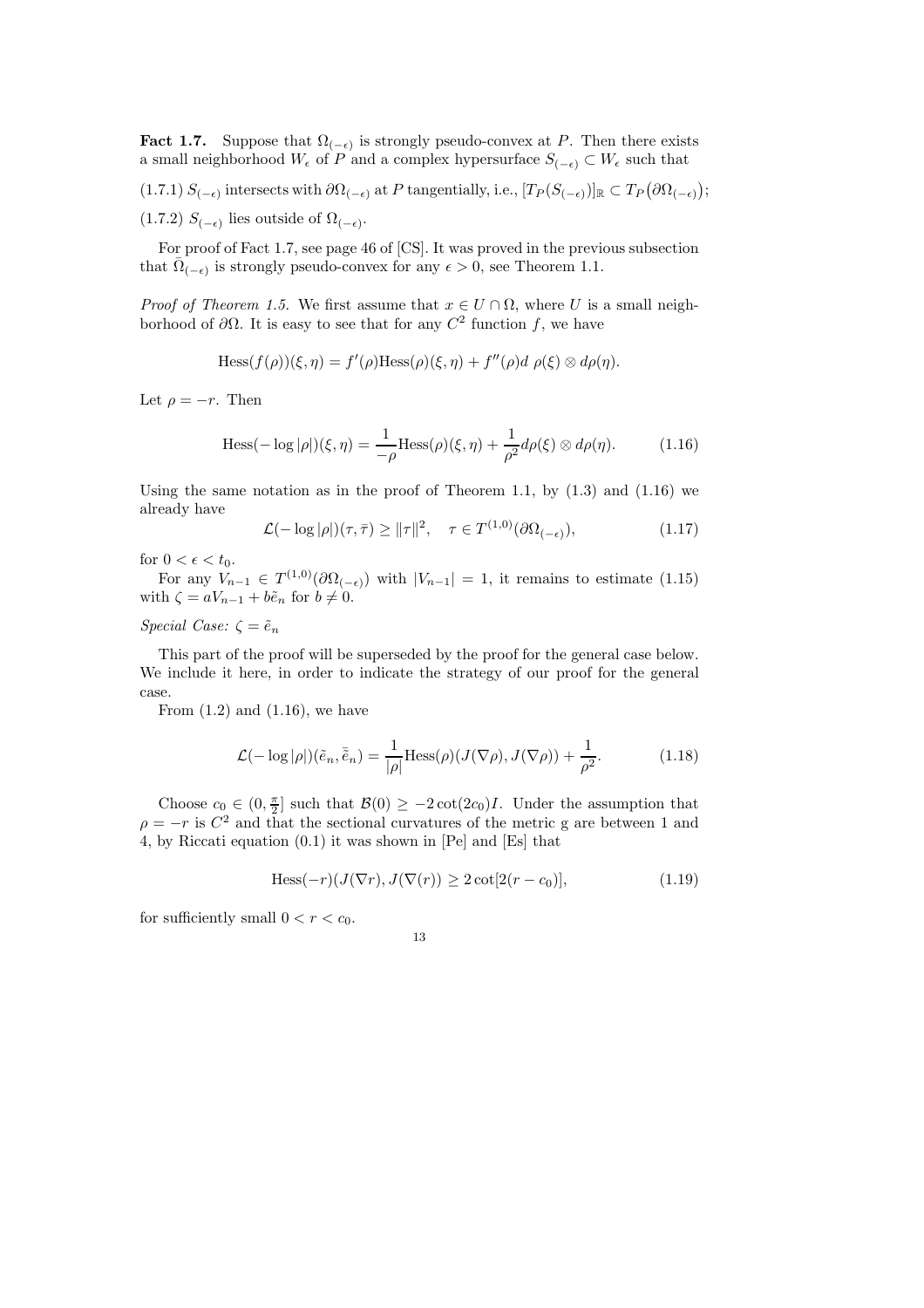It follows from (1.18) and (1.19) that, for  $0 > \rho > -c_0$ , we have

$$
\mathcal{L}(-\log|\rho|)(\tilde{e}_n, \tilde{\bar{e}}_n) = \frac{1}{|\rho|} \text{Hess}(\rho)(J(\nabla \rho), J(\nabla \rho)) + \frac{1}{\rho^2}
$$

$$
\geq \frac{1}{|\rho|^2} (1 - 2|\rho| \cot(2|\rho + c_0|))
$$

$$
\geq \frac{1}{|\rho|^2} (1 - 2|\rho| \cot(2|\rho|)).
$$

Set  $v = 2|\rho|$  and  $h(v) = \frac{1}{v}(1 - v \cot v)$ . Since

$$
h'(v) = \frac{v^2 - \sin^2 v}{v^2 \sin^2 v} \ge 0
$$

and

$$
\lim_{v \to 0^+} h(v) = \lim_{v \to 0^+} \frac{1 - \cos v}{v \sin v} = \frac{1}{2},
$$

we have that

$$
\mathcal{L}(-\log|\rho|)(\tilde{e}_n, \bar{\tilde{e}}_n) \ge \frac{2}{|\rho|}h(2|\rho|) \ge \frac{1}{|\rho|}.
$$
\n(1.20)

Combining (1.17) and (1.20), we have proved (1.15) for the case either  $\zeta = \tilde{e}_n$  or  $\zeta = V_{n-1} \in T^{(1,0)}(\partial \Omega_{(-t)}).$ 

*General Case.*

When  $\tau = aV_{n-1} + b\tilde{e}_n$  with  $ab \neq 0$  and  $V_{n-1} \in T^{(1,0)}(\partial \Omega_{(-t)})$ , we observe that

$$
\text{Hess}(r)(\tau,\bar{\tau}) = |a|^2 \text{Hess}(r)(V_{n-1}, \bar{V}_{n-1})
$$
  
+  $2Re\{ab\text{Hess}(r)(V_{n-1}, \bar{\tilde{e}}_n)\} + |b|^2 \text{Hess}(r)(\tilde{e_n}, \bar{\tilde{e}}_n).$ 

The term  $Hess(r)(V_{n-1}, \bar{\tilde{e}}_n)$  is very difficult to handle. However, using Facts 1.6-1.7 we will get rid of this term.

Our strategy is as follows: For any given  $Q_0 \in \Omega - Cut_{\Omega}(\Omega)$ , we choose a small neighborhood W around  $Q_0$  and an upper barrier distance function  $\tilde{r} \geq r$ . It follows that  $-\log r \ge -\log \tilde{r}$  and hence Hess( $-\log r$ )| $Q_0$  ≥ Hess( $-\log \tilde{r}$ )| $Q_0$ . When  $\tilde{r}(x) = d(x, S)$  for some holomorphic submanifold S of complex dimension  $(n-1)$ , the Hessian of  $\tilde{r}$  has the property that  $J\nabla \tilde{r}$  is an eigen-vector of Hess $(\tilde{r})$ . Recall that if  $\tilde{r}$  is the distance function, then  $\nabla \tilde{r}$  is eigen-vector of Hess $(\tilde{r})$ . In fact, Hess( $\tilde{r}$ )( $\nabla \tilde{r}$ ,.) = 0. Because Hess( $\tilde{r}$ ) is real and symmetric, there is an orthonormal eigen-basis. It follows that

$$
\text{Hess}(\tilde{r})(J\nabla \tilde{r}, V_{n-1}) = 0\tag{1.21}
$$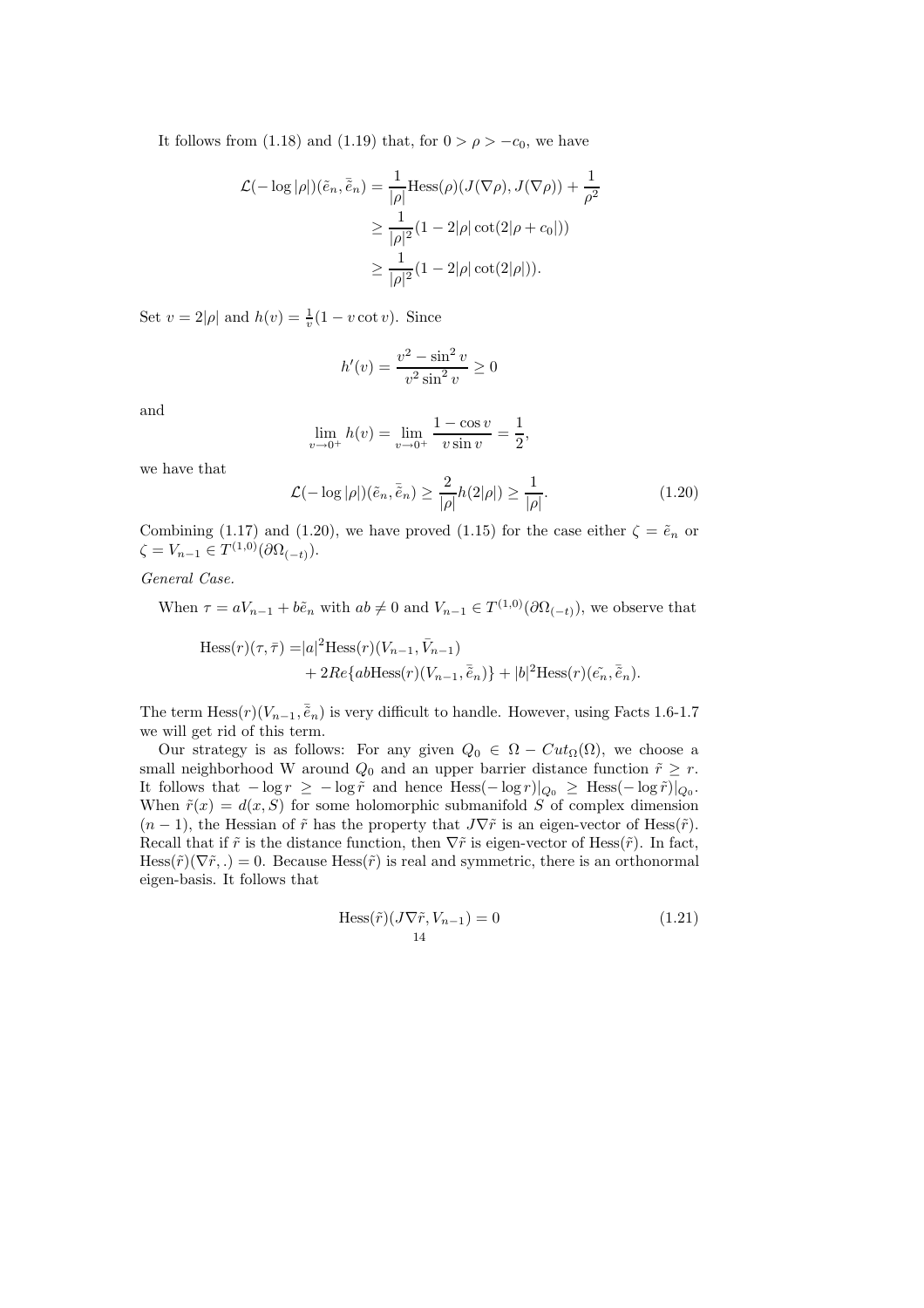whenever  $V_{n-1}$  is orthogonal to  $J\nabla \tilde{r}$ . The equation (1.21) will play crucial role in the proof presented below.

Let us now carry out the idea above in details.

Motivated by Fact 1.6, we choose  $f = -\log r$  and  $h(x) = -\log \tilde{r}_S(x)$  where S is a holomorphic submanifold of complex dimension  $(n-1)$  and  $\tilde{r}_S(x) = d(x, S)$ . It remains to construct the complex submanifold  $S$  and verify  $(1.21)$ . For any given  $Q_0 \in \Omega$  but  $Q_0 \notin Cut_\Omega(\partial\Omega)$ , we let  $P_0 \in \partial\Omega$  be the nearest point with  $d(Q_0, P_0) = d(Q_0, \partial\Omega) = r_0$ . Let  $\sigma : [0, r_0] \to \overline{\Omega}$  be the geodesic from  $P_0$  to  $Q_0$ .

Let us now apply Fact 1.7. To simplify our proof, we may assume that  $\partial\Omega$  is *strongly pseudo-convex* at  $P_0$ , otherwise, we can use a family of functions  $\tilde{r}_\epsilon(x)$  $d(x, \partial \Omega_{(-\epsilon)})$  instead; and let  $\epsilon \to 0$  at the end of our proof.

Using the polar coordinate system around  $\sigma(0)$  for the Fubini-Study metric, we see that  $\xi_{2n-1}(\tilde{r}) = \sin(2\tilde{r})(J\nabla \tilde{r})$  is a Jacobi field along  $\sigma$ . Since  $\nabla_{\nabla \tilde{r}}\xi =$  $2\cos(2\tilde{r})(J\nabla\tilde{r})$  is a scalar multiple of  $\xi$ , we have

$$
\nabla_{\xi} \nabla \tilde{r} = \nabla_{\nabla \tilde{r}} \xi = 2 \cot(2\tilde{r}) \xi.
$$
 (1.22)

Therefore, the unit direction  $J(\nabla \tilde{r}) = \frac{\xi}{|\xi|}$  is an eigenvector of the real symmetric bi-linear form  $Hess(\tilde{r})(X, Y) = \langle \nabla_X \nabla \tilde{r}, Y \rangle$  in X and Y. Furthermore, we have

$$
\text{Hess}(\tilde{r})(J(\nabla \tilde{r}), Y) = 2\cot(2\tilde{r})\langle J(\nabla \tilde{r}), Y \rangle \tag{1.23}
$$

for any tangent vector of  $T(\mathbb{C}P^n)$ .

Let  $\tilde{\Sigma}_{(-s)}^{2n-1} = \{x \in \Omega | d(x, S) = \tilde{r}(x) = s\}$  and we also let  $\Re\{\lambda\}$  denote the real part for any complex number  $\lambda$ . It follows from  $(1.22)$  that if  $V_{n-1} \in T^{(1,0)}(\tilde{\Sigma}_{(-s)}^{2n-1}),$ then

$$
\begin{aligned} \text{Hess}(\tilde{r})(aV_{n-1} + bJ\nabla\tilde{r}, \overline{aV_{n-1}} + bJ\nabla\tilde{r}) \\ &= |a|^2 \text{Hess}(\tilde{r})(V_{n-1}, \overline{V}_{n-1}) + 2\Re\{ab\text{Hess}(\tilde{r})(V_{n-1}, -J\nabla\tilde{r})\} \\ &+ |b|^2 \text{Hess}(\tilde{r})(J\nabla\tilde{r}, J\nabla\tilde{r}) \\ &= |a|^2 \text{Hess}(\tilde{r})(V_{n-1}, \overline{V}_{n-1}) + 0 + |b|^2 \text{Hess}(\tilde{r})(J\nabla\tilde{r}, J\nabla\tilde{r}), \end{aligned} \tag{1.24}
$$

where the midterm vanishes, because  $J\nabla \tilde{r}$  is an eigen-vector of Hess( $\tilde{r}$ ) and it is orthogonal to  $V_{n-1}$ .

It remains to estimate other eigen-values of  $Hess(\tilde{r})$  in complex tangential direction  $V_{n-1}$ , i.e., we need to estimate Hess $(\tilde{r})(V_{n-1}, \bar{V}_{n-1})$ .

For this purpose, we use the Riccati equation and the same notation as in the proof of Theorem 1.1. Notice that, by the definition of  $P_0$ ,  $\sigma$  and our upper barrier function  $\tilde{r}$ , we see that  $\nabla \tilde{r} = \nabla r$  along the geodesic  $\sigma$  joining  $P_0$  and  $Q_0$ . We choose an orthonormal frame  $\{-Je_2, e_2, \cdots, -Je_{2(n-1)}, e_{2(n-1)}\}$  of  $T_{P_0}(S)$ , where S is the holomorphic hypersurface of complex dimension  $(n - 1)$  given by Fact 1.7 above for  $\epsilon = 0.$ 

15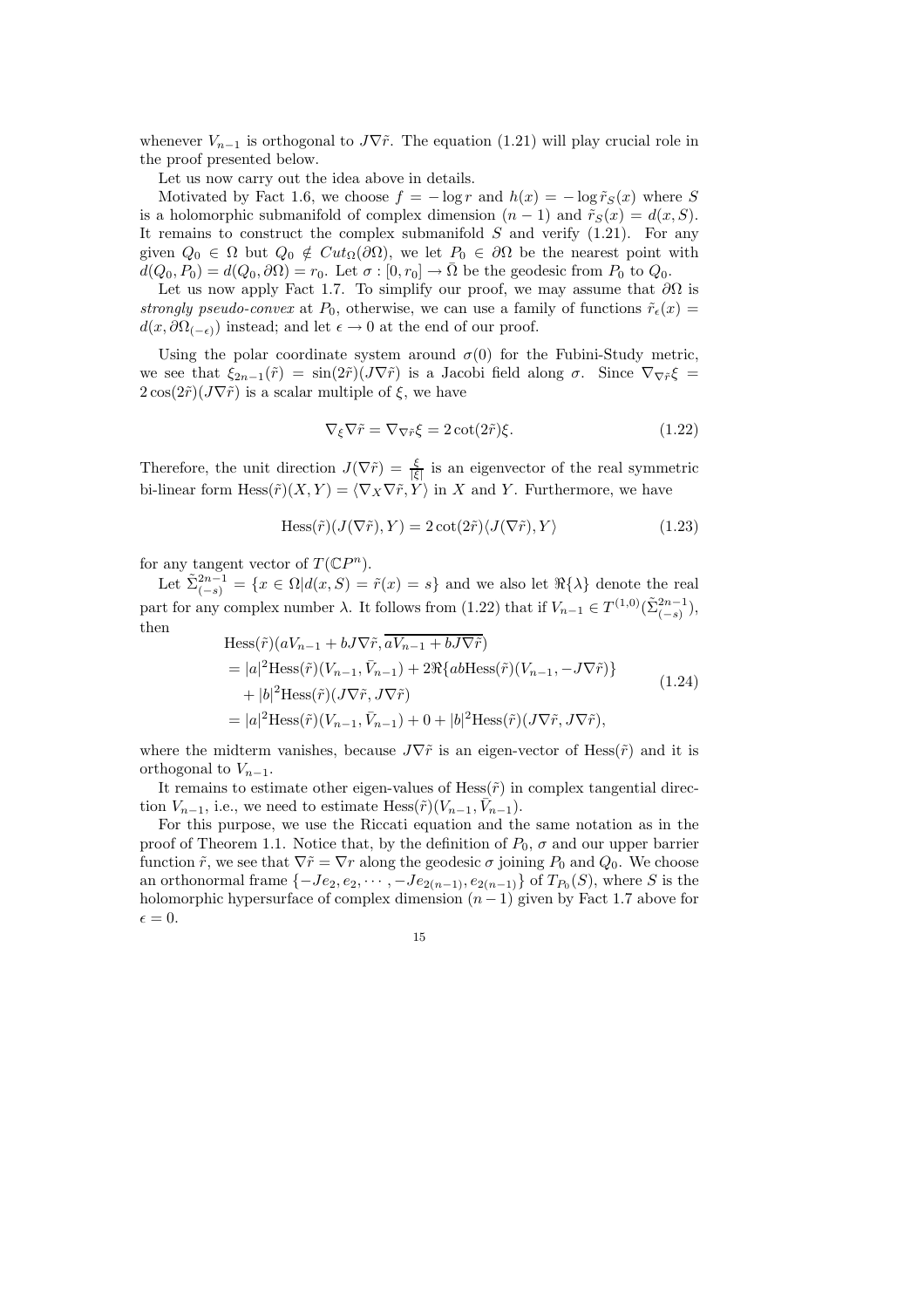In what follows, we let  $\tilde{\rho} = -\tilde{r}$ . Let  $\{E_k(t)\}\$ be a parallel vector field along  $\sigma(t)$ with initial condition  $E_k(0) = e_k$ . Recall that  $e_{2n-1} = -J(\nabla \tilde{\rho})$  and  $e_{2n} = \nabla \tilde{\rho}$ .

Suppose that  $\tilde{B}(s)$  is the matrix representation of the second fundamental form  $\Pi_{\tilde{\Sigma}_{(-s)}}$  with respect to the orthonormal basis  $E_1(s), \cdots, E_{2n-1}(s)$ , where  $\tilde{\Sigma}_{(-s)}$  =  ${x \in \Omega | d(x, S) = s}.$  Using the same argument as before, we obtain that

$$
0 = \tilde{B}' + \tilde{B}^2 + R.
$$

Observe that the proof of Theorem 1.1 is independent of the (2n-1)-th column and the  $(2n-1)$ -row of  $B(s)$ . Since the complex hypersurface is holomorphic, one can show that

$$
(i\partial\bar{\partial}\tilde{r})(\tilde{\xi},\tilde{\tilde{\xi}})|_{P_0} = \langle \tilde{B}(0)\xi,\xi\rangle + \langle \tilde{B}(0)J\xi,J\xi\rangle = 0,
$$

for  $\xi \perp {\nabla} \tilde{r}, J \nabla \tilde{r}$ . Hence, we have the zero initial condition for  $\xi \perp {\nabla} \tilde{r}, J \nabla \tilde{r}$  at  $P_0$ :

$$
\langle [\tilde{B}(0) + J^{-1}\tilde{B}(0)J]\xi, \xi \rangle = 0.
$$

Replacing the matrix-valued function  $B(s)$  by  $\tilde{B}(s)$  in the proof of Theorem 1.1, we obtain that if  $\tau = \frac{1}{\sqrt{2}} (\xi - iJ\xi) \in T^{(1,0)}(\tilde{\Sigma}_{(-s)})$  then

$$
\mathcal{L}(\tilde{\rho})(\tau,\bar{\tau}) = \text{Hess}(\tilde{\rho})(\xi,\xi) + \text{Hess}(\tilde{\rho})(J\xi,J\xi) \ge 2|\rho||\tau|^2, \tag{1.25}
$$

where  $\tilde{\Sigma}_{(-s)} = \{x \in \Omega | d(x, S) = s\}$ . By (1.16), (1.22)-(1.23) and the inequality  $\frac{1}{r^2} - \frac{2}{r} \cot(2r) \ge \frac{1}{r}$  above, we obtain

[Hess(- log 
$$
\tilde{r}
$$
)]( $\tilde{e}_n$ ,  $\tilde{e}_n$ ) =  $\frac{1}{r^2} - \frac{2}{r} \cot(2r) \ge \frac{1}{r} \ge \frac{2}{\pi}$ , (1.26)

where we used the fact that  $r \leq \text{Diam}(\mathbb{C}P^n)$  and the diameter  $\text{Diam}(\mathbb{C}P^n)$  of  $\mathbb{C}P^n$ is equal to  $\frac{\pi}{2}$ .

Let  $V_n = \frac{1}{\sqrt{2}} [\nabla r - i \mathcal{J} \nabla r]$  and  $V_{n-1} \in T_{Q_0}^{(1,0)}(\partial \Omega_{(-r_0)})$  with  $|V_{n-1}| = 1$ . Using (1.22)-(1.26) and Fact 1.6, we conclude that, for any  $\tau = aV_{n-1} + bV_n \in T_{Q_0}^{(1,0)}(\mathbb{C}P^n)$ , the following is true:

$$
\mathcal{L}(-\log r)|_{Q_0}(\tau,\bar{\tau}) \geq \mathcal{L}(-\log \tilde{r})|_{Q_0}(\tau,\bar{\tau})
$$
\n= Hess $(-\log \tilde{r})(aV_{n-1} + bV_n, \overline{aV_{n-1} + bV_n})$   
\n=  $|a|^2$ Hess $(\log \tilde{r})(V_{n-1}, \bar{V}_{n-1}) + 2\Re{\abHess(-\log \tilde{r})(V_{n-1}, \bar{V}_n)}$   
\n+  $|b|^2$ Hess $(-\log \tilde{r})(V_n, \bar{V}_n)$   
\n=  $|a|^2$ Hess $(\log \tilde{r})(V_{n-1}, \bar{V}_{n-1}) + |b|^2$ Hess $(-\log \tilde{r})(V_n, \bar{V}_n)$   
\n $\geq 2|a|^2 + |b|^2[\frac{1}{r^2} - 2\cot(2r)] \geq \frac{1}{2}(|a|^2 + |b|^2] = \frac{1}{2}|\tau|^2$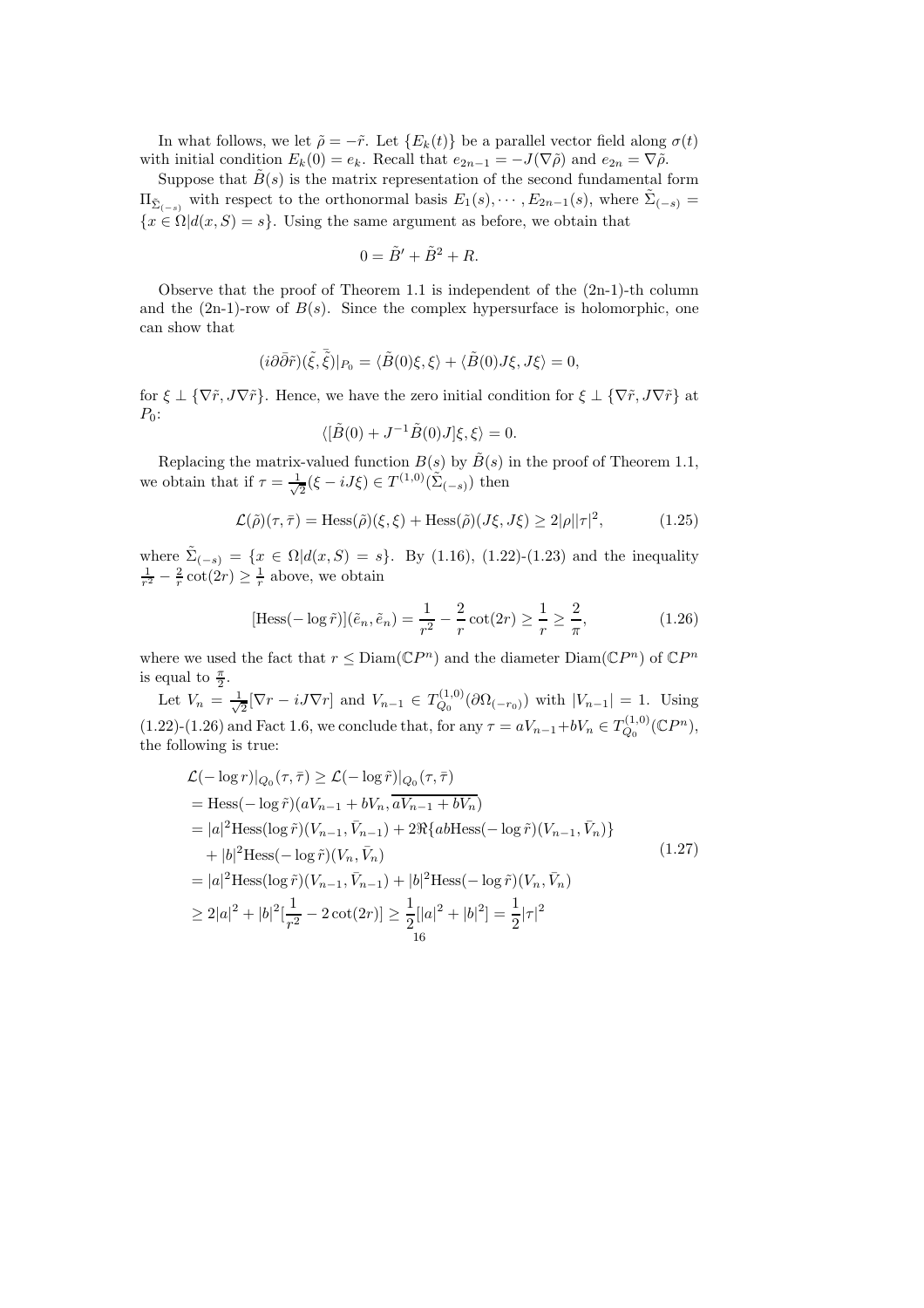This completes the proof of Theorem 1.5 away from the cut-locus. On the cutlocus r is not  $C^2$ . However, it is well-known (see Proposition 1.3 above) that the cut-locus of  $M^{2n}$  has measure zero in  $\Omega$ . Observe that, on the cut-locus, the function  $r(x) = d(x, \partial\Omega)$  remains to be continuous. By Fact 1.6, one can show that  $[-\log r]$ is strictly subharmonic on any complex curve in  $\Omega$ . Hence, the function  $[-\log r]$  is strictly pluri-subharmonic in all of  $\Omega$ .  $\square$ 

We remark that our proof of Proposition A also gives a new proof of the classical Oka's Lemma. The Oka Lemma states that if  $\Omega \subset \mathbb{C}^n$  then the function  $(-\log r)$ is pluri-subharmonic in  $\Omega$ , where  $r(x) = d(x, \partial \Omega)$ , see [CS] Chapter 3, Theorem 3.4.7 or [Kr] page 117. In this case, the curvature is identically zero. The proof of Theorem 1.1 implies that if  $\Omega_{(-\epsilon)} = \{x \in \Omega | d(x, \partial \Omega) \geq \epsilon\}$  then  $\partial \Omega_{(-\epsilon)}$  remains to be pseudoconvex. Similarly, the proof of Corollary 1.4 implies that

$$
\mathcal{L}(\rho)|_Q(\tau,\bar{\tau}) \ge 0 \tag{1.28}
$$

for any  $\tau \in T_Q^{(1,0)}(\partial \Omega_{(-t)})$  and  $Q \notin Cut_\Omega(\partial \Omega)$ .

For the choice of barrier functions  $\tilde{r}_{(-\epsilon)}$ , it is sufficient to find a complex hypersurface  $S_{(-\epsilon)}$  for each  $\sigma(-\epsilon)$ . This is possible because we have the embedding  $\Omega \subset \mathbb{C}^n \subset \mathbb{C}P^n$ . By Theorem 1.5, the interior of  $\Omega$  has a strictly pseudo-convex exhaustion  $\cup \hat{\Omega}_{(-t)}$ . We can now use (1.28), Fact 1.6 and Fact 1.7 to complete the proof of Oka's Lemma as in the proof of Theorem 1.5.

#### §**2. A new monotone principle for non-smooth portions of convex equi-distant hypersurfaces**

In this section, we consider the convex equi-distant hypersurfaces in a complete Riemannian manifold with nonnegative sectional curvature.

The proof of Theorem 1.1 inspired us to make the following observation, which is the starting point of our proof of the Cheeger-Gromoll soul conjecture.

#### **2.a. Proof for a special case.**

The argument in Section 1 also yields the following elementary result, which is a very special case of Cheeger-Gromoll soul conjecture.

**Proposition 2.0.** Let  $(M^n, g)$  be a complete and non-compact Riemannian man*ifold with nonnegative curvature. Suppose that the Cheeger-Gromoll totally convex exhaustion*  $M^n = \bigcup_{j=1}^{m+1} \bigcup_{a_{j-1} \leq t < a_j} \Omega_t$  *described in*  $(0.4.1)-(0.4.3)$  *satisfies the additional property that each relative boundary set*  $\partial\Omega_t$  *is a*  $C^1$ -smooth submanifold *for each t (but dimensions of*  $\{\partial\Omega_t\}$  *may jump more than once). Then the Cheeger-Gromoll soul conjecture holds in this case.*

*Proof.* By the assumption in the Cheeger-Gromoll soul conjecture,  $(M^n, g)$  is a complete and non-compact Riemannian manifold with nonnegative sectional curvature and  $M^n$  contains a point  $p_0$  where all sectional curvatures are positive.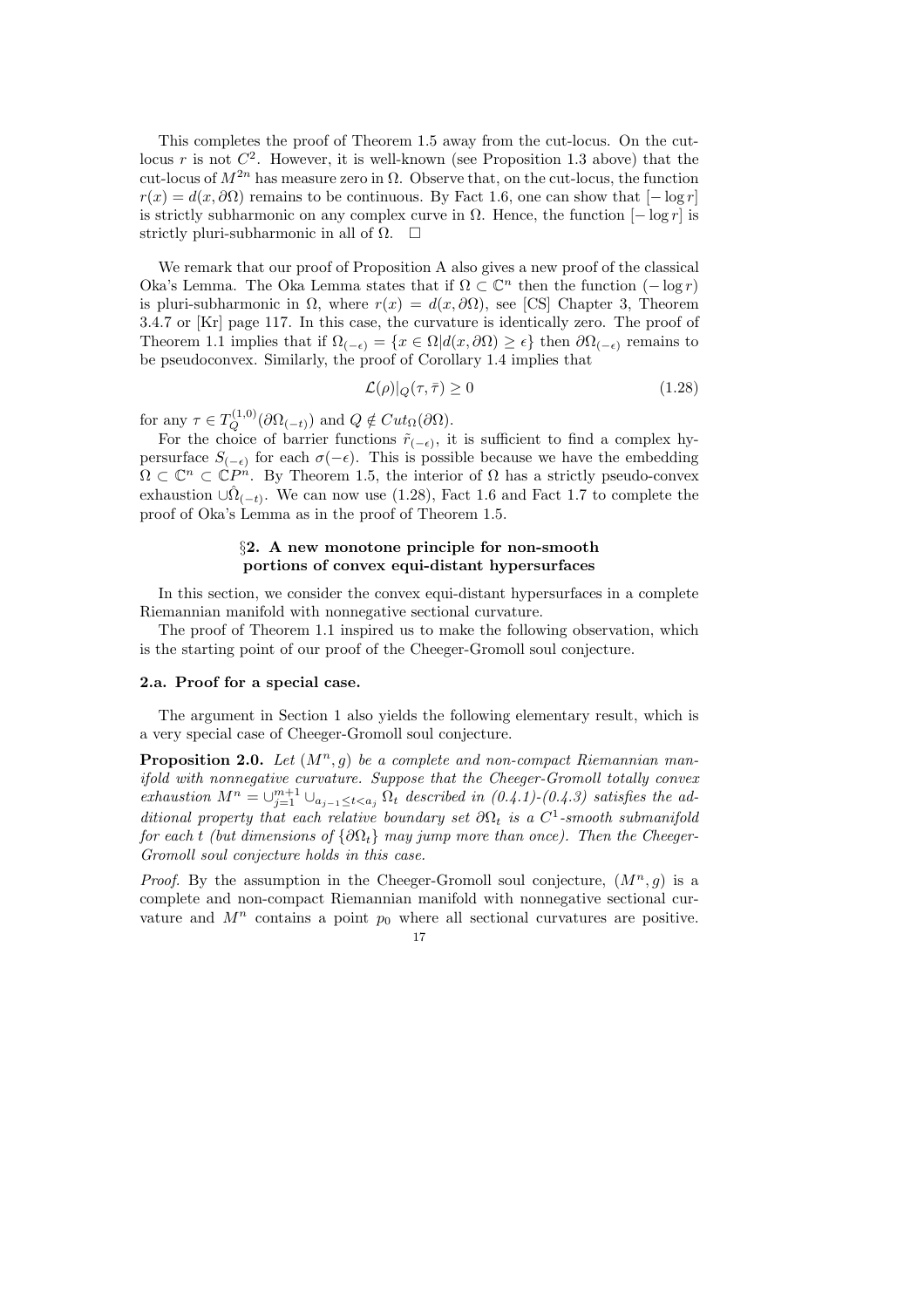Let  $W = \{x \in M^n |$  all sectional curvatures are positive at  $x\}$  be a subset of  $M^n$ . Clearly, W is relatively open in  $M^n$ . Hence,  $\dim(W) = \dim(M^n) = n$ . Let  $\{\Omega_t\}$  be the Cheeger-Gromoll totally convex exhaustion described in (0.4.1)-(0.4.3). Notice that if  $t \le a_m$  then  $\dim(\Omega_t) \le \dim(\Omega_{a_m}) \le n-1$ . Thus, we have  $[W \setminus \Omega_{a_m}] \neq \emptyset$  is a non-trivial set. We may assume that  $p_0 \in \partial \Omega_{t_{m+1}}$  for some  $t_{m+1} > a_m$ .

By our assumption that each relative boundary set  $\partial \Omega_t$  is a  $C^1$ -smooth submanifold. Hence, the function  $r_{m+1}(x) = d(x, \Omega_{a_m})$  is  $C^1$ -smooth at  $x \notin \Omega_{a_m}$ . Similarly, the function  $r_j(x) = d(x, \partial \Omega_{a_j})$  is C<sup>1</sup>-smooth at  $x \in \Omega_{a_j} - \Omega_{a_{j-1}}$ . The semi-flow (0.3) becomes piecewise  $C^1$ -smooth. Because  $\|\nabla r_j\|(x) = 1$ , then each trajectory of the dynamic system  $\frac{dx}{dt} = \nabla r_j(x(t))$  is a local length-minimizing geodesic segment between level sets of  $r_j$ . Hence, each trajectory of the flow  $(0.3)$  is a geodesic segment.

More precisely, let  $\mathcal{P}_m : M^n \to \Omega_{a_m}$  be the nearest projection along the trajectory of flow (0.3). Similarly, let  $\mathcal{P}_j : \Omega_{a_{j+1}} \to \Omega_{a_j}$  be the nearest point projection as well, for  $j = 0, 1, ..., m-1$ . We choose  $Q_{m+1} = p_0$ ,  $Q_m = \mathcal{P}_m(Q_{m+1})$  and  $Q_j = \mathcal{P}_j(Q_{j+1})$ for  $j = m - 1, m - 2, ..., 0$ . Let  $\sigma_j : [0, \ell_j] \to M^n$  be the geodesic segment of unit speed from  $Q_{j-1}$  to  $Q_j$  for  $j = 1, \ldots, m$ . Clearly,  $\cup_{j=1}^{m+1} \sigma_j$  is a continuous broken geodesic.

To simplify our proof, we assume that  $Q_j \neq Q_{j-1}$  for all j. Choose  $t_j =$ inf $\{t|Q_j \in \Omega_t\}$ . We now use Proposition B (or Theorem 1.10 of [ChG, p420-421]) to show that the soul  $S$  must be a point.

Suppose contrary,  $\dim(\mathcal{S}) = k > 0$ . Choose a unit vector  $w \in T_{Q_0}(\mathcal{S})$  and let  $c_0(s) = Exp_{Q_0}(sw)$ . Let  $V_1(0) = \sigma'(0)$  and  $\{V_1(s)\}_{s \in \mathbb{R}}$  be the parallel transport of  $V_i(0)$  along the geodesic  $c_0$ .

Proposition B (or Theorem 1.10 of [ChG, p420-421]) implies that the strip  $\phi_1$ :  $\mathbb{R} \times [0, a_1] \to \Omega_{a_1}$  defined by  $\phi_1(s, t) = Exp_{c_0(s)}[tV_j(s)]$  is flat and totally geodesic. Consequently, the curve  $c_1 : \mathbb{R} \to \partial \Omega_{t_1}$  defined by  $c_1(s) = \phi_1(s, t_1)$  is geodesic.

Using Proposition B again and induction on  $j$ , for each  $j$  we get a totally geodesic flat strip

$$
\phi_j: \mathbb{R} \times [a_{j-1}, t_j] \to M^n
$$
  

$$
(s, t) \to Exp_{c_j(s)}[(t - a_{j-1})V_j(s)]
$$
 (2.0.1)

for  $j = 1, ...m$ , where  $c_j(s) = \phi_{j-1}(s, t_{j-1})$  and  $\{V_j(s)\}\$ is the parallel vector field along  $c_j$  with  $V_j(0) = \sigma'_j(0)$ . Consequently, because the strip is totally geodesic and flat, we would have

$$
K(\frac{\partial \phi_{m+1}}{\partial s}, \frac{\partial \phi_{m+1}}{\partial t}) = \langle R(\frac{\partial \phi_{m+1}}{\partial t}, \frac{\partial \phi_{m+1}}{\partial s}) \frac{\partial \phi_{m+1}}{\partial t}, \frac{\partial \phi_{m+1}}{\partial s} \rangle = 0,
$$

where  $R(X, Y)Z = -\nabla_X \nabla_Y Z + \nabla_Y \nabla_X Z + \nabla_{[X,y]} Z$  is the curvature tensor. This is contradict to the assumption that  $M<sup>n</sup>$  has positive curvature in all directions at  $p_0$ . Thus, dim $(S) = 0$ .

The case of  $Q_{j_0} = Q_{j_0+1}$  for some  $j_0$  can be handled similarly with minor modifications. This completes the proof of Proposition 2.0.  $\Box$ 

$$
18\:
$$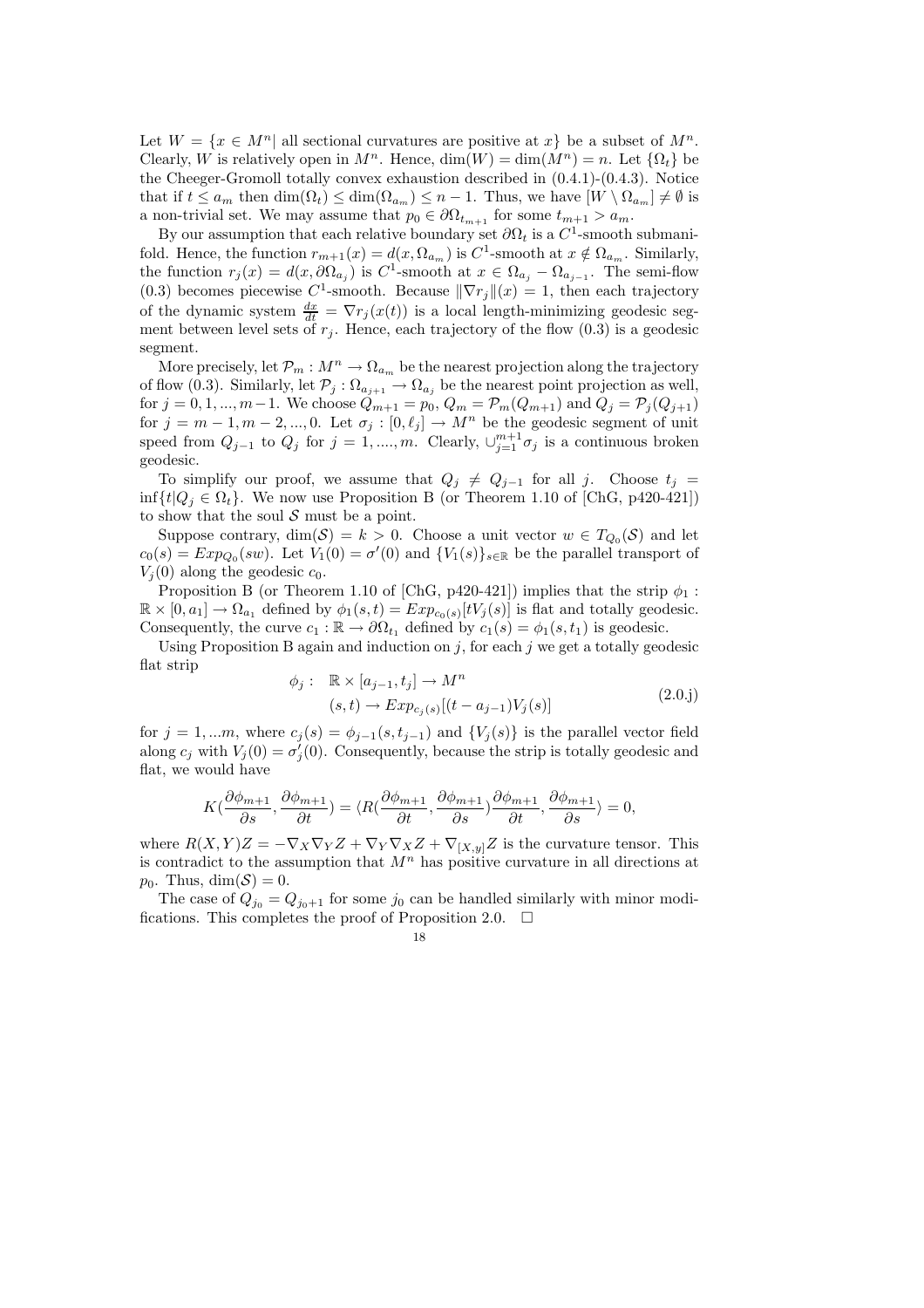#### **2.b. Proof of the soul conjecture assuming Theorem 2.1.**

Let us now turn our attention to the general case of Cheeger-Gromoll convex exhaustion  $\{\partial \Omega_t\}_{t>0}$  with possible singularities.

Inspired by Proposition 2.0 and its proof, we make the following observation. In order to prove Cheeger-Gromoll soul conjecture, we *only* need to construct a sequence of totally geodesic strips along the trajectory of the semi-flow (0.3) if the soul  $S$  has positive dimension.

For this purpose, we need to point out the main difficulties in the construction of flap strips. In the proof of Proposition 2.0, we used the extra assumption that the function  $r_j(x) = d(x, \partial \Omega_{a_j})$  satisfies  $\|\nabla r_j\| = 1$  on  $\Omega_{a_j}$ . However, the equality  $\|\nabla r_j\| = 1$  fails when  $\partial \Omega_{a_j}$  has singularities. For example, if  $\partial \Omega_{a_j}$  is a triangle in Euclidean plane  $\mathbb{R}^2$  (cf. Example 2.4 below). In fact, if  $\Omega$  has non-smooth boundary then it is not necessarily true that  $U_{\epsilon}(\Omega_{(-\epsilon)}) = \Omega$ , where  $\Omega_{(-\epsilon)} = \{x \in \Omega | d(x, \partial \Omega) \ge$  $\epsilon$ } and  $U_{\epsilon}(A)$  is the  $\epsilon$ -neighborhood of A.

When the Cheeger-Gromoll exhaustion  $\{\partial\Omega_t\}$  has possible singularities, we will use a version of Theorem C and the argument in previous sub-section to prove the Cheeger-Gromoll soul conjecture as follows.

Notice that in the proof of Proposition 2.0, we used the nearest point projection. Hence, we need to modify Theorem C in terms of the nearest point projection. In addition, Sharafutdinov and Yim observed that the trajectories of the semiflow (0.3) can be approximated by a sequence of the nearest point projections. In what follows, we consider the nearest point projection instead. Here is a version of Theorem C, which we will need to construct totally geodesic flat strips.

**Theorem 2.1.** *(Discrete version of Theorem C) Let*  $\{\Omega_t\}$  *be the Cheeger-Gromoll totally convex exhaustion for an open complete manifold*  $(M^n, g)$  *with nonnegative sectional curvature be as in (0.4.1)-(0.4.3). Suppose that, for any sufficiently large*  $T > 0$ , there exists a  $\delta_T > 0$  such that whenever  $a_{i-1} \le t_0 < t \le a_i \le T$  with  $t-t_0 <$  $\delta_T$ *, the nearest point projection*  $\mathcal{P}: \Omega_t \to \Omega_{t_0}$  *is well-defined. Let*  $\sigma : [0, \ell] \to M^n$ *be a length-minimizing geodesic segment from*  $Q_{t_0} = \mathcal{P}(Q_t)$  *to*  $Q_t \in \partial \Omega_t$ *, where*  $\sigma(u) = Exp_{Q_{t_0}}[u\sigma'(0)].$  Then the outward normal cones satisfy

$$
\mathbb{P}_{-\sigma}[\mathcal{N}_{Q_t}^+(\Omega_t, \partial \Omega_t)] \subset \mathcal{N}_{Q_{t_0}}^+(\Omega_{t_0}, \partial \Omega_{t_0}),\tag{2.1}
$$

*where*  $\mathbb{P}_{-\sigma}$  *is parallel transport along*  $-\sigma$  *and*  $-\sigma(t) = \sigma(-t)$ 

*In other words, the inward tangential cones becomes smaller and smaller as*  $t \searrow t_0^+, i.e.,$ 

$$
\mathbb{P}_{-\sigma}[T^{-}(\bar{\Omega}_t)\}] \supset [T^{-}(\bar{\Omega}_{t_0})\}], \tag{2.1'}
$$

*for*  $t \geq t_0$ *.* 

Using Theorem 2.1 and proof of Proof of Proposition 2.0, we obtain the following broken flat strip theorem.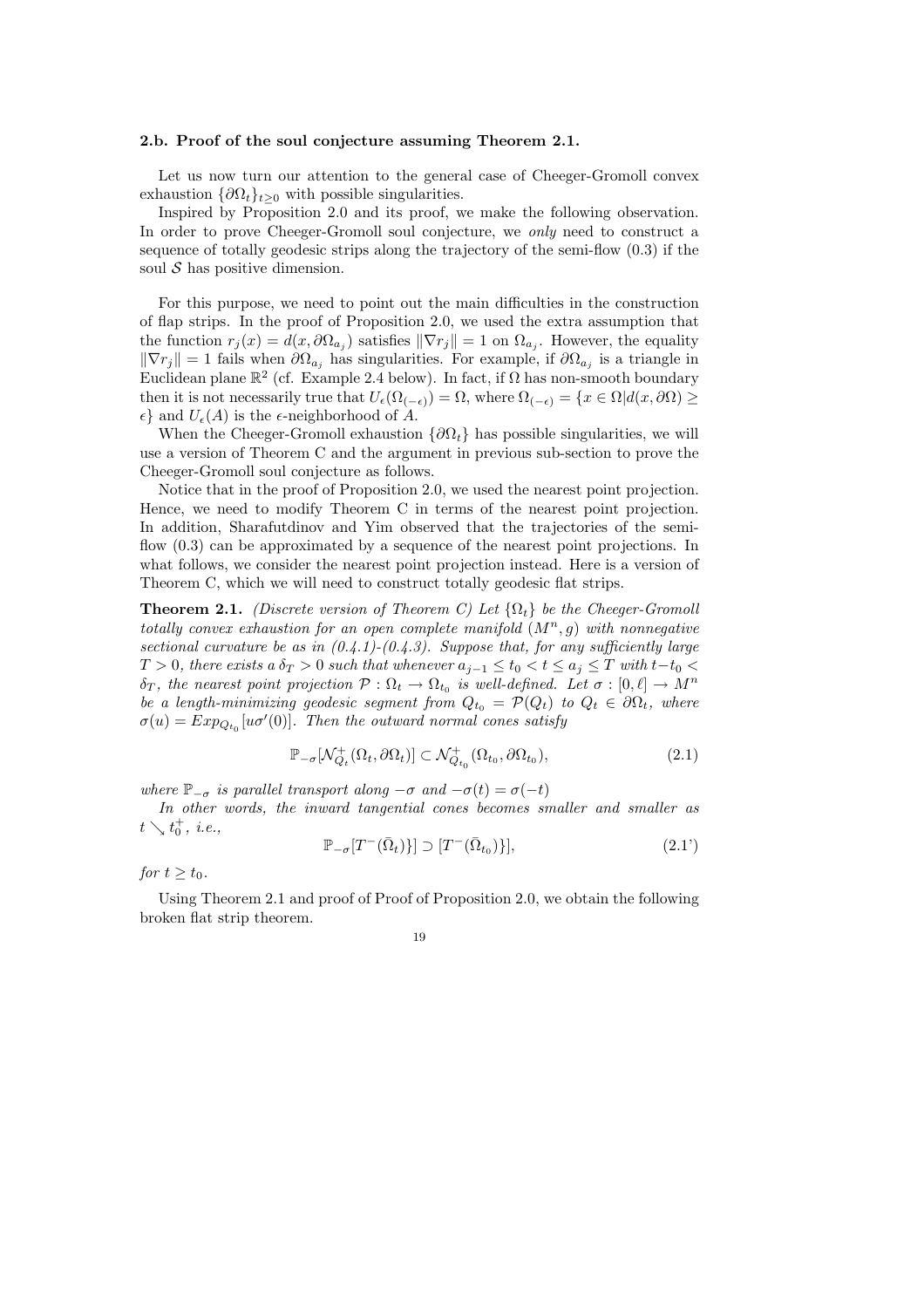**Proposition 2.2.** *Suppose that Theorem 2.1 holds and suppose that the soul* S *has*  $dimension \geq 1$ . Then, for each  $p \in M^n$ , there is a broken totally geodesic flat strips  $\{\phi_0, ..., \phi_k\}$  *with*  $\phi_j : \mathbb{R} \times [0, u_j] \to M^n$  *such that* 

 $(2.2.1)$   $c_0(\mathbb{R}) = \phi_0(\mathbb{R}, 0)$  *is a geodesic in the soul S*;

*(2.2.2) Two consecutive flat strips*  $\phi_{j-1}$  *and*  $\phi_j$  *meet at a common geodesic*  $c_j$ *, for*  $j = 1, ..., k; I.e, \phi_{j-1}(s, u_{j-1}) = \phi_j(s, 0) = c_j(s);$ 

(2.2.3)  $c_k(\mathbb{R}) = \phi_k(\mathbb{R}, u_k)$  *is a geodesic passing through p.* 

*Consequently, the Cheeger-Gromoll soul conjecture is true, assuming Theorem 2.1.*

*Proof.* Choose T such that  $p \in \partial \Omega_T$ . If  $\{\cup_{i=1}^{m+1} \cup_{a_{i-1} \leq t < a_i} \Omega_t\}$  is the flag of Cheeger-Gromoll convex exhaustion. Let  $i_0 = \max\{i | a_i \leq T\}$ . We choose a refined partition  $0 = t_0 < t_1 < \ldots < t_k = T$  such that  $\{t_1, ..., t_k\} \supset \{a_0, a_1, ..., a_{i_0}, T\}$  and  $|t_{j-1} |t_i| < \delta_T$  for  $j = 1, ...k$ , where  $\delta_T$  is as in Theorem 2.1.

Suppose that  $\mathcal{P}_j$  :  $\Omega_{t_j} \to \Omega_{t_{j-1}}$  is the nearest point projection. Define  $Q_k = p$ ,  $Q_{k-1} = \mathcal{P}_k(Q_k)$  and  $Q_{j-1} = \mathcal{P}_j(Q_j)$  inductively on j. Consider the geodesic segment  $\sigma_j : [0, u_j] \to M^n$  of unit speed from  $Q_{j-1}$  to  $Q_j$ .

When the soul S has positive dimension, we choose a geodesic  $c_0 : \mathbb{R} \to \mathcal{S}$  with  $c_0(0) = Q_0$  and  $|c'_0(0)| = 1$ . Let  ${V_1(s)}$  be a parallel vector field along  $c_0$  such that  $V_1(0) = \sigma'_1(0)$ . We now consider the following Fermi map.

$$
\begin{aligned}\n\phi_1: \quad &\mathbb{R} \times [0, u_1] \to M^n \\
(s, u) \to \operatorname{Exp}_{c_0(s)}[uV_1(s)]\n\end{aligned} \tag{2.2.1}
$$

Using the convexity of  $\{\Omega_t\}$  and the assumption of nonnegative sectional curvature, we will verify the following:

**Claim 2.3.** Let  $(M^n, g)$ ,  $\{\Omega_t\}$ ,  $\{\mathcal{P}_j\}$ ,  $Q_j$ ,  $\sigma_j$  and  $\phi_1$  be as above. Then

 $(2.3.1)$  The map  $\phi_1$  is a totally geodesic isometric immersion;

(2.3.2) The vector field  $\frac{\partial \phi_1}{\partial s}(u, s)$  is a parallel Jacobian field along the geodesic  $u \rightarrow \phi_1(s, u);$ 

(2.3.3) The sectional curvature of the strip  $\phi_1(\mathbb{R} \times [0, u_1])$  is zero:

$$
K\left(\frac{\partial \phi_1}{\partial s}, \frac{\partial \phi_1}{\partial u}\right) = \langle R\left(\frac{\partial \phi_1}{\partial u}, \frac{\partial \phi_1}{\partial s}\right) \frac{\partial \phi_1}{\partial u}, \frac{\partial \phi_1}{\partial s} \rangle = 0.
$$

To verify Claim 2.3, for each  $\hat{s} \in \mathbb{R}$ , we let  $\{W_{\hat{s}}(u)\}\$ be a parallel vector field along the vertical geodesic

$$
\eta_{\hat{s}}: u \to \phi_1(\hat{s}, u) \tag{2.3}
$$

with  $W_{\hat{s}}(u) = \frac{\partial \phi_1}{\partial s}(\hat{s}, 0) = c'_0(\hat{s}).$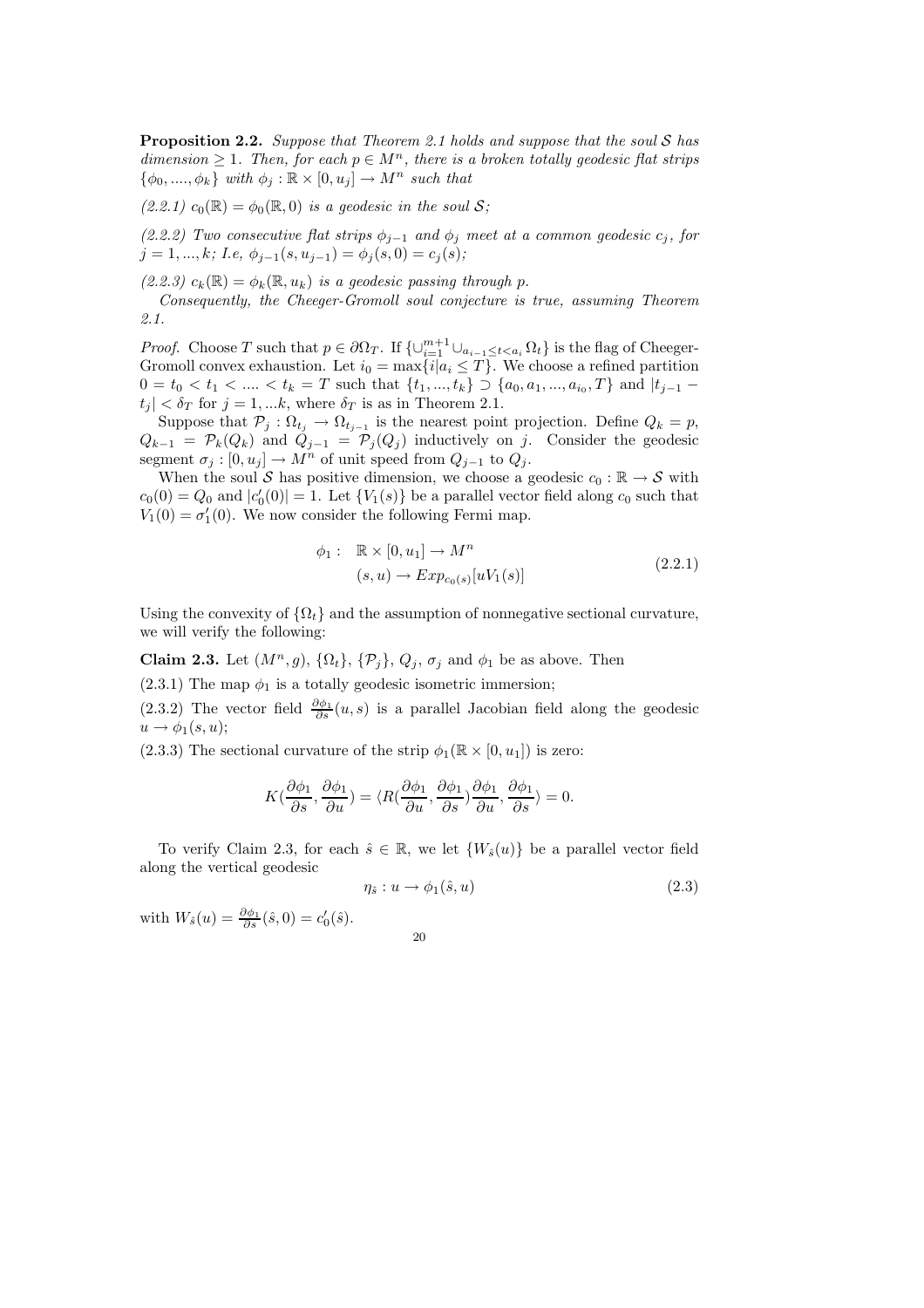It follows from Theorem 2.1 that if  $[\pm W_{\hat{s}}(0)] \in T^-_{\eta_{\hat{s}}(0)}(\bar{\Omega}_{t(0)}) = T^-_{\eta_{\hat{s}}(0)}(\mathcal{S})$  then  $[\pm W_{\hat{s}}(u)] \in T^-_{\eta_{\hat{s}}(u)}(\bar{\Omega}_{t(u)})$  as well, for all  $u \in [0, u_1]$ . Recall that by Cheeger-Gromoll's convex exhaustion, the inward tangent cone  $T_{\eta_s}^-(\bar{\Omega}_{t(u)})$  is convex. By the convexity and the fact that  $[\pm W_{\hat{s}}(u)] \in T_{\eta_{\hat{s}}(u)}^{-}(\bar{\Omega}_{t(u)})$ , we conclude that  $[\pm W_{\hat{s}}(u)] \in$  $T_{\eta_s}^-(\partial\Omega_{t(u)})$ .

Since  $[\pm W_{\hat{s}}(u)] \in T_{\eta_{\hat{s}}}^-(\partial \Omega_{t(u)})$ , we can consider the horizontal Fermi map

$$
\Psi_{1,\hat{s}}: \quad [0, u_1] \times \mathbb{R} \to M^n
$$

$$
(s, u) \to Exp_{\eta_{\hat{s}}(u)}[sW_{\hat{s}}(u)],
$$

which is compatible with the 1-parameter family of curves  $\{\gamma_u\}$  which we now describe.

Let  $\hat{\Sigma}_{1,\hat{s}} = \Psi_{1,\hat{s}}([0, u_1] \times (-\epsilon, \epsilon))$  be an immersed surface. Suppose that the curve  $\gamma_u = \hat{\Sigma}_{1,\hat{s}} \cap \partial \Omega_{t(u)}$  is the intersection curve passing thorough  $\eta_{\hat{s}}(u)$ . Let us choose a parametrization  $\gamma_u : (-\epsilon, \epsilon) \to \hat{\Sigma}_{1, \hat{s}}$  such that  $\gamma_u(0) = \eta_{\hat{s}}(u)$ . The argument above implies that the  $\gamma_u$  has the tangential vector  $W(u)$  at  $\gamma_u(0)$ .

Because of the convexity of  $\partial \Omega_{t(u)}$  with respect to the outward normal vector  $\eta_s'(u)$ , the curve  $\gamma_u$  is convex at  $\gamma_u(0)$  as well. Thus,  $\gamma_u$  has nonnegative geodesic curvature  $\lambda(u) \geq 0$  at the point  $\gamma_u(0) = \eta_{\hat{s}}(u)$ .

By our construction, *along the curve*  $\eta_{\hat{s}}$ , *the*  $\Sigma_{1,\hat{s}}$  *is totally geodesic.* (To see this, one computes the vector-valued the second fundamental form  $II_{\hat{\Sigma}_{1,s}}$  of the surface  $\hat{\Sigma}_{1,\hat{s}}$  along the curve  $\eta_{\hat{s}}$  as follows. It is easy to see that  $\nabla_{\frac{\partial \Psi_{1,\hat{s}}}{\partial u}}(\hat{u},0)$  $\nabla_{\frac{\partial \Psi_{1,\hat{s}}}{\partial s}} \frac{\partial \Psi_{1,\hat{s}}}{\partial s}(u,0) = \nabla_{\frac{\partial \Psi_{1,\hat{s}}}{\partial s}} \frac{\partial \Psi_{1,\hat{s}}}{\partial s}(u,0) = 0.$  Hence we have  $\prod_{\hat{\Sigma}_{1,\hat{s}}}(X,Y)|_{(u,0)} = 0$  $\hat{\rho}_u^{(s)}$  and  $u \in [0, u_1]$ . It follows that, along the curve  $\eta_s$ , the intrinsic curvature  $K_{\hat{\Sigma}_{1,s}}$ of  $\hat{\Sigma}_{1,\hat{s}}$  is equal to its extrinsic curvature:

$$
K(u) = K_{\hat{\Sigma}_{1,\hat{s}}}(u,0) = K_{\hat{\Sigma}_{1,\hat{s}}}(\eta'_{\hat{s}}, W_{\hat{s}}(u)) = K_{M^n}(\eta'_{\hat{s}}(u), W_{\hat{s}}(u)) \ge 0.
$$
 (2.4)

Notice that the geodesic segment  $\eta_{\hat{s}}$  is orthogonal to the 1-parameter family of curves  $\{\gamma_u\}_{0\leq u\leq u_1}$ . However,  $\{\gamma_u\}_{0\leq u\leq u_1}$  is not necessarily an equi-distance family of curves in the surface  $\hat{\Sigma}_{1,\hat{s}}$ . To overcome this difficulty, we will replace  $\{\gamma_u\}$  by a family of "upper barrier" curves  $\{\hat{\gamma}_u\}$  as follows. Let us compare two distance functions:

$$
r(x) = d_{M^n}(x, c_0(\mathbb{R}))
$$
 and  $\hat{r}(x) = d_{\hat{\Sigma}_{1,\hat{s}}}(x, c_0(\mathbb{R}))$ 

for  $x \in \hat{\Sigma}_{1,\hat{s}}$ .

Clearly,  $\hat{r}(x) \geq r(x)$  for  $x \in \hat{\Sigma}_{1,\hat{s}}$ . Moreover,  $\hat{r}(x) = r(x)$  when x is on the geodesic  $\eta_{\hat{s}}$ . Let  $\hat{\lambda}(u) = \text{Hees}_{\hat{\Sigma}}(\hat{r})(W_{\hat{s}}(u), W_{\hat{s}}(u))|_{\eta_{\hat{s}}(u)}$ . By Fact 1.6, we have

$$
\hat{\lambda}(u) \ge \lambda(u) \ge 0. \tag{2.5}
$$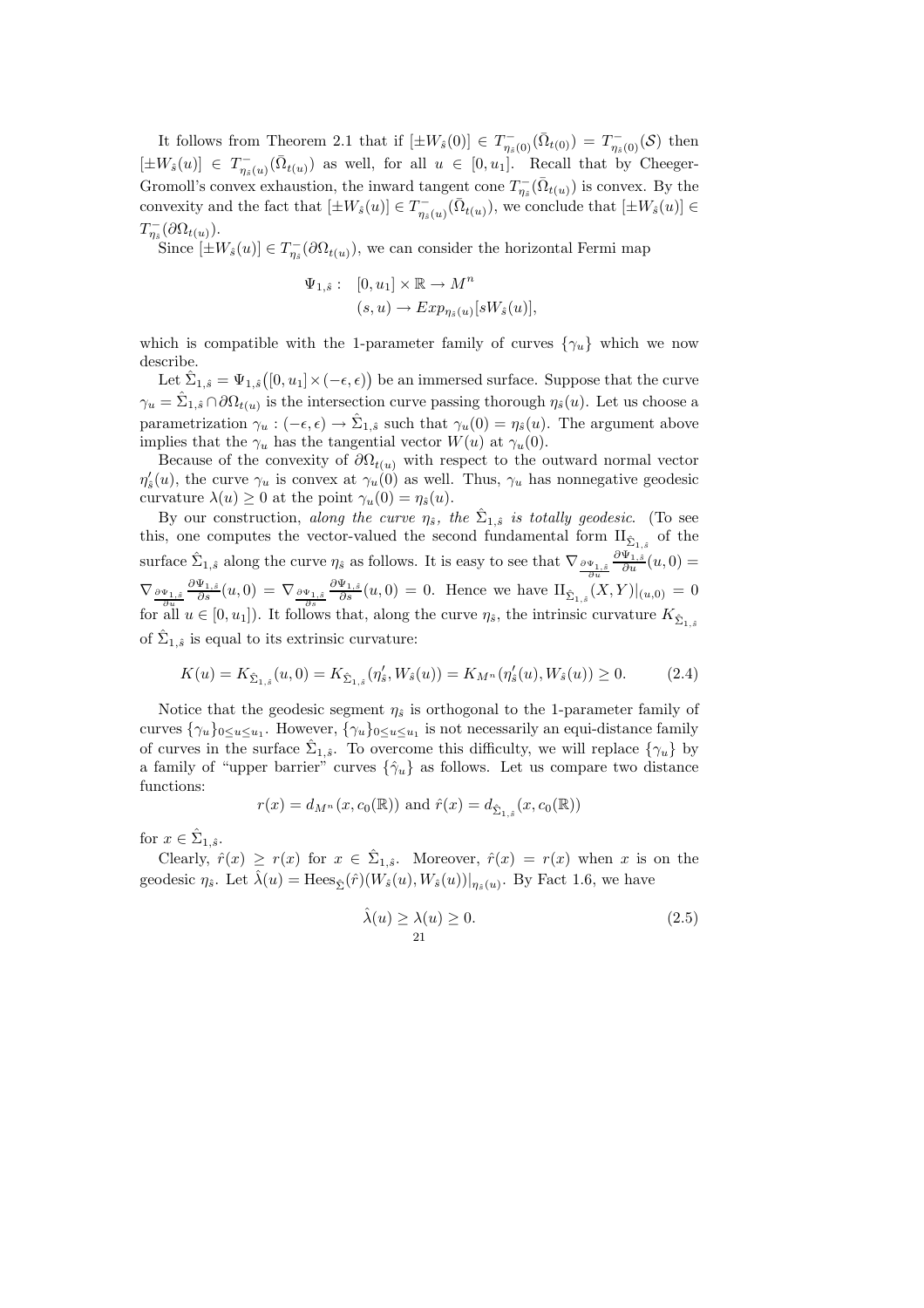By a version of (0.1), we have the Riccati equation for  $\hat{\lambda}(u) = \mathcal{B}(u)$  along the orthogonal geodesic  $\eta_{\hat{s}}$  as follows:

$$
\frac{\partial \hat{\lambda}(u)}{\partial u} + [\hat{\lambda}(u)]^2 + K = 0.
$$
\n(0.1')

Recall that by assumption and (2.5) we have

$$
\hat{\lambda}(0) = 0 \quad \text{ and } \hat{\lambda}(u) \ge 0. \tag{2.6}
$$

It follows from (2.4), (0.1') and (2.6) that  $\hat{\lambda}(u) \equiv 0$  for all  $u \in [0, u_1]$ . Using (0.1') and the fact that  $\hat{\lambda}(u) = 0$  for all u, we conclude

$$
K_{M^n}(\eta'_s(u), W_s(u)) = K_{\hat{\Sigma}_{1,\hat{s}}}(\eta'_s(u), W_{\hat{s}}(u)) = 0,
$$
\n(2.7)

for all  $u \in [0, u_1]$ .

It remains to show that  $W_{\hat{s}}(u) = \frac{\partial \phi_1}{\partial s}(\hat{s}, u)$ . For this purpose, we observe that the bi-linear symmetric curvature form  $\overline{R}_{(\hat{s},u)} : (X,Y) \to \langle R_{M^n}(\eta'_s(u),X)\eta'_s(u),Y\rangle$  is nonnegative semi-definite in  $\{X, Y\}$ . By (2.7), we know that  $\{W_{\hat{s}}(u)\}$  is an eigenvector of the symmetric bi-linear form  $R_{(\hat{s},u)}$  with eigenvalue 0:

$$
R_{M^n}(\eta'_s(u), W_{\hat{s}}(u))\eta'_s(u) = 0,
$$
\n(2.8)

for all  $u$ .

Because  $\{W_{\hat{s}}(u)\}\$ is parallel along the geodesic  $\eta_{\hat{s}}$ , by (2.8) we know that the vector field  $\{W_{\hat{s}}(u)\}\$ is parallel Jacobian field along the geodesic  $\eta_{\hat{s}}$  as well.

It is well-known that any variation vector field of 1-family of geodesics is a Jacobian field. By our construction, the variation field  $\frac{\partial \phi_1}{\partial s}(\hat{s}, u)$  is also a Jacobi field along the geodesic  $\eta_{\hat{s}}$ . Moreover,  $J_{\hat{s}}(u) = \frac{\partial \phi_1}{\partial s}(\hat{s}, u)$  has the same initial conditions as  $W(u)$  does. Namely, we have  $W_{\hat{s}}(0) = \frac{\partial \phi_1}{\partial s}(\hat{s},0) = c'_0(\hat{s})$  and  $W'_s(0) = 0 = \nabla_{\eta'_s(0)} \frac{\partial \phi_1}{\partial s}(\hat{s},0)$ . Therefore, by the uniqueness of Jacobi field with the given initial conditions, we arrive at  $W_{\hat{s}}(u) = \frac{\partial \phi_1}{\partial s}(\hat{s}, u)$ .

Consequently,  $\{\frac{\partial \phi_1}{\partial s}(\hat{s},u)\}\$ is *a parallel Jacobian field* along each geodesic  $\eta_{\hat{s}}$  for any  $\hat{s} \in \mathbb{R}$ . This completes the proof of Claim 2.3.

By induction on j, we let  $c_{j-1}(s) = \phi_{j-1}(s, u_{j-1})$  for  $j \geq 2$  and let  $\{V_j(s)\}\$ be a parallel vector field along the geodesic  $c_{j-1}$  with initial condition  $V_j(0) = \sigma'_j(0)$ . Finally, we set

$$
\phi_j: \mathbb{R} \times [0, u_j] \to M^n
$$
  

$$
(s, u) \to Exp_{c_{j-1}(s)}[uV_j(s)].
$$
 (2.2.1)

By the proof of Claim 2.3, we con show that each  $\phi_i$  is a totally geodesic isometric immersion. This completes the proof of Proposition 2.2  $\Box$ 

$$
^{22}
$$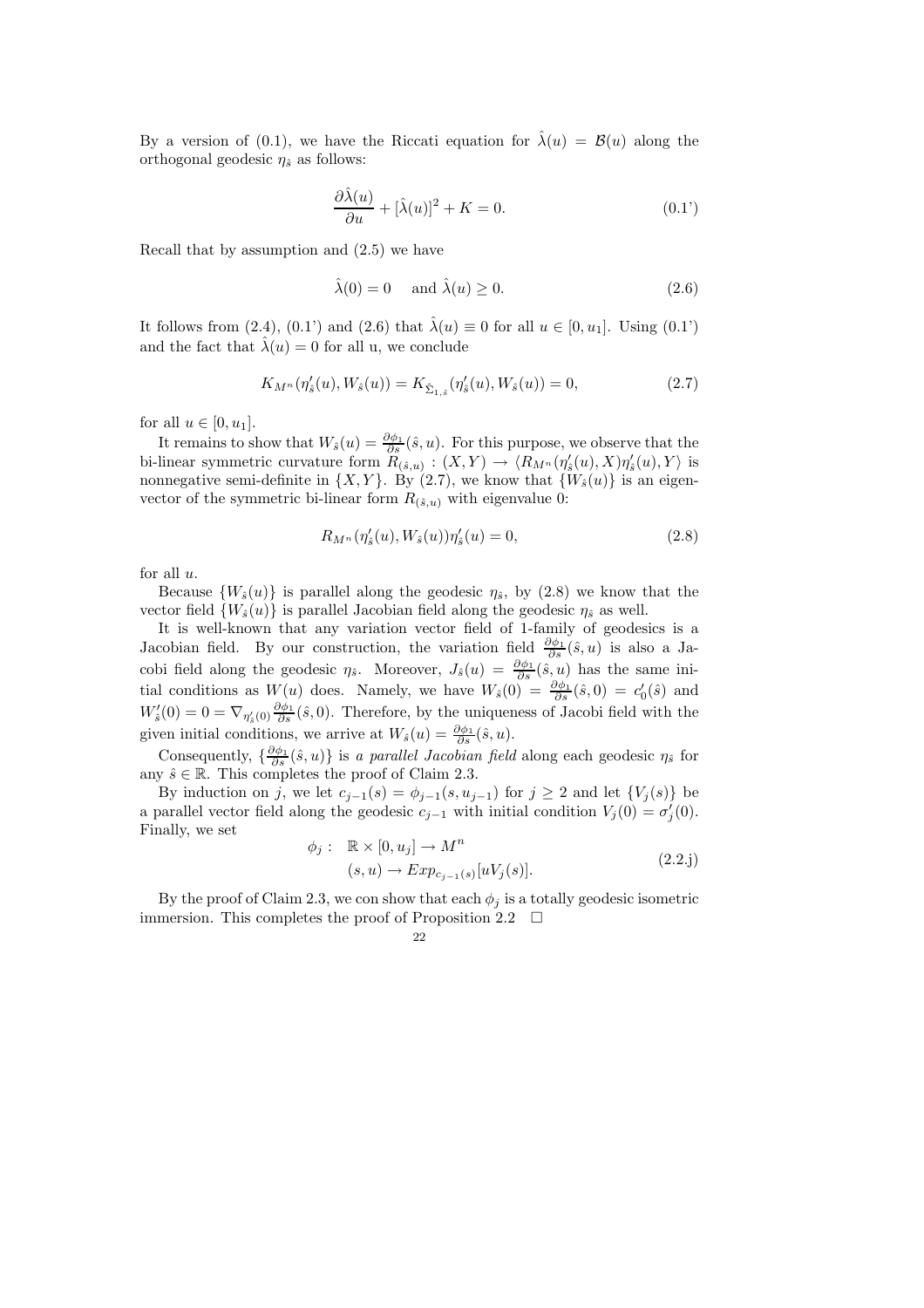#### **2.c. Proofs of Theorem 2.1 and Theorem C**

We begin an elementary example of non-smooth convex domains in  $\mathbb{R}^2$  and in the unit sphere  $S^2(1)$ . Such an example inspires us to derive a monotone principle stated in Theorem C.

**Example 2.4.** We first consider the case of constant curvature.

(2.4.1) Let  $\partial\Omega_1$  be an equilateral triangle in  $\mathbb{R}^2$  such that each edge of  $\partial\Omega_1$  has (2.4.1) Let  $\sigma_{11}$  be an equivalent triangle in  $\mathbb{R}$  such that each edge of  $\sigma_{11}$  has length  $2\sqrt{3}$ . Thus, the maximum inner scribed circle in  $\Omega_1$  has radius 1, (i.e.,  $r_{max} = \sup_{x \in \Omega_1} \{d(x, \partial \Omega)\} = 1$ . Let  $\Omega_1$  be the solid triangle bounded by the triangle  $\partial\Omega_1$  and let  $\Omega_t = \{x \in \Omega | d(x, \partial \Omega_1) \geq 1 - t\}$  for  $t \in [0, 1]$ . Then  $\Omega_0$  is a point.

(2.4.2) Similarly, we consider an equilateral geodesic triangle  $\partial\hat{\Omega}$  in the unit sphere  $S^2(1)$  such that each edge of  $\partial\hat{\Omega}$  has length  $\frac{\pi}{16}$ . We also let  $\hat{\Omega}$  be the solid triangle bounded by the triangle  $\partial \hat{\Omega}$  in a hemisphere. Suppose that  $r_0 = \sup_{x \in \Omega_{r_0}} \{d(x, \partial \hat{\Omega})\}$ and that  $\Omega_t = \{x \in \Omega | d(x, \partial \Omega) \ge r_0 - t\}$  for  $t \in [0, r_0]$ . Let  $\{\theta_1(t), \theta_2(t), \theta_3(t)\}$  be the inner angles at three vertices of  $\partial\Omega_t$ . It follows from the Gauss-Bonnet Theorem that  $\int_{\Omega_t} K dA + \sum_{j=1}^3 [\pi - \theta_j(t)] = 2\pi$ . Thus, we conclude that

$$
\sum_{j=1}^{3} \theta_j(t) = \pi + \int_{\Omega_t} K dA,
$$
\n(2.4.3)

where  $K = 1$  is the sectional curvature of  $S(1)$ . As  $t \to 0^+$ , the integral  $\int_{\Omega_t} K dA$ gets smaller and smaller. Hence, the normal cones  $\mathcal{N}^+(\Omega_t, \partial\Omega_t)$  is strictly increasing as  $t \searrow 0^+$ .  $\Box$ 

We would like to say a few words about the nearest point projection maps, because they have been frequently used in our paper.

**Definition 2.5.** (The reach and/or focal radius of a subset, Federer [Fe]) Let A be a subset in a complete Riemannian manifold  $(M^n, g)$ . The reach of a subset A of  $M^n$  is the largest  $\varepsilon$  such that if  $x \in M^n$  and if  $d(x, A) < \varepsilon$ , then A contains a unique point,  $\mathcal{P}_A(x)$ , nearest to x. In other words, we let  $U_{\epsilon}(A) = \{x \in M^n | d(x, A) \leq \epsilon\}$ and let

 $\epsilon_0(A) = \sup \{ \epsilon | \text{ There is a nearest point projection } \mathcal{P} : U_{\epsilon}(A) \to A \}$ 

be the reach of A.

We would like to estimate the reach of a convex subset  $A$  in a Riemannian manifold with nonnegative curvature. Let us consider the following example. Let A be a great circle in the unit sphere  $S<sup>n</sup>(1)$ . Since A is a closed geodesic, A is a convex subset of  $S<sup>n</sup>(1)$ . Clearly, reach of A is equal to  $\frac{\pi}{2}$ .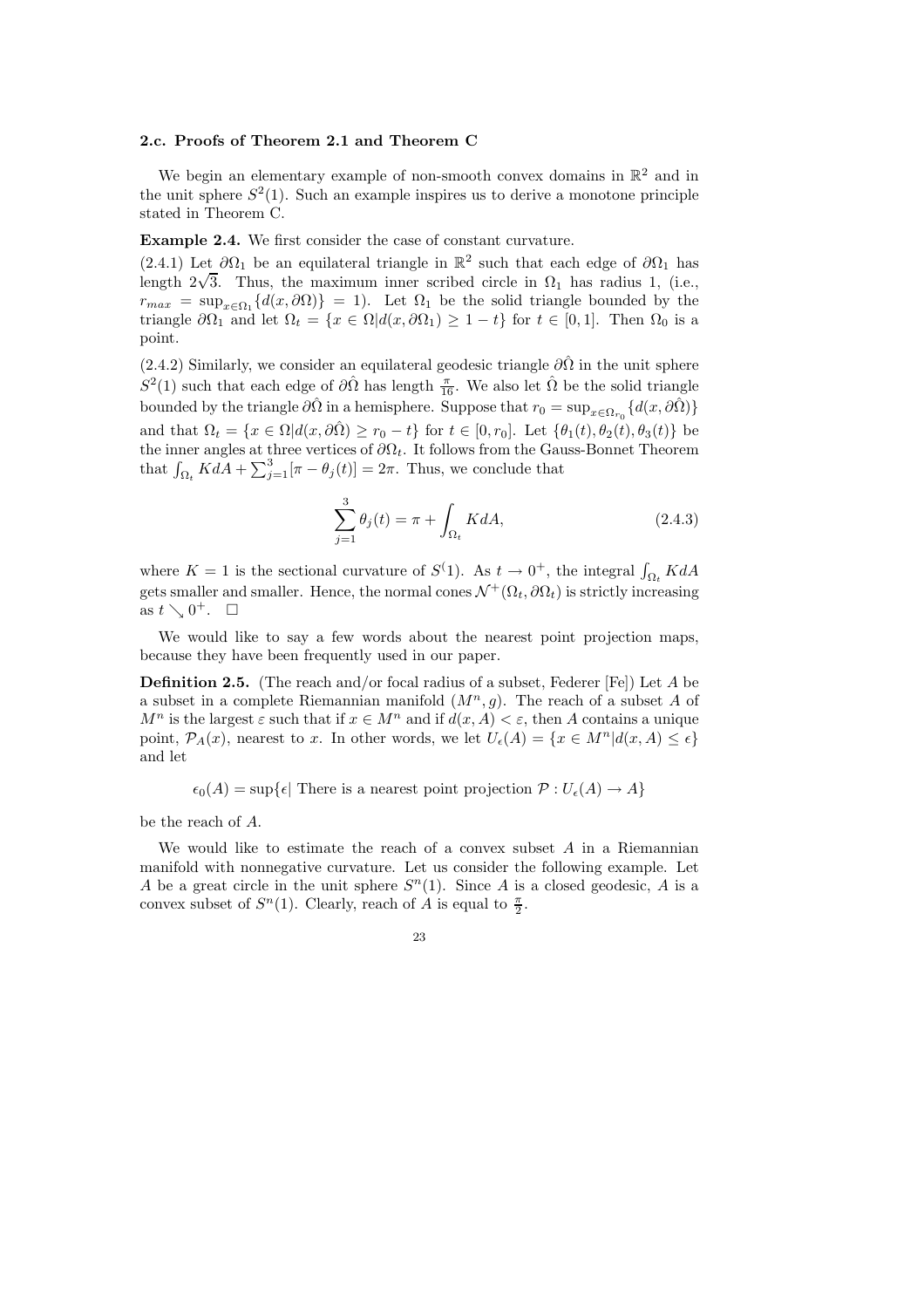**Proposition 2.6.** *(compare Lemma 2.4 of [ChG]) Let*  $A \subset \Omega_T$  *be a connected, convex subset in a Riemannian manifold with nonnegative curvature, let*  $K_0$  =  $\max\{K(x)|x \in \Omega_{T+1}\}\$ ,  $Inj_{(M^n,g)}(\Omega_T)$  and S be as above. Then the subset A has *positive reach (or focal radius) bounded below by*

$$
\epsilon_0(A) \ge \epsilon_T = \frac{1}{4} \min\{Inj_{(M^n,g)}(\Omega_T), \frac{\pi}{\sqrt{K_0}}, 1\},\
$$

where  $\epsilon_T$  *is independent of choices of convex subsets*  $A \subset \Omega_T$ *.* 

*Proof.* We prove Proposition 2.6 by a contradiction argument. For each  $q \in M^n$ with  $d(q, A) < \epsilon_T$ , suppose contrary, there were two distinct nearest points  $\{p, w\} \subset$ A with  $d(p,q) = d(w,q) = d(A,q)$ . Then we consider a geodesic triangle  $\triangle_{\text{pow}}$  whose sides are length-minimizing geodesic segments. Since  $\{p, w\}$  are nearest point and A is convex, the inner angles of  $\triangle_{pqw}$  at  $\{p, w\}$  must be greater than or equal to  $\frac{\pi}{2}$ , by the first variational formula.

On other hand, it follows from a triangle comparison theorem in [Kl, p219] that the angles of triangle  $\triangle_{pqw}$  at p and w must be strictly less than  $\frac{\pi}{2}$ . This is a contradiction. Therefore, we have  $\epsilon_0(A) \geq \epsilon_T > 0$ .  $\Box$ 

For any subsets A and B in  $M^n$ , we consider the Hausdorff distance  $Hd(A, B)$  =  $\sup\{\epsilon | U_{\epsilon}(A) \supset B, U_{\epsilon}(B) = A\}.$ 

It was shown in [Yim1] that there is a constant  $\alpha_T \geq 1$ 

$$
Hd(\partial \Omega_{t_1}, \partial \Omega_{t_2}) \le \alpha_T |t_1 - t_2|,\tag{2.9}
$$

for all  $t_1 \leq t_2 \leq T$ .

Let us clarify our notations before the proof of Theorem 2.1.

**Definition 2.7.** Let  $\Omega$  be a compact and convex domain with the relative boundary  $\partial\Omega$  in a complete Riemannian manifold  $(M^n, q)$ .

(2.7.1) (Inward Tangent Cone) For each boundary point  $p \in \partial\Omega$ , the inward tangent cone of  $\Omega$  at p is defined to be  $T_p^{\perp} \Omega = \{v \in T_p(M^n) | Exp_p(tv) \in \Omega \text{ for some small } t >$ 0}, where  $Exp_P$  is the exponential map of  $(M^n, g)$  at p.

(2.7.2) (The whole linear tangent space) The linear space spanned by  $T_p^-\Omega$  is called the whole linear tangent space of  $\Omega$  at p, which is denoted by  $T_p(\Omega)$ ;

#### **Proof of Theorem 2.1.**

We will use Proposition 2.6 to identify the outward normal cone  $\mathcal{N}^+(\Omega_{t_0}, \partial \Omega_{t_0})$ with another cone as follows. Let  $W = \mathcal{P}^{-1}(Q_{t_0})$ . It follows from Proposition 2.3 that  $V = T_{Q_{t_0}}^-(W) = \mathcal{N}_{Q_{t_0}}^+(\Omega_{t_0}, \partial \Omega_{t_0})$ . Since  $\Omega_{t_0}$  is convex, one can verify that  $\mathcal{N}^+_{Q_{t_0}}(\Omega_{t_0}, \partial \Omega_{t_0})$  is a convex cone in  $T_{Q_{t_0}}(M^n)$ . Because  $V = N^+_{Q_{t_0}}(\Omega_{t_0}, \partial \Omega_{t_0})$  is convex, we consider its relative boundary  $\partial V$ . For each unit outward normal vector  $24$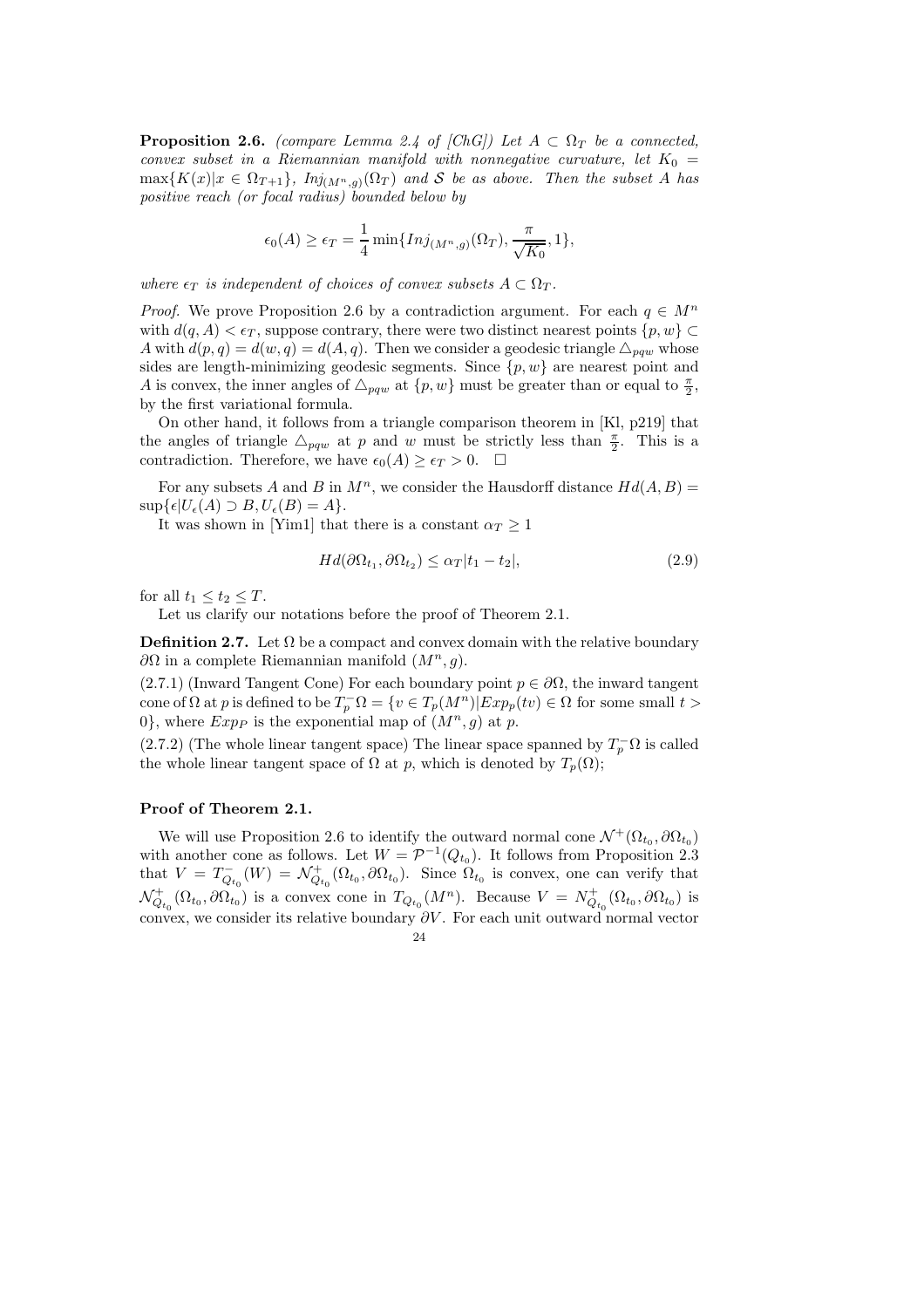$v_0 \in \partial V$ , we let  $\psi(t) = Exp_{Q_{t_0}}[(t-t_0)v_0]$ . Then  $\psi : [t_0, t_1] \to \Omega_{t_1}$  is a length minimizing geodesic from  $Q_{t_0}$  to  $\partial\Omega_{t_1}$ .

Let  $p_1 = \psi(t_1)$ . For any  $Q_{t_1} \in W \cap \partial \Omega_{t_1}$  with  $Q_{t_1} \neq p_1$ , we consider geodesic triangle  $\Delta_{Q_{t_0},Q_{t_1},p_1}$ . Since  $\Omega_{t_1}$  is convex, we see that the inner angle of  $\Delta_{Q_{t_0},Q_{t_1},p_1}$ at  $p_1$  is  $\leq \frac{\pi}{2}$ , i.e.,  $\angle_{p_1}(Q_{t_1}, Q_{t_0}) \leq \frac{\pi}{2}$ 

On the other hand, the sectional curvature is nonnegative, by the classical angle comparison theorem of Alexandroff and Toponogov for  $K \geq 0$ , we know that the sum of inner angles of  $\Delta_{Q_{t_0},Q_{t_1},p_1}$  is greater than or equal to  $\pi$ , (e.g., see [Kl, p220] or [Cha, p329]). It follows that

$$
\angle_{Q_{t_1}}(p_1, Q_{t_0}) + \angle_{Q_{t_0}}(p_1, Q_{t_1}) \ge \pi - \angle_{p_1}(Q_{t_1}, Q_{t_0}) \ge \frac{\pi}{2}.
$$
 (2.10)

Let us now take a parallel transport  $\mathbb{P}_{\sigma}$  where  $\sigma : [0, \ell] \to \Omega_{a_j}$  is geodesic segment of unit speed from  $Q_{t_0}$  to  $Q_{t_1}$ . We consider the Fermi coordinate system around the geodesic  $\sigma$ . Namely, we choose an ortho-normal frame  $\{e_1, e_2, ..., e_m\}$  of  $T_{Q_{t_0}}(\Omega_{a_j})$ such that  $e_m = \sigma'(0)$ . Suppose that  $\{\vec{E_1}(t),...,\vec{E_m}(t)\}\)$  is a parallel transport of  ${e_1, e_2, ..., e_m}$  along  $\sigma$ . The Fermi coordinate system is given by the following map:  $F: \mathbb{R}^{m-1} \times [0, \ell] \to M^n$ 

: 
$$
\mathbb{R}^{m-1} \times [0, \ell] \to M^n
$$
  
\n $(x_1, ..., x_{m-1}, x_m) \to Exp_{\sigma(x_m)}[\sum_{k=1}^{m-1} x_k \vec{E}_k(s)]$ 

It is well-known that the derivative of  $F$  at the zero section is equal to identity, i.e.,

$$
F_*|_{(0,\ldots,0,x_m)} = id
$$
\n(2.11)

for all  $x_m$ . Let  $\mathbb{R}^2_0 \subset T_{Q_{t_0}}(M^n)$  be a 2-dimensional subspace spanned by  $\sigma'(\ell)$  and the vector  $\Psi'(t_0)$ . Similarly, if  $\phi : [0, t_1 - t_0] \to M^n$  be a geodesic of unit speed from  $Q_{t_1}$  to  $p_1$ , then we consider a 2-plane  $\mathbb{R}^2_{\ell} \subset T_{Q_{t_1}}(M^n)$  spanned by  $\sigma'(\ell)$  and  $\phi'(0)$ . Then by  $(2.11)$  we have

$$
\angle_{Q_{t_1}}(\mathbb{R}_{\ell}^2, \mathbb{P}_{\sigma}[\mathbb{R}_0^2]) = O(\ell^2),\tag{2.12}
$$

where  $O(\ell^2)$  denotes a term of order 2 in  $\ell$ . We also have  $\ell = d(Q_{t_0}, Q_{t_1})$  $O(|t_1-t_0|)$  by (2.9), Lemma 1.1 of [Yim1] and its proof.

We consider  $\vec{v}(t) = \mathbb{P}_{\sigma}(\vec{v}_0)$  at  $\sigma(t)$  and an angle function

$$
\beta_v(t) = \angle_{\sigma(t)}(\vec{v}(t), T_{\sigma(t)}^-(\Omega_t)).
$$

It follows from  $(2.9)-(2.10)$  and  $(2.12)$  that

$$
\beta_v(t_1) \leq \angle_{Q_{t_1}}(\vec{v}(t_1), p_1)
$$
\n
$$
= \pi - [\angle_{Q_{t_1}}(\sigma'(t_1), \vec{v}(t_1)) + \angle_{Q_{t_1}}(p_1, -\sigma'(t_1))] + O(\ell^2)
$$
\n
$$
= \pi - [\angle_{Q_{t_0}}(Q_{t_1}, p_1) + \angle_{Q_{t_1}}(p_1, Q_{t_0})] + O(\ell^2)
$$
\n
$$
\leq \frac{\pi}{2} + O(\ell^2) = \frac{\pi}{2} + O(|t_1 - t_0|^2).
$$
\n(2.13)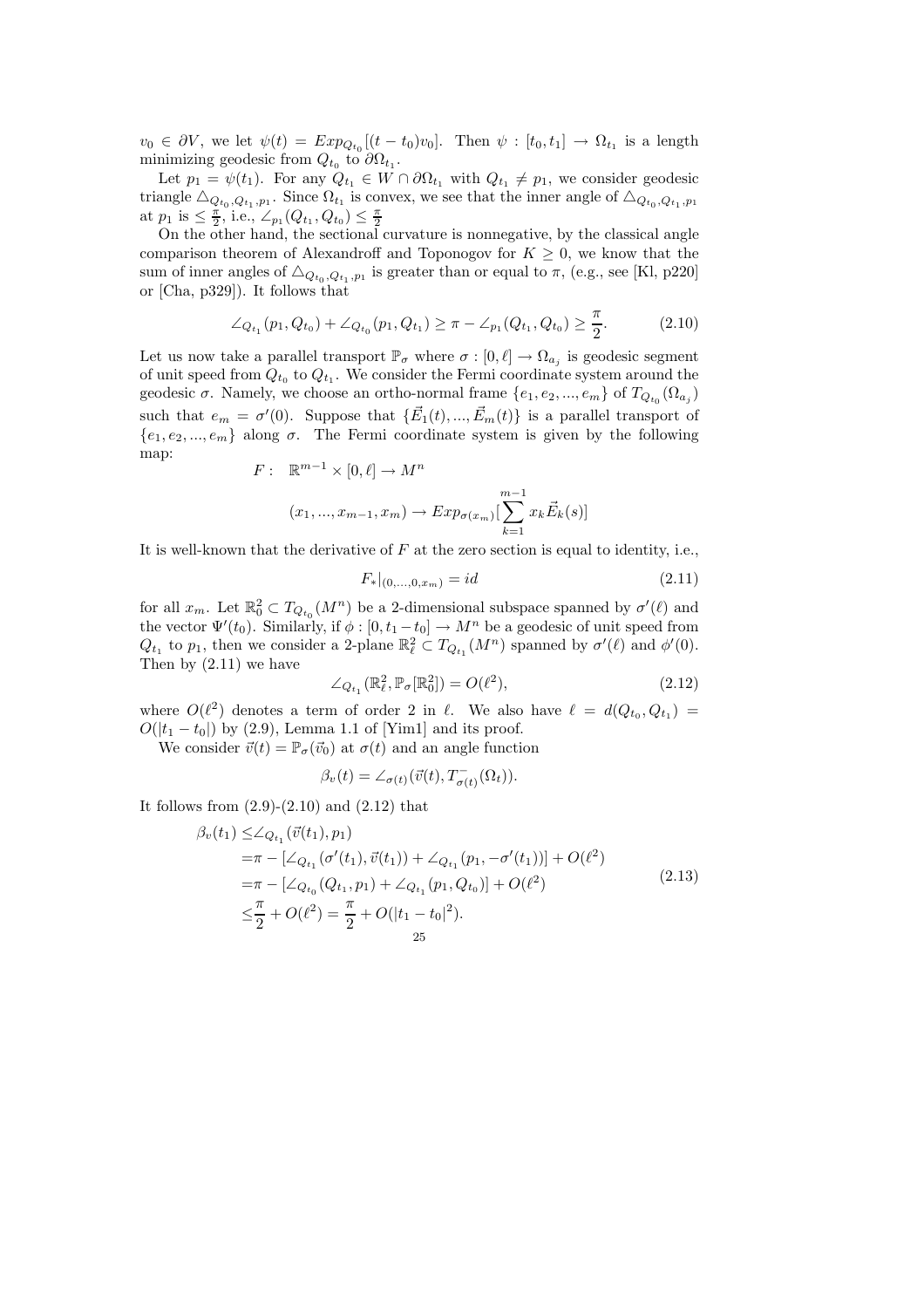Recall that  $\vec{v}(t_0) = v_0$  is an outer normal vector of  $\Omega_{t_0}$ . Thus,  $\beta_v(t_0) = \frac{\pi}{2}$ . It follows from (2.13) that the one-sided derivative of angle function  $\beta_v$  is non-positive, i.e.,

$$
\frac{\partial^+(\beta_v)}{\partial t}|_{t_0} \le 0,\tag{2.14}
$$

for all  $v \in \partial V$ . Theorem 2.1 is a direct consequence of (2.14).  $\Box$ 

In order to prove Theorem C using Theorem 2.1, we approximate the trajectories of (0.3) by the broken geodesics as follows.

Let  $\Lambda_k = \{a_{j-1} = t_0 < t_1 < ... < t_{2^k} = T\}$  be the partition of  $[a_{j-1}, T]$  of mesh size  $\leq 4 \frac{T - a_{j-1}}{k}$ . Let  $\mathcal{P}_i = \mathcal{P}_{j,k,i} : \Omega_{t_i} \to \Omega_{t_{i-1}}$  be the nearest point projection. By Proposition 2.6, each convex domain  $\Omega_{t_i}$  has positive reach (focal radius). If the mesh size of the partition  $\Lambda_k$  is sufficiently small (less than  $\epsilon_T$  given by (2.3) ), then the nearest point projection  $\mathcal{P}_i = \mathcal{P}_{i,j,k}$  is well-defined. For each point  $Q \in \partial \Omega_T$ , we let  $Q_0 = Q$  and  $Q_i = \mathcal{P}_i(Q_{i-1})$ . Let  $\sigma_{k,Q}$  be the broken geodesic joining  $\{Q = Q_0, ..., Q_{2^k}\}\$ . Then Sharafutdinov and Yim obtained the following:

 ${\bf Proposition \ 2.8.} \ \ ([Sh, \ p563], \ [Yim1-2]) \ Let \ T > a_{j-1}, \Lambda_k, \epsilon_T, \ Q \in b\Omega_T, \ \{Q_0, Q_1, ..., Q_k\}$ *and*  $\sigma_{k,Q}$  *be as above. Then, as*  $k \to +\infty$ *, the broken geodesic*  $\sigma_{k,Q}$  *will converges to the trajectory*  $\sigma_{\infty,Q}$  *of the semi-flow* (0.3) with initial point Q (in the Lipschitz *topology).*

Theorem C follows from Theorem 2.1 and proposition 2.8.

#### **3. Distance non-increasing retractions compatible with the vertical Fermi maps**

In this section, we study the smoothness of distance non-increasing retraction  $\Psi: M^n \to \mathcal{S}$  from the manifold  $M^n$  of nonnegative curvature to its soul  $\mathcal{S}$ . The main technique is to show that such a retraction  $\Psi$  is compatible with various smooth Fermi maps which we now describe.

**Definition 3.1.** Let A be a subset of a complete smooth Riemannian manifold  $M^n$ . Suppose that A has positive reach  $\epsilon_0(A) > 0$ .

 $(3.1.1)$  The outward normal cone of A in  $M<sup>n</sup>$  is defined to be

$$
\mathcal{N}^+(A, M^n) = \{ (p, v) | p \in A, d(Exp_p(tv), A) = t \text{ for some } t > 0, \text{ or } v = 0 \}.
$$

(3.1.2) The Fermi map along the subset A is defined to be

$$
\mathcal{F}_A: \quad \mathcal{N}^+(A, M^n) \to M^n
$$

$$
(p, v) \to Exp_p(v)
$$

(3.1.3) A retraction  $\Psi : M^n \to \mathcal{S}$  is said to be compatible with  $\mathcal{F}_A$  if  $\Psi(\mathcal{F}_A(p, v)) =$  $\Psi(p)$  for all  $(p, v) \in \mathcal{N}^+(A, M^n)$ .

For our application in this paper, we consider the so-called the Sharafutdinov retraction  $\phi: M^n \to \mathcal{S}$  from an open manifold  $M^n$  to its soul. The Sharafutdinov retraction is constructed by the piecewise flow (0.3).

$$
^{26}
$$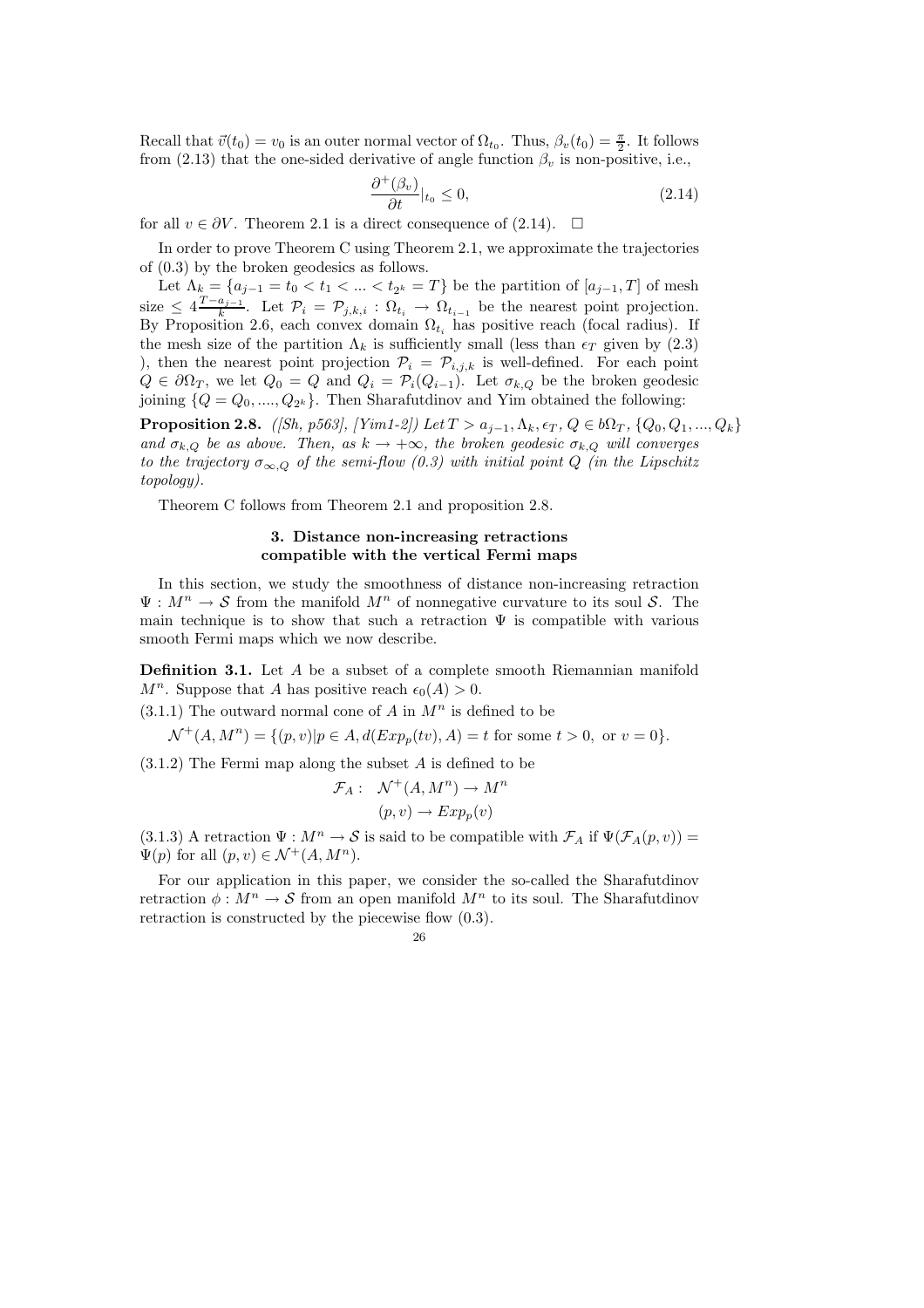**Proposition 3.2.** *([Sh], [Yim1])* The Sharafutdinov retraction  $\phi : M^n \to S$  given *by the piece-wise semi-flow (0.3) is a distance non-increasing retraction.*

Proof of Proposition 3.2 only uses the convexity of the exhaustion  $\{\Omega_t\}$ . The curvature assumption of  $K \geq 0$  does not play any role in the proof of Proposition 3.2.

In presence of nonnegative sectional curvature, Perelman [Per] showed that *any* distance non-increasing retraction  $\Psi : M^n \to \mathcal{S}$  from  $M^n$  to its soul is compatible with the Fermi map along the soul. Perelman's result was improved by Guijarro [Gu]. In both Perelman and Guijarro's approach, Berger comparison theorem plays an important role. In fact, Berger comparison theorem implies that if  $K \geq 0$ , then the Fermi map  $\mathcal{F}_S$  along the soul is distance non-increasing in "horizontal" directions" as well. In other words, the evolution of "horizontal directions" starting from soul is length non-increasing. This observation together with Proposition 3.2 gives rise to Perelman's rigidity theorem [Per] about the uniqueness of the retraction  $M^n \to \mathcal{S}.$ 

For the completeness of our paper, we give a short proof of Berger Comparison.

**Proposition 3.3.** *(Berger Comparison for*  $K \geq 0$ *) Suppose that*  $\gamma : [a, b] \rightarrow M^n$ *is a geodesic of unit speed and*  $\{V(s)\}\$ *is a parallel unit normal vector field along*  $\gamma$ *.* Let  $\gamma_t : [a, b] \to M^n$  *be the horizontal curve given by* 

$$
\gamma_t(s) = \phi(s, t) = Exp_{\gamma(s)}[t\vec{V}(s)].\tag{3.1}
$$

*Then, for any pair of*  $t_1 < t_2$ *, the length*  $L(\gamma_{t_2})$  *of*  $\gamma_{t_2}$  *is always less than or equal to the length of*  $\gamma_{t_1}$ *, i.e.,* 

$$
L(\gamma_{t_2}) \le L(\gamma_{t_1}).\tag{3.2}
$$

*Equality holds in (3.2) if and only if*  $\phi([a, b] \times [t_1, t_2])$  *is a totally geodesic immersed flat strip.*

*Proof.* For any given  $\hat{s} \in [a, b]$ , let us consider a hypersurface

$$
\Sigma_{\epsilon}^{n-1}(\gamma(\hat{s})) = \{Exp_{\gamma(\hat{s})}w|w \perp V(\hat{s}), |w| \le \epsilon\}.
$$
\n(3.3)

By the definition of the exponential map, we see that the hypersurface  $\Sigma_{\epsilon}^{n-1}(\gamma(\hat{s}))$ is totally geodesic at  $\gamma(\hat{s})$ . Thus, the second fundamental form of  $\sum_{\epsilon}^{n-1} (\gamma(\hat{s}))$  at at  $\gamma(\hat{s})$  is zero.

Let 
$$
r_{\hat{s}}(x) = d(x, \Sigma_{\epsilon}^{n-1}(\gamma(\hat{s})))
$$
 and  $J_{\hat{s}}(t) = \frac{\partial \phi}{\partial s}(\hat{s}, t)$ . A computation shows that

$$
\frac{d[\log|J_{\hat{s}}(t)||]}{dt} = \text{Hess}(r_{\hat{s}})(\frac{J_{\hat{s}}(t)}{|J_{\hat{s}}(t)|}, \frac{J_{\hat{s}}(t)}{|J_{\hat{s}}(t)|}) = \langle \mathcal{B}\frac{J_{\hat{s}}(t)}{|J_{\hat{s}}(t)|}, \frac{J_{\hat{s}}(t)}{|J_{\hat{s}}(t)|}\rangle. \tag{3.4}
$$

Since  $K \geq 0$ , using Proposition B for  $\mathcal{B}(t) = \text{Hess}(r_{\hat{s}})|_{\sigma_{\hat{s}}(t)}$  and the initial condition  $\mathcal{B}(0) = 0$ , we see that  $\mathcal{B}(t) \leq 0$  for  $t \geq 0$  and

$$
\frac{d[\log|J_{\hat{s}}(t)|]}{dt} \le 0\tag{3.5}
$$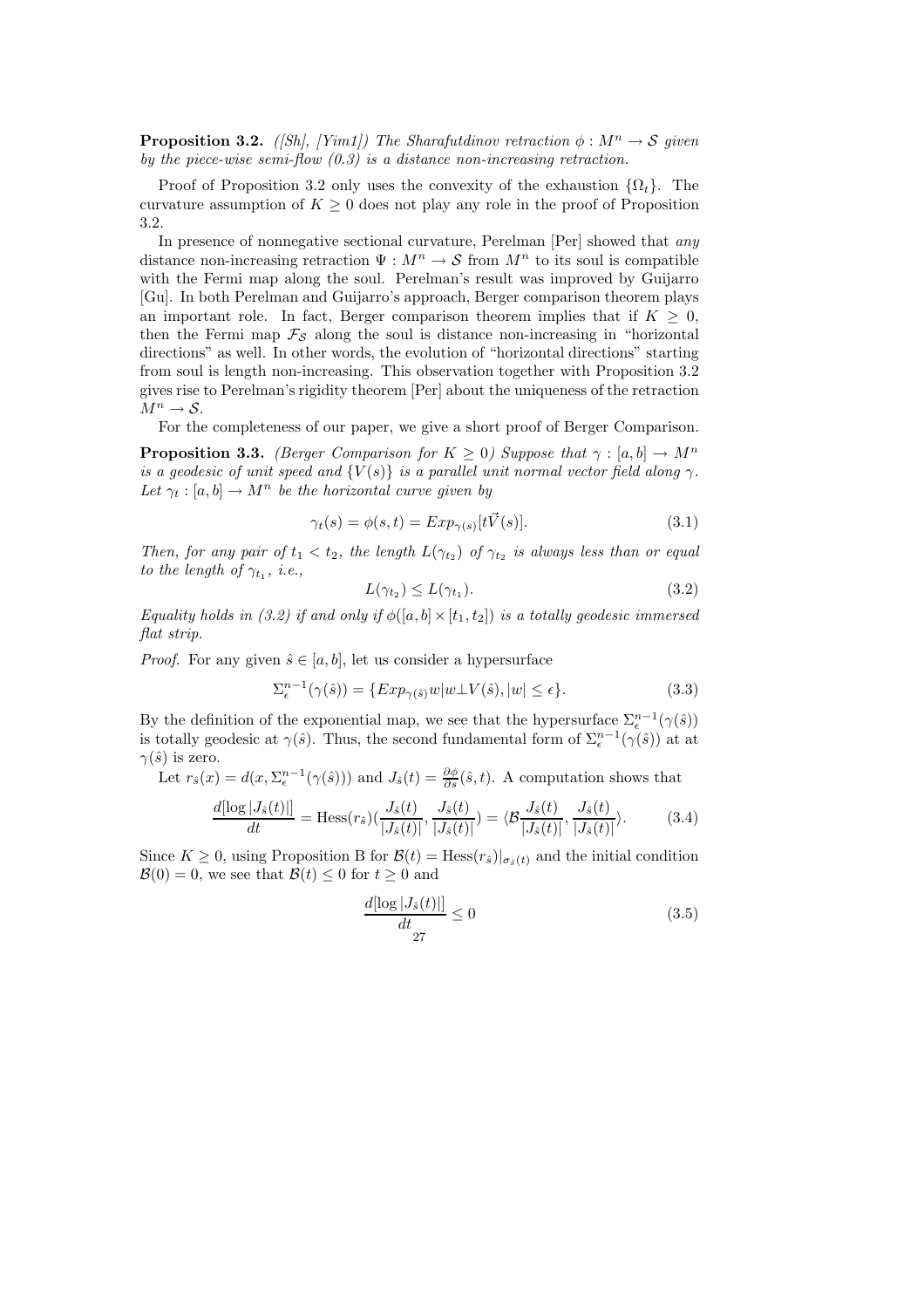for all  $t > 0$ . Thus, it follows from (3.5) that (3.2) holds. Moreover, if equality holds in (3.2), then  $\{J_{\hat{s}}(t)\}\$ is a parallel Jacobi field along the geodesic  $\sigma_{\hat{s}}: t \to \phi(\hat{s}, t)$  for all  $(\hat{s}, t) \in [a, b] \times [t_1, t_2]$ . It follows that if equality holds in (3.2), then  $\phi$  is a totally geodesic isometric immersion.  $\square$ 

**Proposition 3.4.** *(Perelman [Per])* Let  $M^n$  be a complete open  $C^\infty$ -smooth man*ifold with nonnegative sectional curvature and let* S *be its soul. Suppose that*  $\Psi : M^n \to \mathcal{S}$  *be any distance non-increasing retraction. Then* 

 $(3.4.1)$  Ψ *must be compatible with the Fermi map*  $F_S : \mathcal{N}^+ (\mathcal{S}, M^n) \to M^n$ ;

*(3.4.2)* For each  $(p, \vec{v}) \in \mathcal{N}^+(\mathcal{S}, M^n)$  and  $\vec{w} \in T_p(\mathcal{S})$  with  $\vec{v} \neq 0 \neq \vec{w}$ , the surface  $\Sigma_{\{\vec{w},\vec{v}\}} = Exp_p[span_{\mathbb{R}}\{v,w\}]$  *is a totally geodesic flat immersed Euclidean plane.* 

*Consequently, the map*  $\Psi$  *must be*  $C^{\infty}$ *-smooth at the regular values of the Fermi map*  $\mathcal{F}_{\mathcal{S}}$ *. The distance non-increasing retraction*  $\Psi : M^n \to \mathcal{S}$  *is*  $C^{\infty}$ *-smooth almost everywhere.*

*Proof.* We reproduce Perelman's proof here because we need to use it somewhere else in our paper.

Let  $\tilde{U}_{t}^{N}(\mathcal{S}) = \{(p, \vec{v}) \in \mathcal{N}^{+}(\mathcal{S}, M^{n}) | |\vec{v}| \leq t, p \in \mathcal{S}\}\.$  We consider the distance function

$$
\eta(t) = \max\{d(p, \Psi[\mathcal{F}(p, \vec{u})])||\vec{u}| = t, p \in \mathcal{S}\}.
$$

It is sufficient to verify the following.

**Claim 3.5.T.** Let  $M^n$ , S and  $\eta$  be as above. Then  $(3.5.1.\text{T})$ . The left derivative of  $\eta$  is non-positive:

$$
\frac{d\eta}{d-t}(t) \le 0 \quad \text{and} \quad \eta(t) = 0 \tag{3.6}
$$

for all  $t \in [0, T]$ ;

(3.5.2.T). For any geodesic segment of unit speed  $\gamma : [a, b] \to S$  and any vector field  $\vec{V} \in \partial \tilde{U}_1^N(\mathcal{S})$  parallel along  $\gamma$ , then the map

$$
\phi: \quad [a, b] \times [0, T] \to M^n
$$
  

$$
(s, t) \to Exp_{\gamma(s)}[t\vec{V}(s)]
$$
 (3.7)

is totally geodesic isometric immersion.

The proof of Claim 3.5.T is based on a bootstrap argument as in the proof of Proposition 2.0 with some modifications. We first verify that  $(3.5.1 \text{·T})$ - $(3.5.2 \text{·T})$ hold for  $T = \epsilon_0$ , where  $\epsilon_0 = \frac{1}{4}$ Inj $(\mathcal{S})$  and Inj $(\mathcal{S})$  is the injectivity radius of  $\mathcal{S}$ . Afterwards, we verify that  $(3.5.1.\text{T})$ - $(3.5.2.\text{T})$  hold for  $T = j\epsilon_0$  with  $j = 2, 3, ...$ 

Fix any  $\hat{s} \in [a, b]$ , the variation field  $J_{\hat{s}}(t) = \frac{\partial \phi}{\partial s}(\hat{s}, t)$  is a Jacobi field along the vertical geodesic  $\sigma_{\hat{s}}: t \to \sigma_{\hat{s}}(t) = \phi(\hat{s}, t)$ . We now use Berger comparison theorem (Proposition 3.3) to prove (3.5.1.T) for  $T = \epsilon_0$ .

$$
28\\
$$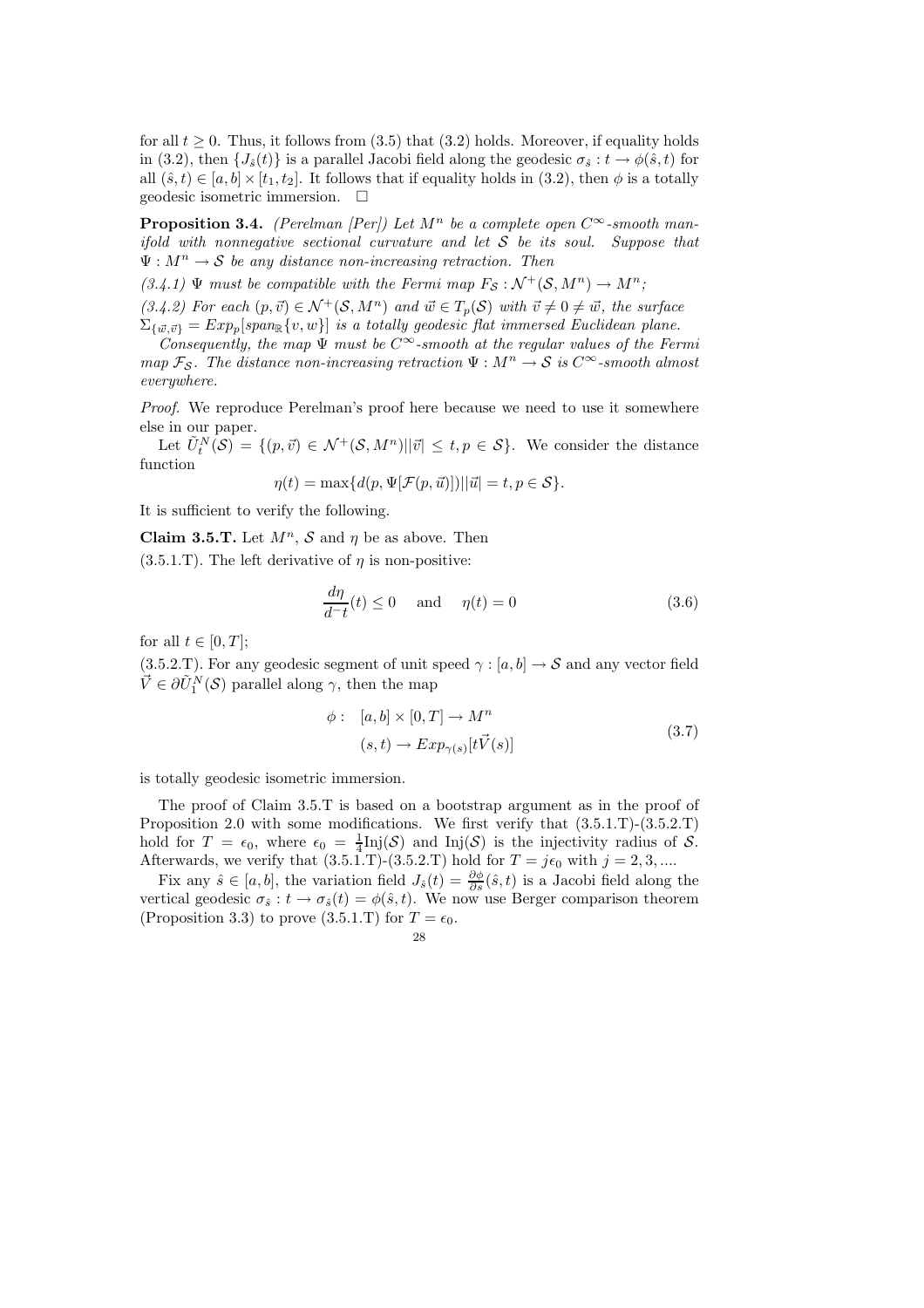For each  $t_0 \in (0, \epsilon_0]$ , since S is compact, there is a  $(x_0, v_0) \in \partial[\tilde{U}_1^N(\mathcal{S})]$  such that  $\eta(t_0) = d(Exp_{x_0}(t_0v_0), \Psi[Exp_{x_0}(t_0v_0)]).$ 

Let  $\bar{x}_0 = \Psi[\widetilde{Exp_{x_0}(t_0v_0)}]$  and  $\hat{\gamma}: [-\eta(t_0), 0] \to \mathcal{S}$  be a geodesic of unit speed from  $\bar{x}_0$  to  $x_0$  such that  $\hat{\gamma}(-\eta(t_0)) = \bar{x}_0$  and  $\hat{\gamma}(0) = x_0$ . Let  $\{V(s)\}\$ be a parallel vector field along  $\hat{\gamma}$  with  $V(0) = v_0$ . Similarly, we define

$$
\hat{\phi}: [0, \epsilon_0] \times [0, t_0] \to M^n
$$
  
(s, t) \to Exp<sub>\hat{\gamma}(s)</sub> [t $\vec{V}(s)$ ]. (3.8)

Let  $\hat{\gamma}_t : [0, \epsilon_0] \to M^n$  be given by  $\hat{\gamma}_t(s) = \hat{\phi}(s, t)$ . We also let  $x_1 = \hat{\gamma}(\epsilon_0)$ ,  $\bar{x}_1 =$  $\Psi[Exp_{x_1}(t_0V)]$ . By the distance non-increasing property of  $\Psi$  and Proposition 3.3, we have

$$
d(\bar{x}_0, \bar{x}_1) \le L(\hat{\gamma}_{t_0}) \le L(\hat{\gamma}) = d(x_0, x_1). \tag{3.9}
$$

We now show that equality holds in (3.9) as follows. By our choice of  $t_0v_0$ , we have

$$
d(x_0, \bar{x}_0) \ge d(x_1, \bar{x}_1) \tag{3.10}
$$

Since  $x_0$  lies between  $\bar{x}_0$  and  $x_1$  on the geodesic  $\hat{\gamma}$ , we have

$$
d(x_0, \bar{x}_0) + d(x_0, x_1) = d(\bar{x}_0, x_1) \le d(x_1, \bar{x}_1) + d(\bar{x}_0, \bar{x}_1)
$$
\n(3.11)

Subtracting  $(3.10)$  from  $(3.11)$ , we obtain the reversed inequality

$$
d(x_0, x_1) \le d(\bar{x}_0, \bar{x}_1). \tag{3.12}
$$

Hence, it follows (3.9) and (3.12) that

$$
d(x_0, x_1) = d(\bar{x}_0, \bar{x}_1) \text{ and } L(\hat{\gamma}_{t_0}) = L(\hat{\gamma}).
$$
\n(3.13)

Combining (3.13) and Proposition 3.3, we see that

$$
\hat{\phi} \text{ is a totally geodesic isometric immersion.} \tag{3.14}
$$

As before, we let  $\sigma_s(t) = \hat{\phi}(s, t)$ . As  $\delta \searrow 0$ , by (3.14) we have

$$
[d(\sigma_{\epsilon_0}(t_0 - \delta), \sigma_0(t_0))]^2 = [d(\sigma_{\epsilon_0}(t_0), \sigma_0(t_0))]^2 + \delta^2.
$$
 (3.15)

Let  $O(\delta^2)$  denote a term of order 2 in  $\delta$ . Finally, by (3.14)-(3.15) and the distance non-increasing property of Ψ, Perelman observed

$$
\eta(t_0 - \delta) \ge d(x_1, \Psi[\sigma_{\epsilon_0}(t_0 - \delta)])
$$
  
\n
$$
\ge d(x_1, \bar{x}_0) - d(\bar{x}_0, \Psi[\sigma_{\epsilon_0}(t_0 - \delta)])
$$
  
\n
$$
\ge d(\bar{x}_0, x_1) - d(\sigma_0(t_0), \sigma_{\epsilon_0}(t_0 - \delta))
$$
  
\n
$$
= d(\bar{x}_0, x_1) - [d(\sigma_0(t_0), \sigma_{\epsilon_0}(t_0)) + O(\delta^2)]
$$
  
\n
$$
= d(\bar{x}_0, x_1) - [d(x_0, x_1) + O(\delta^2)]
$$
  
\n
$$
= d(\bar{x}_0, x_0) - O(\delta^2) = \eta(t_0) - O(\delta^2).
$$
\n(3.16)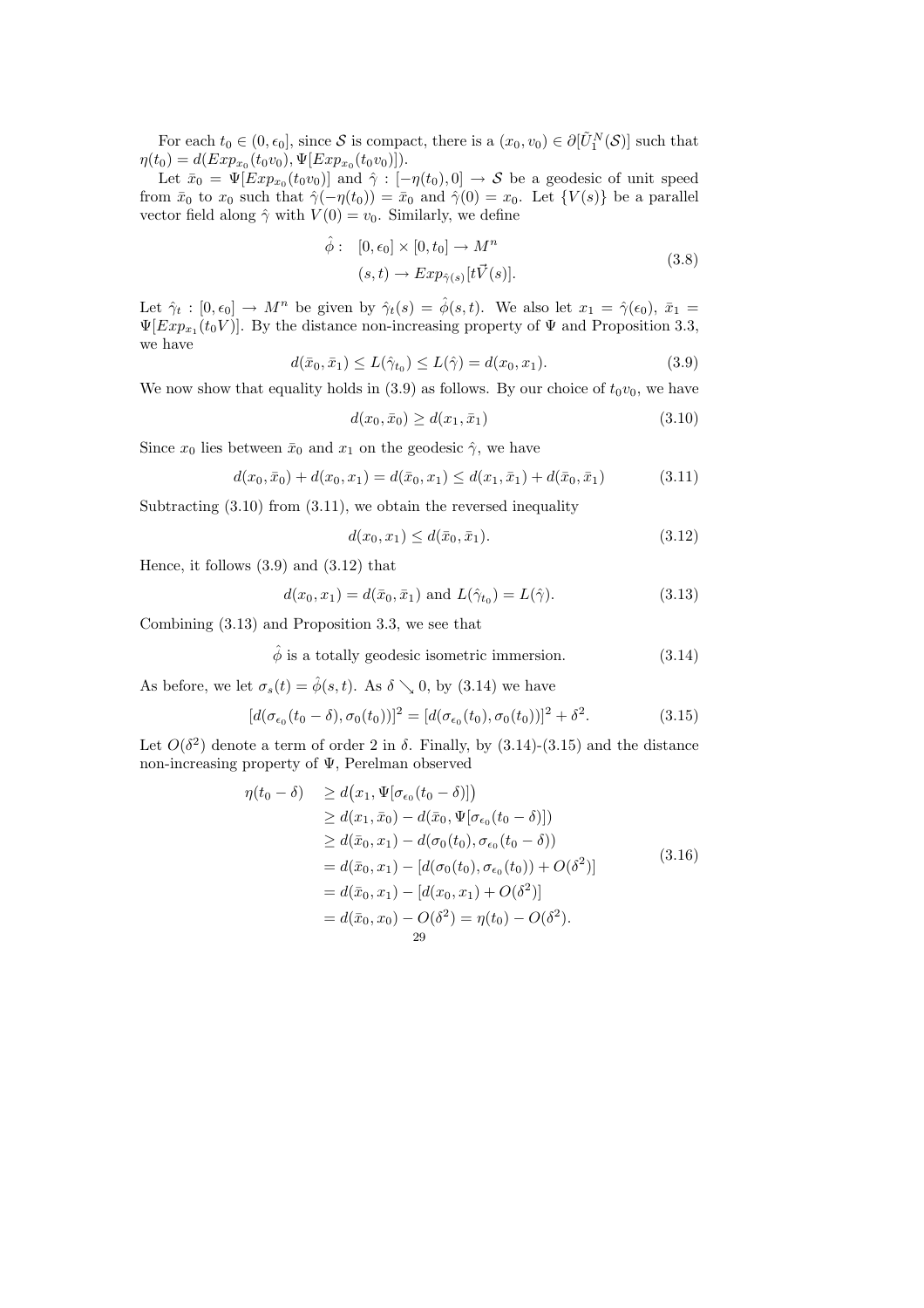This shows that  $\frac{d\eta}{d-t}(t_0) \leq 0$  for all  $t_0 \in [0, \epsilon_0]$ .

Since  $\eta(0) = 0$  and  $\eta(t) \ge 0$ , one concludes that  $\eta(t) = 0$  for all  $t_0 \in [0, \epsilon_0]$ . Thus, we showed that

$$
\Psi[\mathcal{F}_{\mathcal{S}}(p,\vec{u})] = p,\tag{3.17}
$$

holds for all  $\|\vec{u}\| \leq \epsilon_0$ . Using (3.17), the distance non-increasing property of  $\Psi$  and Proposition 3.3 again, we obtain  $(3.5.2.T)$  holds for  $T = \epsilon_0$ .

We now using a bootstrap argument and induction on j to verify Claim 3.5.T holds for  $T = T_j = j\epsilon_0$  with  $j = 2, 3, \dots$  This completes the proof of Proposition 3.4.  $\square$ 

#### **3.a. A sufficient condition for the smoothness of** Ψ**.**

By Proposition 3.4, we see that any distance non-increasing retraction  $\Psi : M^n \to$ S is  $C^{\infty}$ -smooth away from the focal-loci of the soul S in  $M^n$ . We are going to elaborate this observation to derive a sufficient condition for the  $C^{\infty}$ -smoothness of Ψ everywhere.

**Proposition 3.6.** *Let*  $\Psi : M^n \to S$  *be as in Proposition 3.4. Suppose that for each*  $p_0 \in M^n$ , there exist a  $C^{\infty}$ -smooth submanifold  $A(p_0) \subset M^n$  and a Fermi map  $\mathcal{F}_{A(p_0)} : \mathcal{N}^+(A(p_0), M^n) \to M^n$  such that

*(1)*  $\mathcal{F}_{A(p_0)}$  *is compatible with*  $\Psi$ *;*  $(2)$   $p_0 \in A(p_0)$ ;  $(3)$   $\Sigma_q = A(p_0) \cap \Psi^{-1}(q)$  *is*  $C^{\infty}$ -smooth for each  $q \in \mathcal{S}$ .  $(4)$   $Hd(\Sigma_q, \Sigma_{q'}) = d(q, q')$  *for any pair*  $\{q, q'\} \subset S$ *; The family*  $\{\Sigma_q\}$  *is*  $C^{\infty}$ *-smooth in*  $q \in \mathcal{S}$ *.* 

*Then the map*  $\Psi$  *is*  $C^{\infty}$ -smooth everywhere.

*Proof.* Notice that, for any  $C^1$ -smooth Fermi-map, the derivative  $D\mathcal{F}$  of the Fermi map  $\mathcal F$  satisfies:

$$
D\mathcal{F}_{A(p_0)}|_{(p,0)} = id.
$$

Hence,  $\mathcal{F}_{A(p_0)}$  is a local diffeomorphism along the zero-section of  $\mathcal{N}^+(A(p_0), M^n)$ . By our assumptions (1)-(4), there is a compatible Fermi-coordinates around  $p_0$ :

$$
G_{p_0} : (x_1, ..., x_k; y_1, ..., y_l; \vec{u}) \to Exp_{\phi(x_1, ..., x_k; y_1, ..., y_l)} \vec{u}
$$

such that  $\Psi[G_{p_0}(x_1, ..., x_k; y_1, ..., y_l; \vec{u})] = (x_1, ..., x_k)$  for  $(x_1, ..., x_k)$  in a small neighborhood of  $\Psi(p_0)$ . By our assumption (4),  $\phi(x, y)$  is a  $C^{\infty}$ -smooth in x and y. Furthermore,  $\phi$  is an immersion. It follows that our map  $\Psi$  is  $C^{\infty}$ -smooth around  $p_0$ .  $\Box$ 

Inspired by Proposition 3.6, we need to construct a compatible Fermi-map  $\mathcal{F}_{A(p_0)}$ and a  $C^{\infty}$  submanifold  $A(p_0)$  for any  $p_0$  in the next two subsections.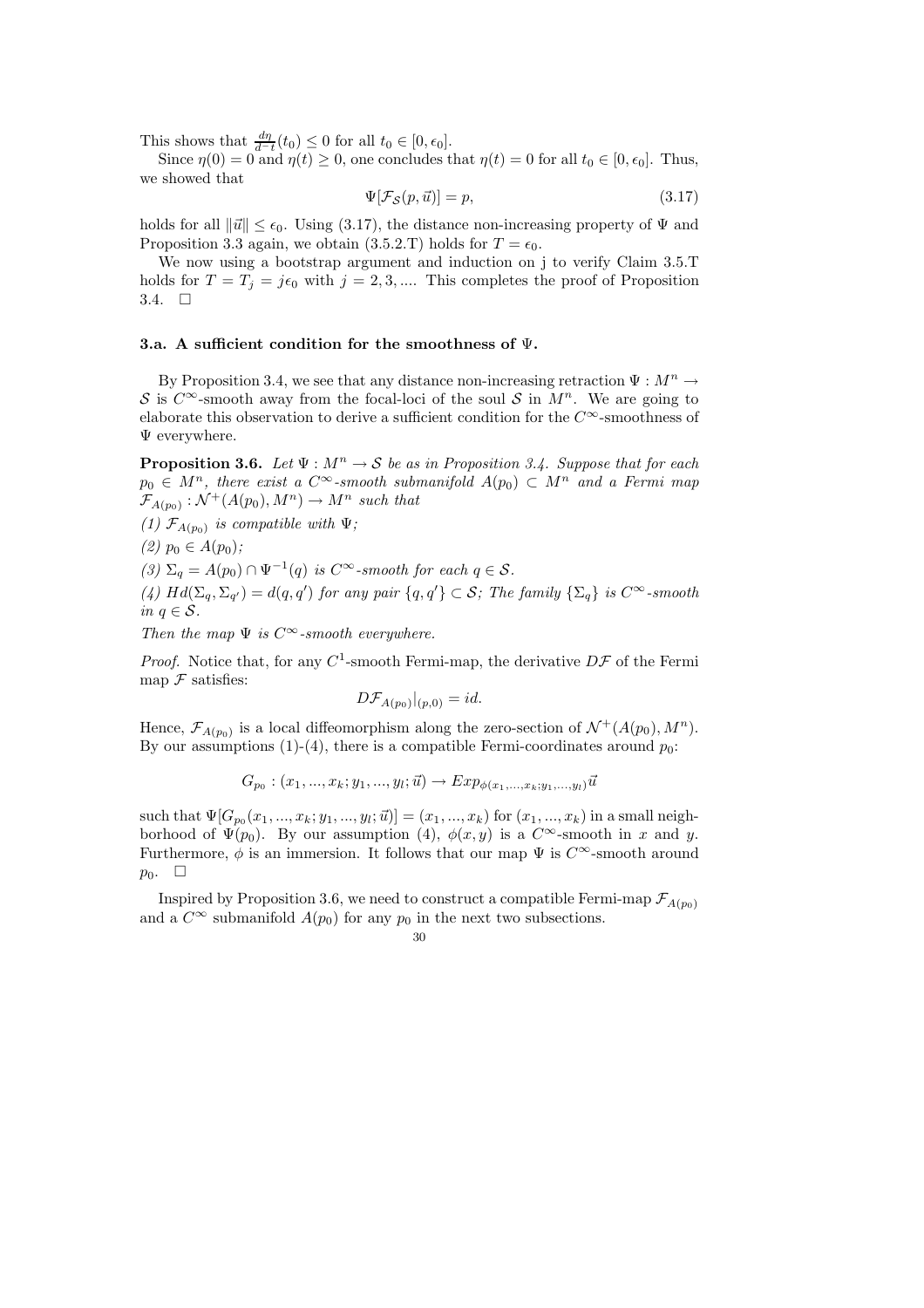#### **3.b. Horizontal Fermi diffeomorphisms between fibres.**

In order to construct compatible Fermi maps  $\{\mathcal{F}_{A(p_0)}\}$  with different base submanifold  $\{A(p_0)\}\)$ , we need to recall a result of L. Guijarro [Gu].

**Definition 3.7.** A map  $\Psi : M^n \to \mathcal{S}$  between two Riemannian manifolds is called a submetric if  $\Psi$  maps a ball  $B_r(x)$  of radius r centered at x onto  $B_r(\Psi(x))$ , i.e.;  $B_r(\Psi(x)) = \Psi(B_r(x))$  for all  $x \in M^n$  and  $r \geq 0$ .

For each  $p \in M^n$ , the tangent subspace  $\mathcal{V}_p = T_p[\Psi^{-1}(\Psi(p))]$  is called the vertical subspace associated with Ψ. The orthogonal complement of  $V_p$  is denoted by  $\mathcal{H}_p$ . The distribution  $\{\mathcal{H}_p\}_{p\in M^n}$  is called the horizontal distribution.

In general, the horizontal distribution  $\{\mathcal{H}_p\}_{p\in M^n}$  is not integrable. This leads the main difficulty in our construction of  ${A(p_0)}$  described in Proposition 3.6.

For any distance non-increasing retraction  $\Psi : M^n \to \mathcal{S}$ , in the presence of nonnegative sectional curvature, Ψ must be a submetric map. In fact, by Perelman's flat strip theorem (Proposition 3.4 above) the fibres  ${\Psi^{-1}(q)}_{q\in\mathcal{S}}$  form an equidistant family of submanifolds. Namely, we have

$$
Hd(\Psi^{-1}(q), \Psi^{-1}(q')) = d(q, q') \tag{3.18}
$$

holds for any pair  $\{q', q\} \subset \mathcal{S}$ .

**Proposition 3.8.** *(compare [BG])* Let  $\Psi : M^n \to S$  be a submetric map. Then *each fibre*  $F_q = \Psi^{-1}(q)$  *with*  $q \in S$  *has positive reach*  $\geq \delta$ *, where*  $\delta$  *is the injectivity radius of the soul* S. Consequently, each fibre is a  $C^{1,1}$ -submanifold. Moreover the *horizontal Fermi map*  $\mathcal{F}_{F_q}: \mathcal{N}^+(F_q, M^n) \to M^n$  *is a local diffeomorphism around a tube of*  $F_q$ .

*Proof.* Let  $A \subset \mathbb{R}^n$  be a subset with positive reach  $\delta_A > 0$ . Then, by Theorem 5.9 of [Fe], the hypersurface  $\partial U_s(A)$  is of  $C^{1,1}$ -smooth for  $0 < s < \delta$ , where  $U_s(A) =$  ${x \in M^n | d(x, A) < s}.$ 

For each  $\vec{w} \in T_q(\mathcal{S})$ , we have a horizontal lifting vector field  $\{\vec{W}(p)\}_{p \in F_q}$ . We are going to show that  $W(p)$  is Lipschitz continuous in p, by the result of Federer above. We may assume that  $w \neq 0$  and  $||w|| = 1$  after re-scaling if needed. Choose  $q' = Exp_q[-sw]$  for  $s = \frac{1}{4}\delta$ , where  $\delta$  is injectivity radius of S. Setting  $A = F_{q'}$ , we observe that  $F_q \,\subset \partial U_s(A)$ . Furthermore, the outward unit vector field W of  $\partial U_s(A)$  satisfies

$$
\tilde{W}|_{F_q} = W.\tag{3.19}
$$

Federer already showed that  $\tilde{W}$  is Lipschitz continuous on  $\partial U_s(A)$ . Hence, W is Lipschitz continuous on  $F_q$  by (3.19).  $\Box$ 

Using Proposition 3.8 and its proof, Guijarro further investigated relations among fibres using horizontal Fermi maps.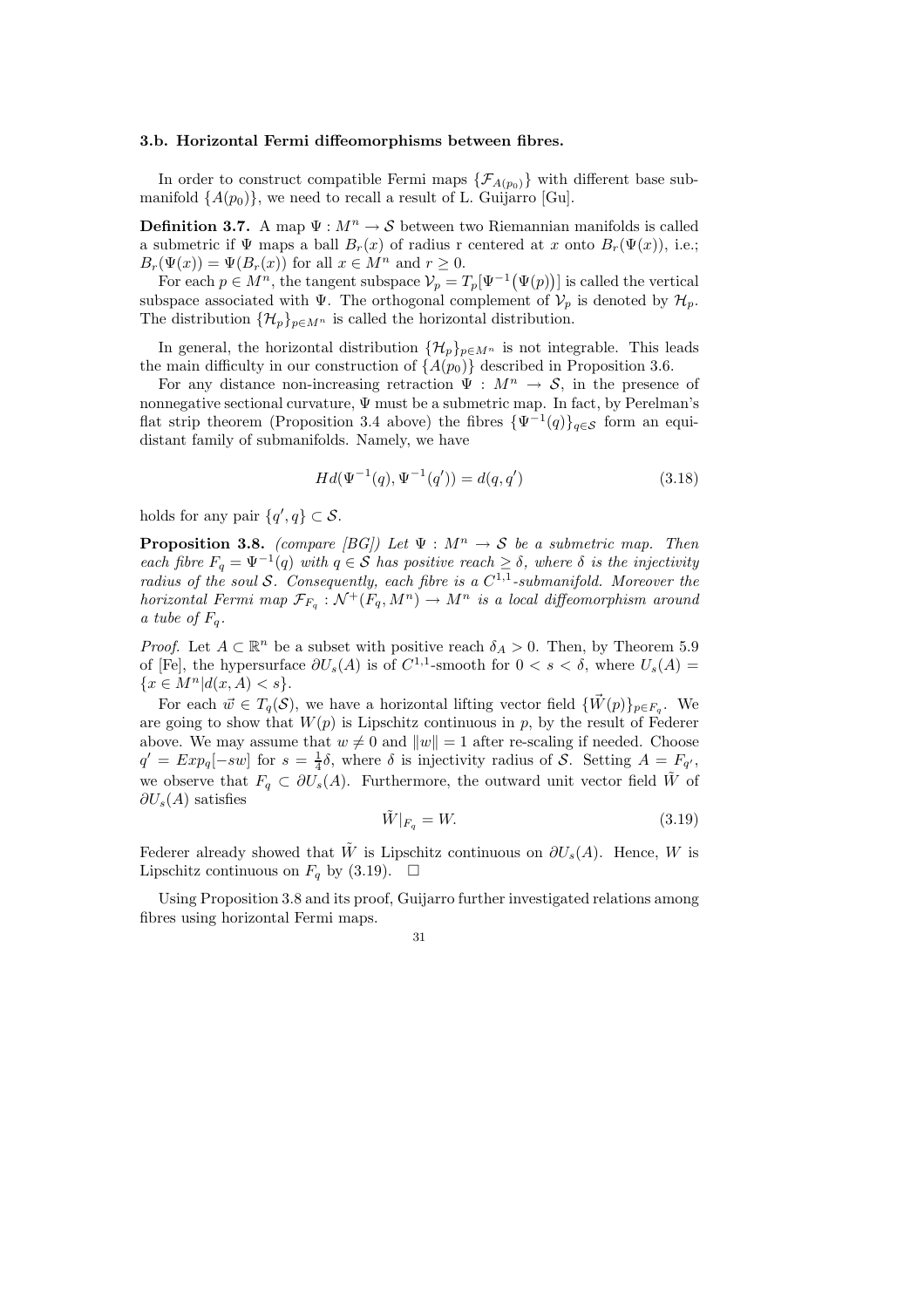**Proposition 3.9.** *([Gu])* Suppose that  $M^n$  is an open manifold with nonnega*tive curvature and*  $S$  *is its soul. Let*  $\Psi : M^n \to S$  *be a Riemannian submetric map.* Given any geodesic  $\bar{\gamma}$  :  $[a, b] \rightarrow S$  from q to q', there is a horizontal  $C^1$ *diffeomorphism*  $h_{\bar{\gamma}} : F_q \to F_{q'}$  *obtained by lifting*  $\bar{\gamma}$  *horizontally to each*  $p \in F_q$ *.* Such a map  $h_{\bar{\gamma}}$  *coincides the nearest point projection from*  $F_q$  *to*  $F_{q'}$ *, which is compatible with the horizontal Fermi map*  $\mathcal{F}_{F_{\alpha'}}$  *in a tubular neighborhood*  $U_s(F_{q'})$  *of*  $F_{q'}$ .

Applying Proposition 3.9 to any closed broken geodesic  $\bar{\gamma} : [0,1] \rightarrow S$  based at q, we get a corresponding self-diffeomorphism  $h_{\bar{z}} : F_q \to F_q$  where  $\bar{z}(0) =$  $q = \bar{\gamma}(1)$ . Since any Lipschitz curve  $\bar{\alpha} : [0, 1] \rightarrow S$  can be approximated by a sequence of broken geodesics, Guijarro considered the normal holonomy associated with horizontal Fermi maps.

**Definition 3.10.** Let  $\Psi : M^n \to \mathcal{S}$  be a Riemannian submetric map. For each  $q \in \mathcal{S}$ S, we let  $\mathcal{G}_{F_q}^{\Psi} \subset \text{Diff}(F_q)$  be the sub-group of self-diffeomorphisms of  $F_q$  generated by horizontal Fermi diffeomorphisms  $h_{\bar{\alpha}}$  as above, where  $\bar{\alpha}$  is a closed contractible loop based at q in S. The group  $\mathcal{G}^{\Psi}_{F_q}$  is called horizontal holonomy group associated with  $\Psi$  acting on the fibre  $F_q = \Psi^{-1}(q)$ .

In the presence of nonnegative sectional curvature, we will use the group orbits of  $\mathcal{G}_{F_q}^{\Psi}$  to construct a family of  $\{A(p_0)\}\)$  described in Proposition 3.6 above.

#### **3.c. Nonnegative curvature and compatible vertical Fermi maps.**

The main tool in construction of  $\{A(p_0)\}\$ and *compatible vertical* Fermi maps is the following.

**Proposition 3.11.** *([Gu])* Let  $\Psi : M^n \to S$  be as in Proposition 3.4. Suppose *that*  $\vec{v} \in V_p$  *is a vertical unit vector that stays vertical under parallel transport along any horizontal piecewise broken geodesic. Then, for any horizontal geodesic*  $\alpha : \mathbb{R} \to M^n$  with  $\alpha(0) = p$  of unit speed and the parallel vector field  $\{V(s)\}\$  along  $\alpha$  *with*  $V(0) = v$ *, we have* 

(1)  $\Psi\big( Exp_{\alpha(s)}[tV(s)] \big) = \Psi(\alpha(s))$  *for all s, t;* 

*(2) The map*

$$
\begin{aligned} \phi: & \mathbb{R} \times \mathbb{R} \to M^n \\ (s, t) & \to \operatorname{Exp}_{\alpha(s)}[tV(s)] \end{aligned}
$$

*is a totally geodesic isometric immersion;*

We are now in the final step of our construction of compatible Fermi map at each point  $p_0 \in M^n$ .

**Proof of Theorem E.**

$$
^{32}
$$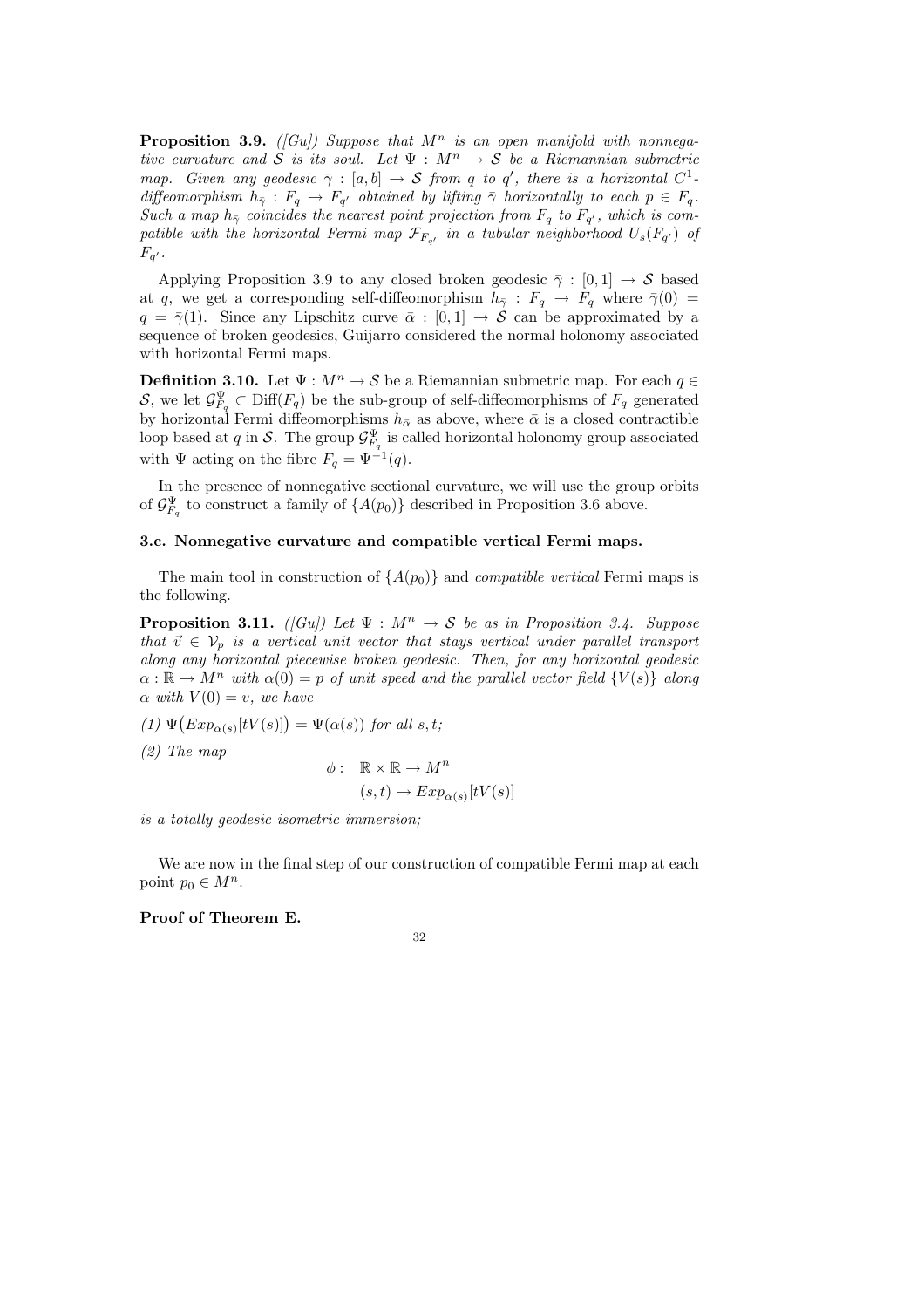For each  $p_0 \in M^n$ , we consider  $q_0 = \Psi(p_0)$  and the fibre  $F_{q_0} = \Psi^{-1}(q_0)$ . Let us choose  $A(p_0) = \{p_1 \in M^n | p_1 = h_{\bar{\alpha}}(p_0), \bar{\alpha}(0) = \Psi(p_0), \bar{\alpha}(1) = \Psi(p_1), \bar{\alpha} : [0,1] \to$  $S$  is Lipschitz continuous  $\}$ .

By Proposition 3.6, it is sufficient to verify the following:

**Claim 3.12** Let  $\Psi : M^n \to S$  and  $A(p_0)$  be as above. Then

(3.12.1) For each  $q \in \mathcal{S}$ , the intersection  $\Sigma_q = A(p_0) \cap F_q$  is a  $C^{\infty}$  submanifold;

 $(3.12.2)$  For each  $(p, \vec{v}) \in \mathcal{N}^+(A(p_0), M^n)$ , the geodesic  $\sigma_{(p, \vec{v})}(t) = Exp_p(t\vec{v})$  lies entirely in  $F_{\Psi(p)}$ .

For (3.12.1), we observe that the group  $\mathcal{G}_{F_q}^{\Psi}$  is independent of choice of  $p \in F_q$ . Let  $\delta$  be the focal radius S in  $M^n$ . Then the Fermi map  $\mathcal{F}_{\mathcal{S}}$  is a local diffeomorphism in a small tubular neighborhood of S. Let  $\text{Hol}_{q}^{N}$  be the holonomy group of the linear vector bundle  $\mathcal{N}^+(\mathcal{S}, M^n)$  along S over the contractible loops based at q. If  $k = n - dim(\mathcal{S})$  is the codimension of the soul  $\mathcal{S}$ , then it is well-known that  $Hol_q^N$ is a sub-group of the orthogonal group  $SO(k)$ , see [KN]. Since  $\text{Hol}_q^N$  is an analytic group and  $\mathcal{G}^{\Psi}_{F_q}$  is conjugate to  $\text{Hol}^N_q$  via the local diffeomorphism  $\mathcal{F}_{S}$ , the group  $\mathcal{G}^{\Psi}_{F_q}$ must be a  $C^{\infty}$ -smooth Lie group as well, i.e.,  $\mathcal{G}_{F_q}^{\Psi} = \mathcal{F}_{\mathcal{S}} \circ [\text{Hol}_{q}^{N}] \circ [\mathcal{F}_{\mathcal{S}}^{-1}|_{U_{\epsilon}(\mathcal{S})}]$ , where  $U_{\epsilon}(\mathcal{S})$  is the  $\epsilon$ -neighborhood of  $\mathcal{S}$  in  $M^n$ .

For each  $p \in \Sigma_q$ , we let  $I_p = \{h_{\bar{\alpha}} | h_{\bar{\alpha}}(p) = p\}$  be the isotropic subgroup of  $\mathcal{G}_{F_q}^{\Psi}$ and let  $\mathcal{O}_p$  be the orbit of  $\mathcal{G}_{F_q}^{\Psi}$  which passes through p.

Then  $\Sigma_q = \mathcal{O}_p = \mathcal{G}_{F_q}^{\Psi}/I_p$  for any  $p \in \Sigma_q$ . It follows that any orbit  $\Sigma_q$  of  $\mathcal{G}_{F_q}^{\Psi}$  is a  $C^{\infty}$ -smooth submanifold. This completes the proof of (3.12.1).

For (3.12.2), by Proposition 3.9, it is sufficient to verify the following:

**Assertion 3.13.** *For each*  $(p, \vec{v}) \in \mathcal{N}^+(A(p_0), M^n)$ *, the vector*  $\vec{v}$  *stays vertical under parallel transportation along any horizontal piecewise geodesic.*

Equivalently, the tangent subspace  $T_p(A(p_0))$  is invariant under parallel trans*portation along any horizontal piecewise geodesic.*

Assertion 3.13 has been established in Lemma 5.4 of [Gu] for the special case when p is a focal point of the soul S and when v is orthogonal to  $\mathcal{F}_{\mathcal{S}}[\partial \tilde{U}^N_t(\mathcal{S})]$ , where  $t = |w|$  for some  $(q, w) \in \mathcal{F}_{\mathcal{S}}^{-1}(p)$  and  $\tilde{U}_{t}^{N}(\mathcal{S}) = \{(q, w) \in \mathcal{N}^{+}(\mathcal{S}, M^{n})||w| = t\}.$ 

In general, we consider the following integrable distribution

$$
T_p(A(p_0)) = \mathcal{H}_p \oplus T_p(\mathcal{O}_p). \tag{3.20}
$$

and

$$
T_p(M^n) = T_p(A(p_0)) \oplus [T_p(A(p_0))]^{\perp}.
$$

If  $\xi \in T_p(M^n)$ , we let  $[\xi]^\perp$  be the component of  $\xi$  in  $[T_p(A(p_0))]^\perp$ . 33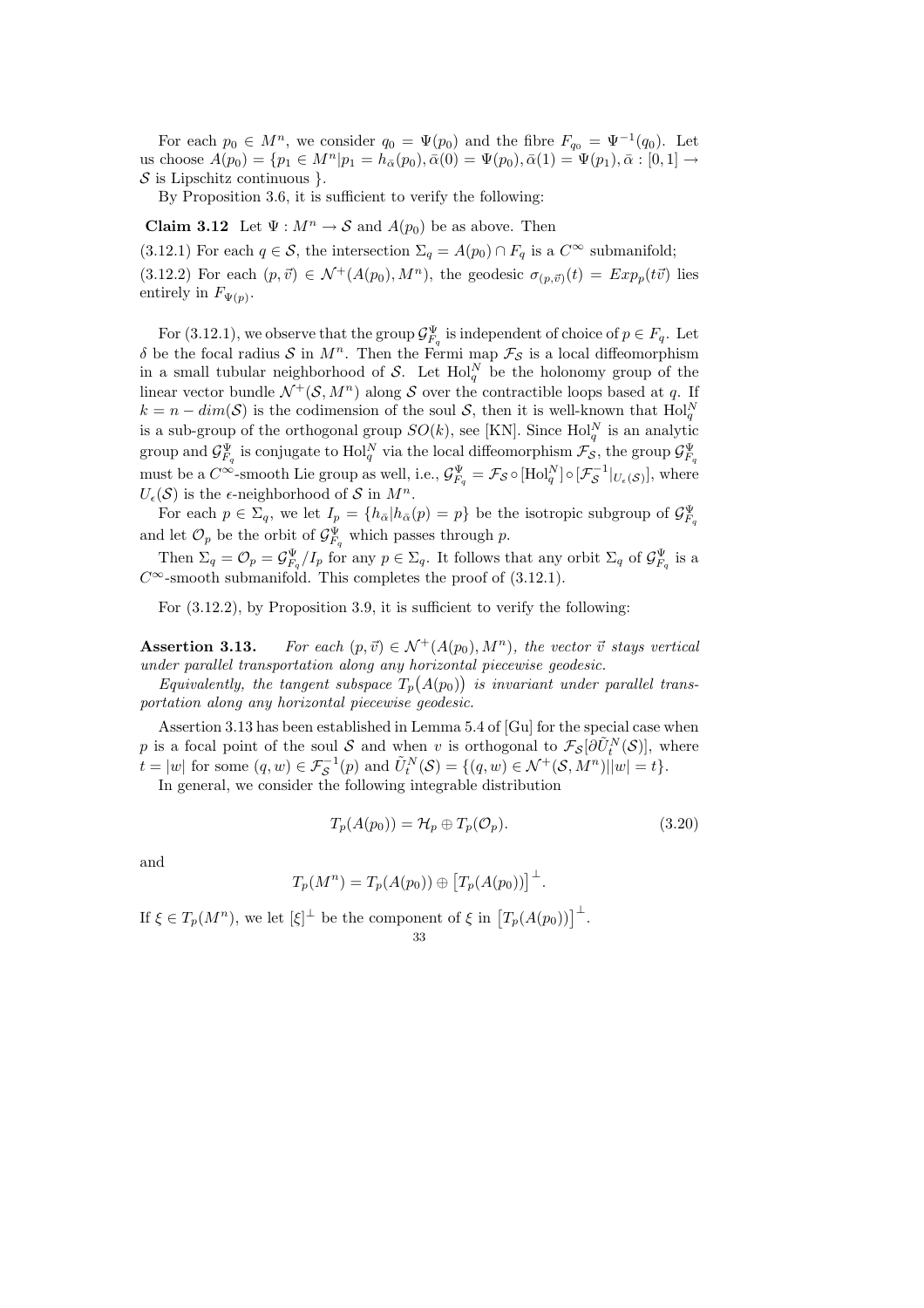If  $\alpha : [0, 1] \to M^n$  is a horizontal geodesic segment contained in  $A(p_0)$ , then  $h_{\bar{\alpha}}(\mathcal{O}_p) = \mathcal{O}_{h_{\bar{\alpha}}(p)}$ . Therefore, all members of the family  $\{\mathcal{O}_p\}_{p \in A(p_0)}$  have the same dimension. If  $\overline{D}h_{\bar{\alpha}}$  denotes the derivative of  $h_{\bar{\alpha}}$ , then we have  $\overline{[D}h_{\bar{\alpha}}](T_p(\mathcal{O}_p))$  =  $T_{h_{\bar{\alpha}}(p)}[\mathcal{O}_{h_{\bar{\alpha}}(p)}].$ 

Let us now consider a Jacobian field  $\{J(s)\}\$ along the horizontal geodesic  $\alpha$ :  $[0, \infty) \to M^n$  with  $\alpha(0) = p$  and  $J(0) \in T_p(\mathcal{O}_p)$ , we have shown that

$$
J(s) \in T_{\alpha(s)}[\mathcal{O}_{\alpha(s)}] \subset T_{\alpha(s)}(A(p_0))
$$
\n(3.21)

for all s. We now claim that  $J'(s) \in T_{\alpha(s)}(A(p_0))$ . Otherwise, we let  $s_0 =$  $\max\{\hat{s}|[J'(s)]^{\perp} = 0 \text{ on } [0,\hat{s}]\}.$  We would have  $[J(s_0+\epsilon)]^{\perp} = \left[\int_{s_0}^{s_0+\epsilon} \mathbb{P}_{\alpha}(J'(s))ds\right]^{\perp} \neq$ 0, which contradicts to (3.21).

Similarly, if  $\{J(s)\}\$ is a Jacobi field with  $J(0) \in \mathcal{H}_p$ , then by the definition of  $A(p_0)$  we see that  $J(s) \in T_{\alpha(s)}(A(p_0))$ . For the same reason as above, we can show that  $J'(s) \in T_{\alpha(s)}(A(p_0)).$ 

We now translate the above result in terms of the Hessian of distance functions. For each fibre  $F_{q'} = \Psi^{-1}(q')$ , we consider the distance function  $r_{q'}(x) = d(x, F_{q'})$ . We have shown the linear map

$$
\mathcal{B}_{q'}: T_p(M^n) \to T_p(M^n)
$$

$$
J \to \nabla_J(\nabla r_{q'}) = \nabla_{\nabla r_{q'}} J
$$

keeps the subspace  $T_p(A(p_0))$  invariant, where  $p \in F_q$  with  $q \neq q'$  but  $d(q, q')$  is sufficiently small. Clearly, the map  $\mathcal{B}_{q'}$  is symmetric because

$$
\langle \mathcal{B}_{q'}(\vec{v}), \vec{w} \rangle = \text{Hess}(r_{q'}) (\vec{v}, \vec{w}).
$$

By the argument above, we have shown that

$$
[J'(s)]^{\perp} = 0 \tag{3.22}
$$

for any Jacobi field along a horizontal geodesic segment with  $J(0) \in T_p(A(p_0))$ .

Suppose that  $m = \dim[T_p(A(p_0))]$ . Let  $\alpha : [0, \ell] \to M^n$  be a horizontal geodesic segment with  $\sigma(0) = p$ . If  $\{E(s)\}\$ is parallel vector field along  $\alpha$  with  $E(0) \in$  $T_{\sigma(0)}(A(p_0))$ , our goal is to show that  $E(s) \in T_{\sigma(s)}(A(p_0))$  for all  $s \in [0, \ell]$ .

To do this, we consider  $\hat{E}(s) = \sum_{i=1}^{m} x_i(s) J_i(s)$ , where  $\{J_1(s), ..., J_m(s)\}$  span  $T_{\sigma(s)}(A(p_0))$ . By (3.22), we may assume that

$$
J'_{i}(s) = \sum_{i=1}^{m} b_{ik}(s) J_{k}(s),
$$

for  $i = 1, 2, ..., m$ . Let  $\hat{\mathcal{B}}(s) = (b_{ik}(s))$  be the  $m \times m$  sub-matrix-valued function.

$$
^{34}
$$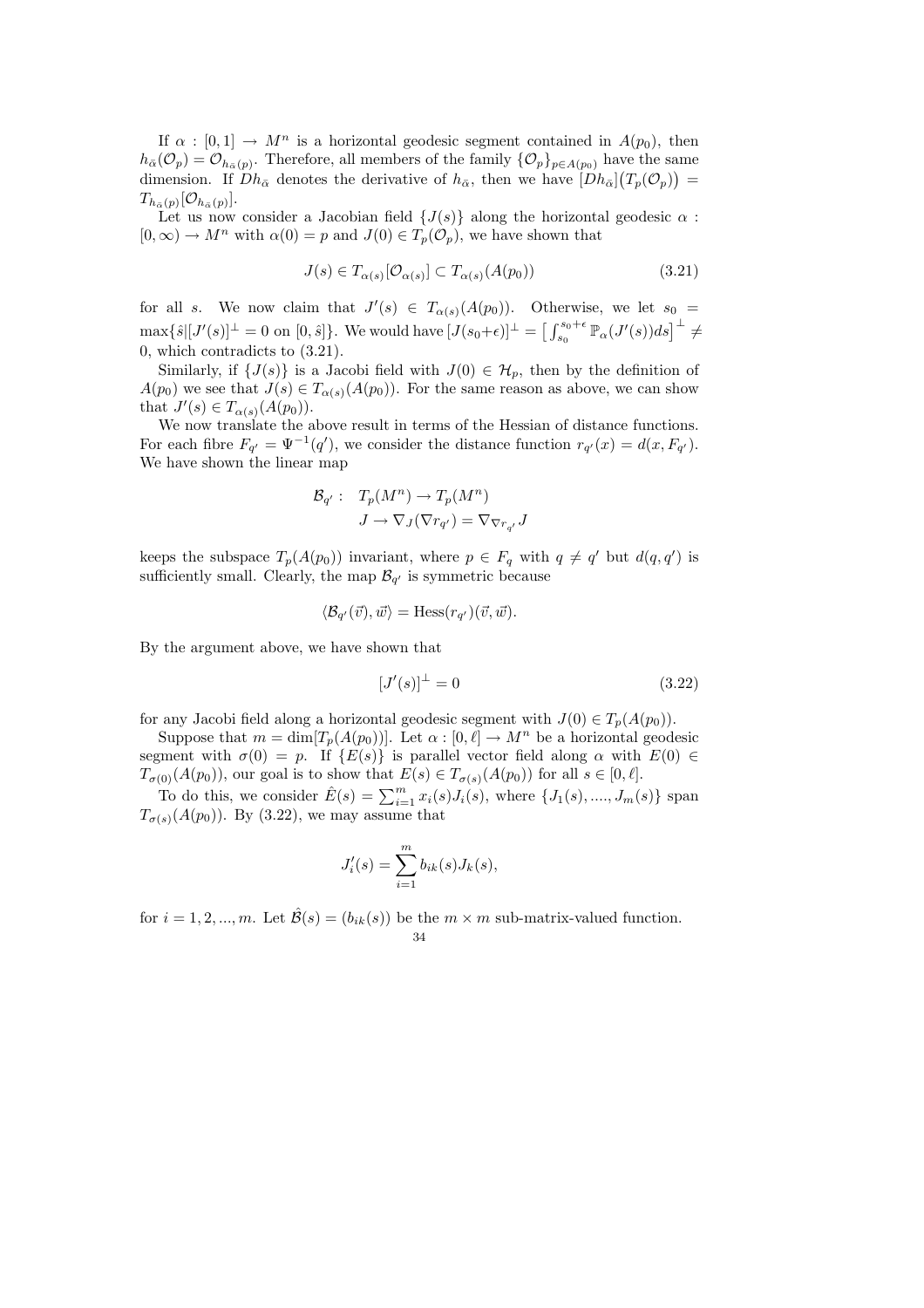Thus, we derived an ODE sub-system

$$
0 = \hat{E}'(s) = \sum_{i=1}^{m} [x'_i(s)J_i(s) + x_i(s)J'_i(s)] = \sum_{k=1}^{m} [x'_k(s) + \sum_{i=1}^{m} b_{ik}x_k(s)]J_k(s)
$$
(3.23)

which is equivalent to

$$
\frac{d\vec{x}}{ds}(s) = -\hat{\mathcal{B}}(s)\vec{x}(s). \tag{3.24}
$$

The ODE sub-system (3.24) is always solvable. Clearly, any solution  $\{\hat{E}(s)\}\$  of (3.23) satisfies  $\hat{E}(s) \in T_{\sigma(s)}(A(p_0))$  for all  $s \in [0, \ell].$ 

Observe that the parallel vector fields are uniquely determined by their initial values. Hence, if  $E(0) = \hat{E}(0) \in T_{\sigma(0)}(A(p_0))$ , then  $E(s) = \hat{E}(s) \in T_{\sigma(s)}(A(p_0))$  for all  $s \in [0, \ell]$ . This completes the proof of Assertion 3.13 as well as Theorem E.  $\Box$ 

Finally, we should point out that the conclusion of Theorem E fails if the assumption of nonnegative sectional curvature is dropped.

**Example 3.14** (Compare [BG] Section 4). Let  $\tilde{M}^2 = \{(x, y)|x^2 + y^2 < 1\}$  with the Poicaré metric and  $\tilde{S} = \{(x, 0) | |x| < 1\}$ . For each  $x \in \tilde{S}$ , we define  $F_x = F_x^+ \cup F_x^-$ <br>where  $F_x^+ = \{(t, y) | [t - \frac{1}{2}(x+1)]^2 + y^2 = \frac{1}{4}(1-x)^2, y \ge 0\}$  is the upper half horo-circle with the center  $(\frac{1}{2} + \frac{x}{2}, 0)$  and  $F_x^- = \{(t, y) | [t - \frac{1}{2}(x - 1)]^2 + y^2 = \frac{1}{4}(1 + x)^2, y \le 0\}$ is the lower half horo-circle with the center  $\left(-\frac{1}{2} + \frac{x}{2}, 0\right)$ .  $F_x^+$  meets  $F_x^-$  at  $(x, 0)$  $C^{1,1}$ -smoothly, but not  $C^2$ -smoothly.

With respect to Poicaré metric, the curves  ${F<sub>x</sub>}$  form an 1-family of equidistant curves. Thus, there exists a corresponding Riemannian submetric map  $\tilde{\Psi} : \tilde{M}^2 \to \tilde{\mathcal{S}}$ such that  $\tilde{\Psi}^{-1}((x,0)) = F_x$  for all x.

Let  $0 < a < 1$ , there is an isometry of  $\tilde{M}^2$  given by

$$
f_a(x + \sqrt{-1}y) = \frac{x - a + \sqrt{-1}y}{1 - a(x + \sqrt{-1}y)}
$$

The isometry  $f_a$  preserves the geodesic  $\tilde{S}$  and keeps the family  $\{F_x\}$  invariant. Let  $\mathbb Z$  be the group generated by  $f_a$ . Consider the quotient spaces  $M^2 = \tilde{M}^2/\mathbb Z$  and  $\mathcal{S} = \tilde{\mathcal{S}}/\mathbb{Z}$ . Then S is the unique closed geodesic within its free homotopy class in  $M^2$ . This induces an Riemannian submetric map  $\Psi : M^2 \to \mathcal{S}$ .

Notice that  $F_x^+$  meets  $F_x^-$  at  $(x, 0)$  only  $C^{1,1}$ -smoothly. Hence,  $\Psi$  is exactly  $C^{1,1}$ -smooth, but not  $C^2$ -smooth.

Similarly, one can consider one sheet hyperboloid  $M^2$  given by

$$
M^{2} = \{(x, y, z)|x^{2} + y^{2} = 1 + z^{2}\}.
$$

The set  $S = \{(x, y, 0)|x^2 + y^2 = 1\}$  is unique non-trivial closed geodesic in  $M^2$ . Clearly,  $M^2$  has non-positive curvature. Using the same method as above, one can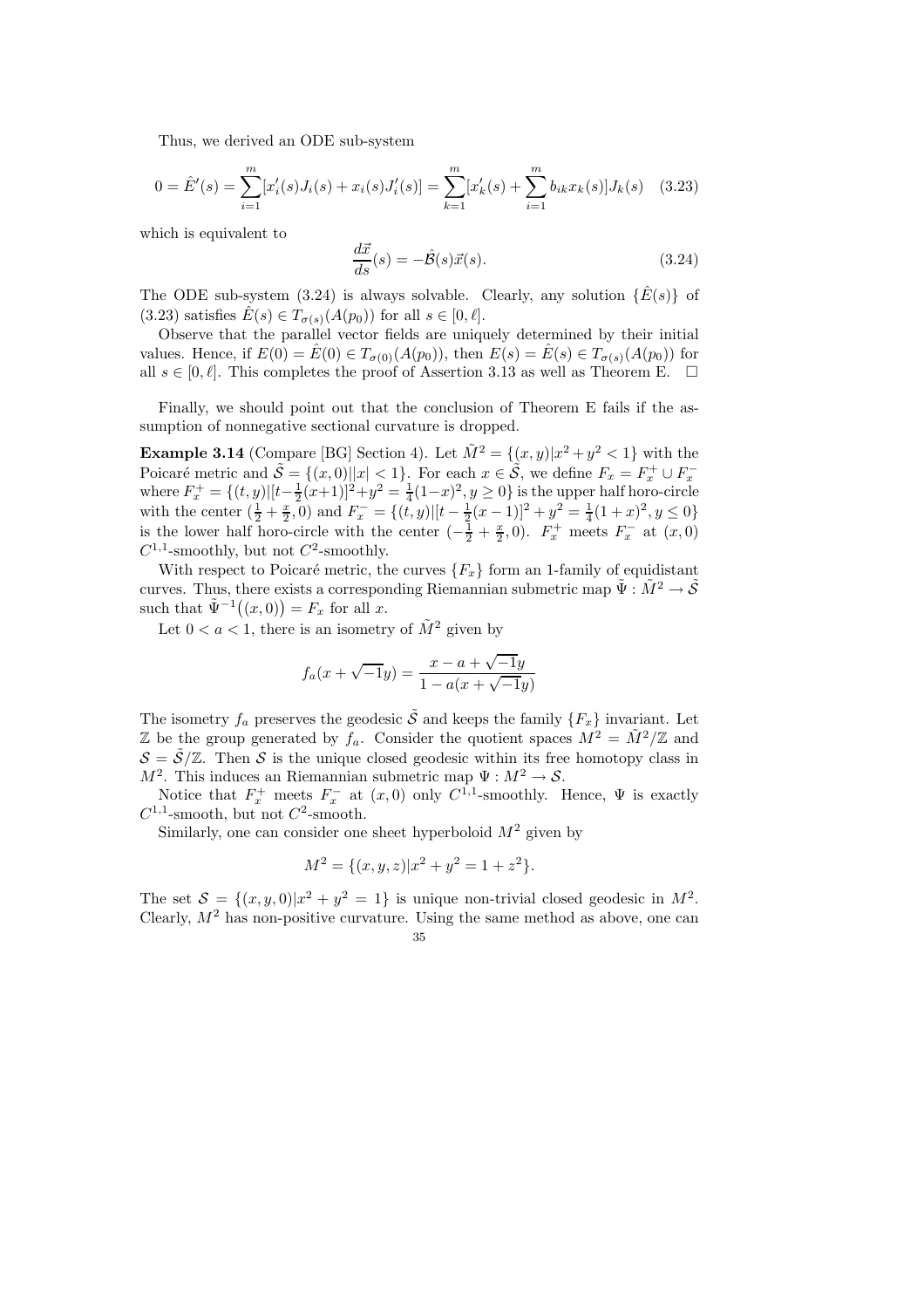construct a  $C^{1,1}$ -smooth Riemannian submetric map  $\Psi : M^2 \to \mathcal{S}$  such that  $\Psi$  is not  $C^2$ -smooth.

We should point out that, in the examples above, there is no compatible Fermi maps associated with  $\Psi$ . Therefore, as Example 3.14 indicated, the assumption of nonnegative section curvature is essential to construct compatible vertical Fermi maps in our proof of Theorem E.

#### **REFERENCES**

- [BG] Berestovskii, V. and Guijarro, L., A metric characterization of Riemannian submersions,, Annals of Global Analysis and Geometry **18** (2000), 55-69.
- [Ca] Calabi, E., Hopf 's maximum principle with an application to Riemannian geometry, Duke Math. J. **18** (1957), 45-56.
- [CaSW] Cao, J., Shaw, M.-C. and Wang, L., Estimates for the  $\bar{\partial}$ -Neumann problem and nonexistence of Levi-flat hypersurfaces in  $\mathbb{C}P^n$ , Preprint (2003).
- [CCT] Cheeger, J., Colding, T. and Tian, G., On the singularities of spaces with bounded Ricci curvature., Geom. Funct. Anal. **12** (2002), 873-914.
- [ChG] Cheeger, J and Gromoll, D., On the structure of complete manifolds of nonnegative curvature,, Ann. of Math. **96** (1972), 413–443..
- [CS] Chen, S.-C. and Shaw, M.-C., Partial Differential Equations in Several Complex Variables, American Math. Society-International Press, Studies in Advanced Mathematics, Volume 19, Providence, R.I., 2001.
- [DF1] Diederich, K. and Fornaess, J. E., Pseudoconvex domains: Bounded strictly plurisubharmonic functions, Invent. Math. **39** (1977), 129-141.
- [DF2] Diederich, K. and Fornaess, J. E., Pseudoconvex domains: An example with Nontrivial Nebenh¨ulle, Math. Ann **225** (1977), 275-292.
- [El] Elencwajc, G., Pseudo-convexité locale dans les variétés Kähleriennes, Manuscripta Math. **59** (1987), 295-323.
- [Es] Eschenburg, J.-H., Comparison theorems and hypersurfaces., Manuscripta Math. **59** (1987), 295-323.
- [Fe] Federer, H, Curvature measures, Trans. Amer. Math. Soc. **93** (1959), 418-491.
- [GW1] Greene, R. E.; Wu, H, On Kähler manifolds of positive bisectional curvature and a theorem of Hartogs. Special issue dedicated to the seventieth birthday of Erich Kähler., Abh. Math. Sem. Univ. Hamburg **47** (1978), 171-185.
- [GW2] Greene, R. E. and Wu, H., Function theory on manifolds which possess a pole, Springer Verlag, Lecture Notes in Mathematics, Volume 699, New York, 1979.
- [GrM] Gromoll, D. and Meyer, W. T., On complete open manifolds of positive curvature, Ann. of Math. **90** (1969), 75-90.
- [Grom1] Gromov, M., Metric structures for Riemannian and non-Riemannian spaces., Progress in Mathematics, 152. Birkhuser Boston, Inc., Boston, MA,, 1999.
- [Grom2] \_\_\_\_\_, Hyperbolic groups, In "Essays in group theory". Edited by S. M. Gersten. Mathematical Sciences Research Institute Publications, 8. Springer-Verlag, New York (1987), 75-263.
- [Gu] Guijarro, Luis, On the metric structure of open manifolds with nonnegative curvature, Pacific J. Math. **196** (2000), 429-444.